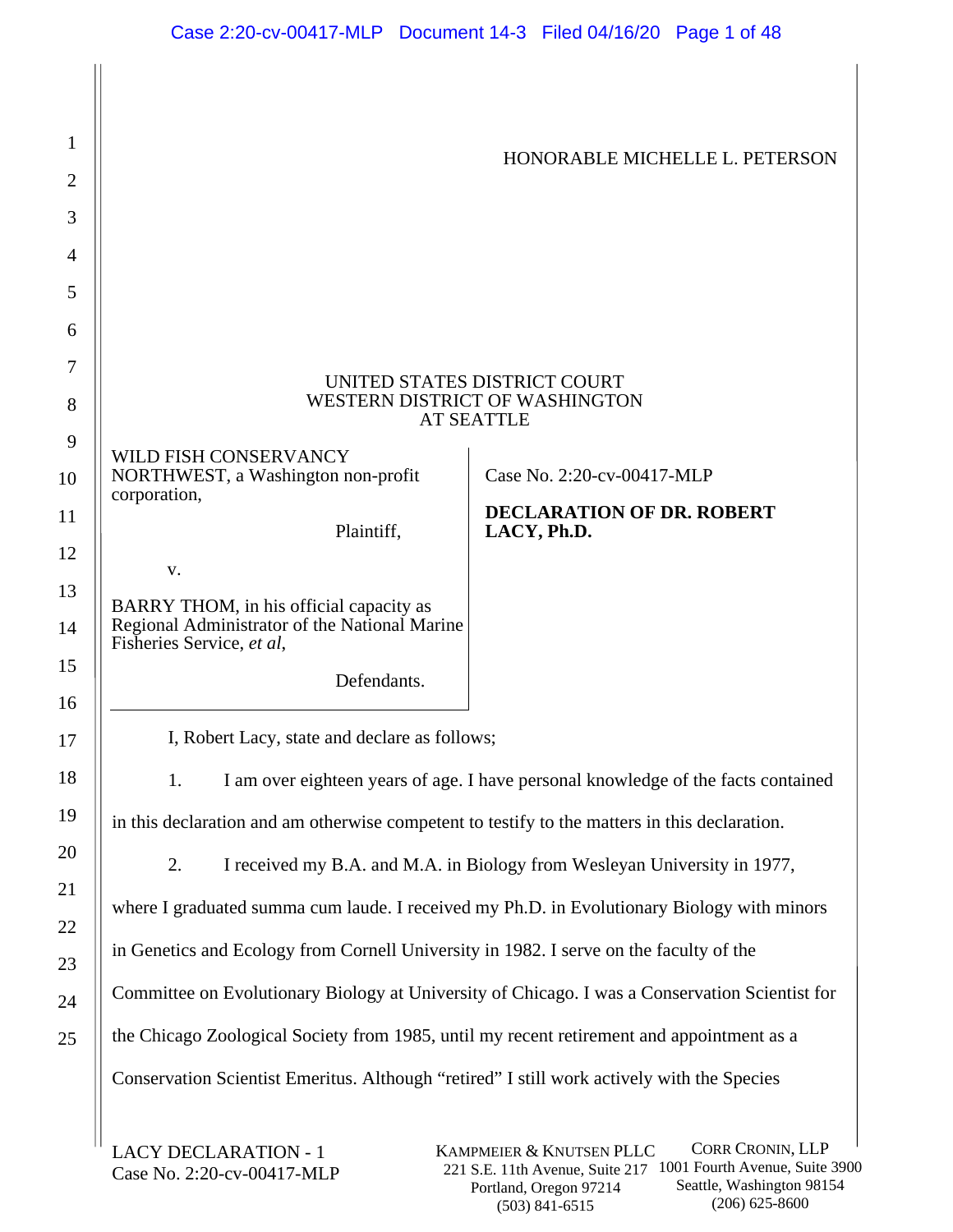# Case 2:20-cv-00417-MLP Document 14-3 Filed 04/16/20 Page 2 of 48

Conservation Toolkit Initiative, a team that develops, distributes, and supports software for species risk assessments and wildlife population management.

3. My qualifications, including publications, is contained in my Curriculum Vitae, which is attached as Exhibit B to this declaration.

4. I have been retained by Wild Fish Conservancy, through its counsel, to provide expert opinions in this matter on issues related to the Southern Resident Killer Whale population and the implications of the National Marine Fisheries Service's ("NMFS") conclusions in the Biological Opinion issued with regard to the 2019 Pacific Salmon Treaty. This declaration describes my opinions and the bases therefor.

5. In addition to drawing upon my knowledge and expertise, I have reviewed the materials cited throughout this declaration and those identified in the list of cited materials attached to this declaration as Exhibit A in developing my opinions expressed herein.

6. In summary, the opinions I express herein are as follows:

a. Analyses conducted in 2015 projected that the Southern Resident Killer Whale population would decline slowly at a rate of about 0.2% per year if environmental conditions and the demographic responses to threats remained as they had been over the previous few decades. Updated analyses on the current population now project about a 1% annual decline, leading to eventual extinction of the population as demographic and genetic problems become worse with the ongoing decline in the breeding population. The numbers of Southern Resident Killer Whales increased from 1976 to a peak in 1993-1996, and has subsequently declined. The 2015 prediction of approximately zero population growth accurately reflected the lack of growth in numbers over the entire time period

LACY DECLARATION - 2 Case No. 2:20-cv-00417-MLP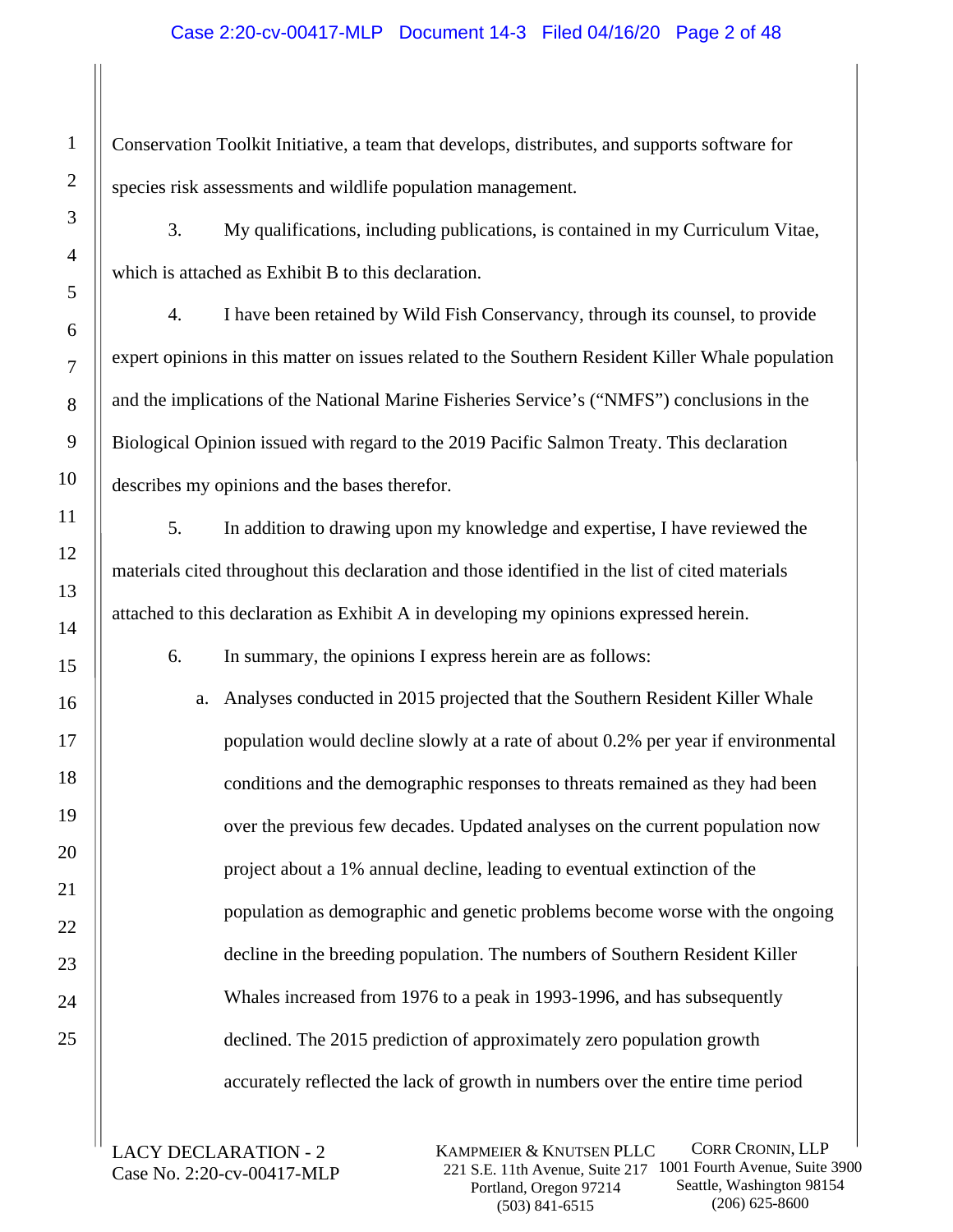from 1976 to 2020, while the more pessimistic current prediction accurately mirrors the 1% average annual decline that has occurred since 1993. Since 2014, the Southern Resident Killer Whale population has declined at an even faster rate of about 2% per year. Although the difference between a 0.2% annual decline and a 1% annual decline might not seem large, the cumulative effect of the faster rate of decline compounds to become considerable damage across the years. The following graph shows the mean projected number of Southern Resident Killer Whales, using the data from 2015 (upper, black line) and the mean projected number using the current (2020) data (lower, red line). In 2015, we estimated a 9% probability that the population would become functionally extinct with fewer than 30 animals within the next 100 years. With updates to reflect the current situation, I now estimate a 59% probability that the population will drop below 30 animals sometime in the next 100 years, becoming functionally extinct.

# Projected number of SRKWs 2015 projection vs 2020 projection



LACY DECLARATION - 3 Case No. 2:20-cv-00417-MLP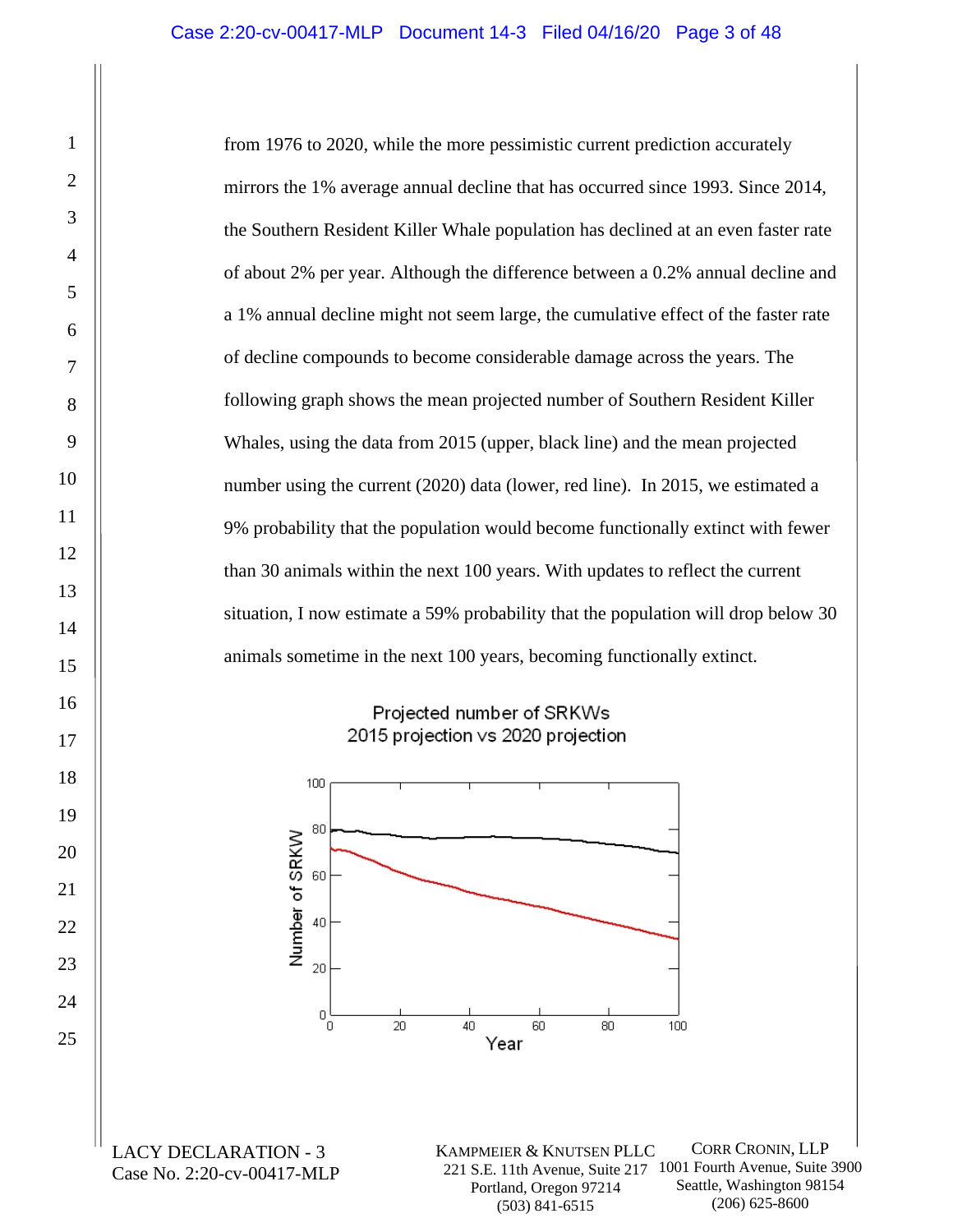- b. The abundance of Chinook prey influences the reproductive rate and the survival rates of the Southern Resident Killer Whale. Analyses indicate that prey abundance is the factor that has the largest impact on Southern Resident Killer Whale population growth or decline. Using published estimates of the effect of prey abundance on demographic rates, we calculate that Chinook total abundance available as prey to the Southern Resident Killer Whale needs to increase by about 10% over the mean levels of the last few decades for the decline of the Southern Resident Killer Whale to be halted. Recovery of the Southern Resident Killer Whale population at the rate  $(2.3\%$  growth) specified for delisting in the species' Recovery Plan will require an increase in the Chinook prey abundance of about 35%.
- c. The NMFS 2019 Biological Opinion ("2019 SEAK BiOp") proposes several actions aimed at increasing the number of Chinook salmon available to the Southern Resident Killer Whales. The reduction in the Southeast Alaska salmon fishery of up to 7.5% in the 2019 Pacific Salmon Treaty relative to the preceding agreement, which is described in the 2019 SEAK BiOp, results in very little change in the Chinook available to the Southern Resident Killer Whales, and therefore would not have a measurable benefit for the endangered Southern Resident Killer Whale.

d. A proposed hatchery expansion aims to increase Chinook available to the Southern Resident Killer Whales by 4-5%. That increase in prey can be estimated to reduce the annual rate of decline of the Southern Resident Killer Whale population from about 1% to about 0.5%, but this would not be sufficient to stop

LACY DECLARATION - 4 Case No. 2:20-cv-00417-MLP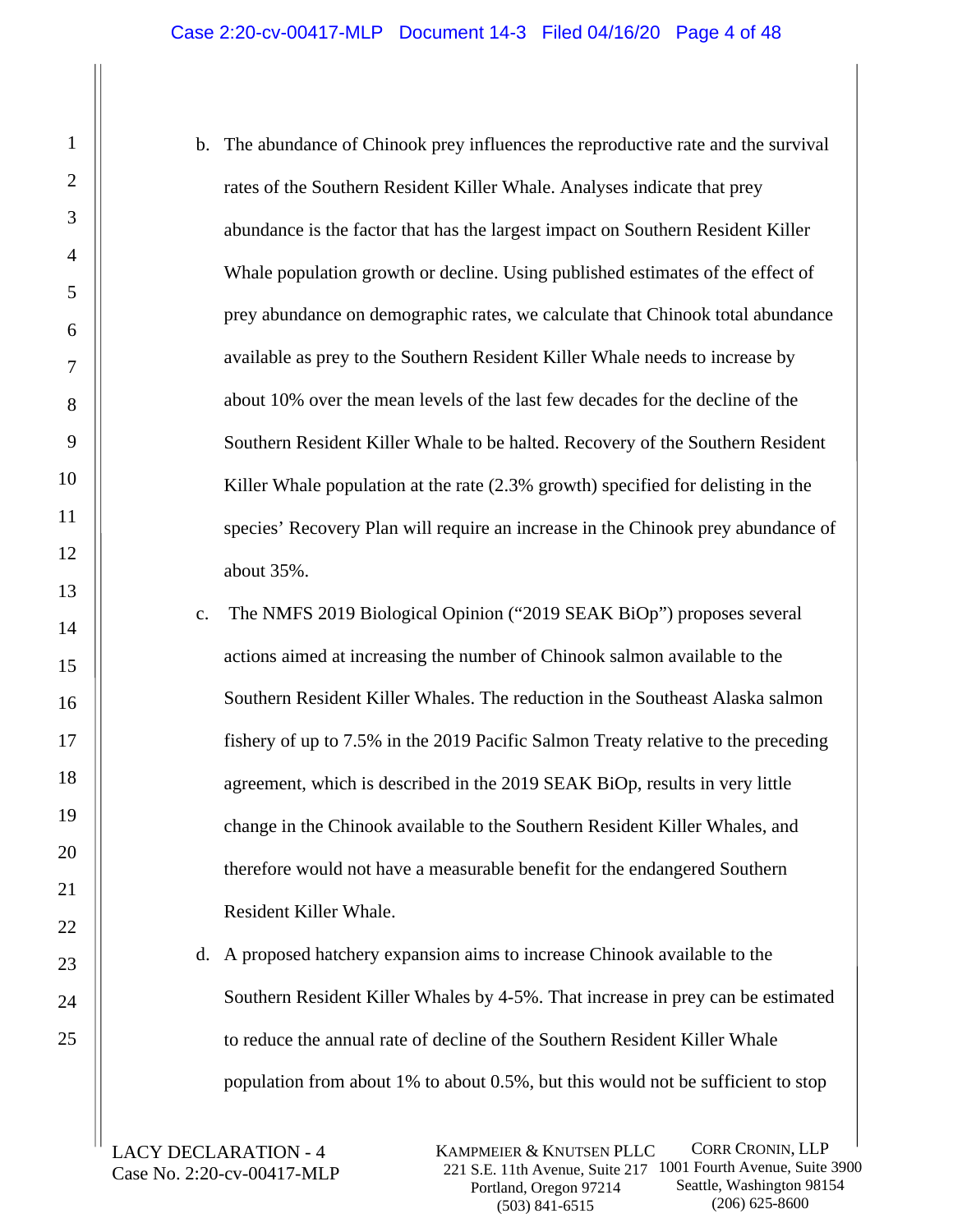the slide toward extinction.

- e. The benefits to the Southern Resident Killer Whales of other possible mitigation measures are not quantified in the 2019 SEAK BiOp, and those actions would need to amount to a further increase (above that achieved from the two above mentioned measures) of at least another 5% in the Chinook abundance available as prey to Southern Resident Killer Whales in order for me to predict that the decline of Southern Resident Killer Whales would stop.
- f. More aggressive management actions would be required to start the Southern Resident Killer Whale population on a reasonably secure path toward recovery or to meet NMFS' annual population growth rate goal of 2.3%.

7. My career has focused on building the capacity of the world to be much more effective in ensuring the long-term sustainability of species. I have done this via advancing the basic science that must underlie successful programs for sustaining species; providing the accessible tools to enable others to apply the science to species assessments, conservation planning, and population management; training students and colleagues in the use of the tools; and – when necessary – doing the analyses that inform and guide conservation for individual species.

8. Over my career I have developed, freely distributed, and supported software tools for guiding species conservation and population management. My approach has always been to provide tools for powerful and flexible analyses, within user interfaces that are accessible to wildlife managers, students, and others who might not have expertise with computer languages and systems. Consequently, the tools are now used globally to guide population management in nature reserves and zoos, viability analyses and recovery planning by wildlife agencies, and

LACY DECLARATION - 5 Case No. 2:20-cv-00417-MLP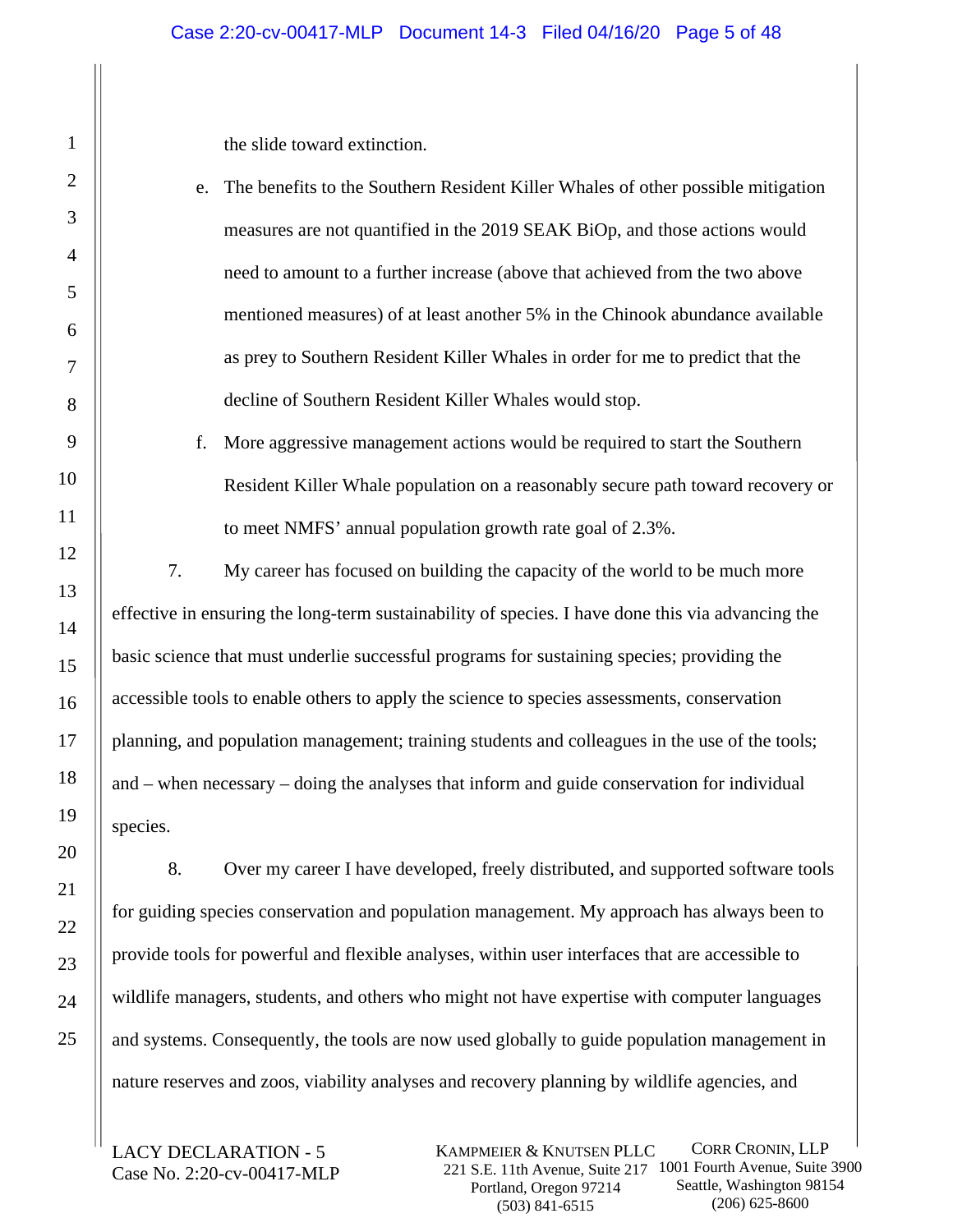integrated assessment of threats to species. The software is used also to teach students about population biology and conservation in many universities.

# **Population Viability Analysis**

9. Population viability analysis (PVA) is a class of scientific techniques that uses demographic modeling to assess risks to wildlife populations and evaluate the likely efficacy of protection, recovery, or restoration options (Shaffer 1990; Boyce 1992; Burgman et al. 1993; Sjögren-Gulve and Ebenhard 2000; Beissinger and McCullough 2002; Morris and Doak 2002). (All references cited in this Declaration are listed in Exhibit A.) PVA usually starts with standard demographic analysis ("life table analysis") to make deterministic projections of the expected population growth rate from the mean birth and death rates (Ricklefs 1990; Caswell 2001). PVA then extends the standard demographic projections in two important ways: (1) the impacts of forces external to the population (e.g., changing habitat quality, extent, and configuration; interactions with other species in the community; impacts of disease or contaminants; harvest, incidental killing, or other direct human impacts) on the demographic rates are explicitly considered and evaluated, and (2) uncertainty in the population trajectory caused by intrinsic (e.g., demographic stochasticity, limitations in local mate availability or other density dependent feedbacks, inbreeding impacts) and extrinsic (e.g., environmental variation, occasional catastrophes) factors can be explicitly modeled, usually through the use of simulation modeling. The outputs of PVA include any desired measure of population performance, but commonly assessed metrics include projected mean population size (N) over time, population growth rates (r), expected annual fluctuations in both N and r, probability of population extinction, and probabilities of quasi-extinction (the likelihood of N falling below any specified number within a specific number of years). These outputs are used to assess risk (e.g., for listing under the

LACY DECLARATION - 6 Case No. 2:20-cv-00417-MLP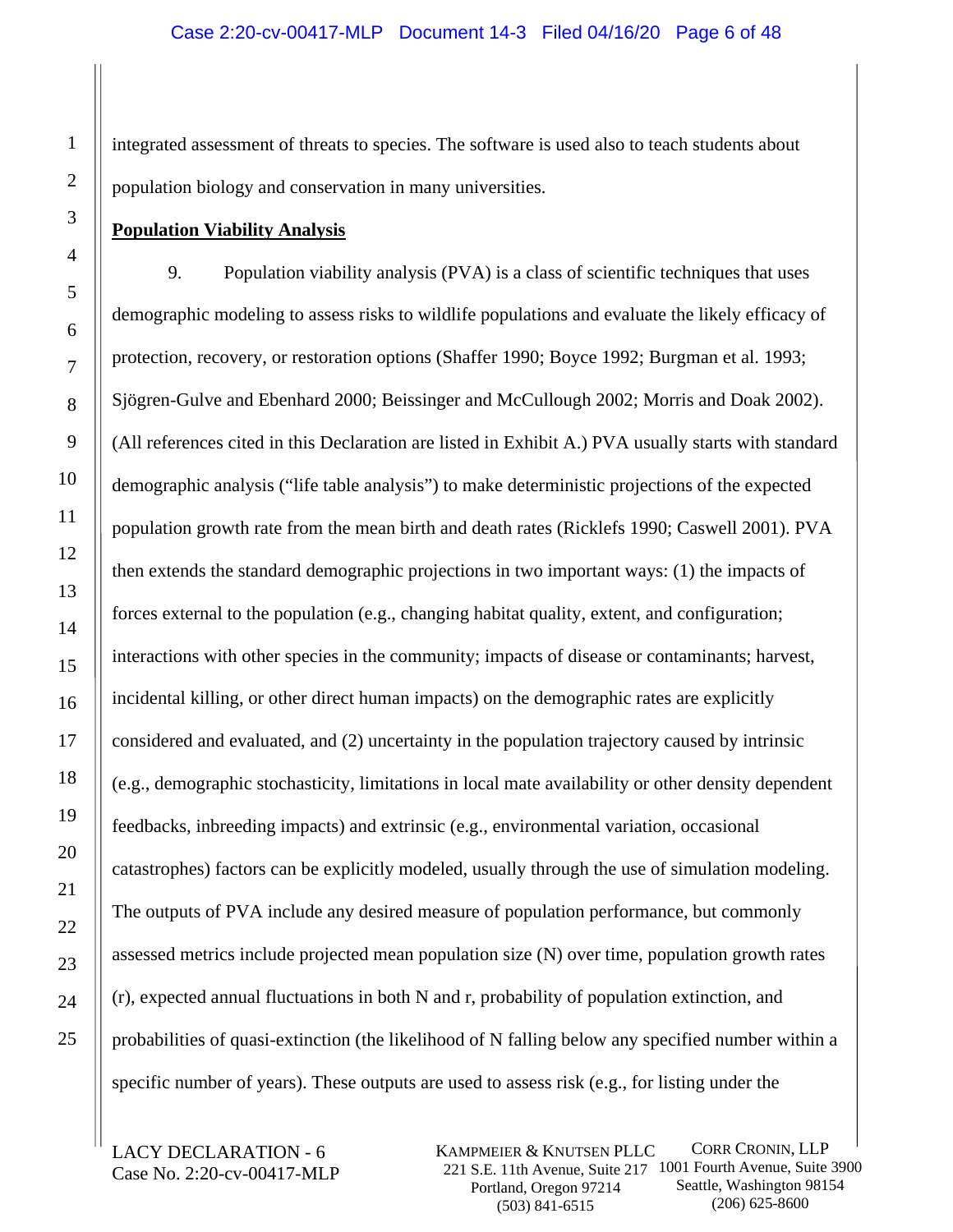#### Case 2:20-cv-00417-MLP Document 14-3 Filed 04/16/20 Page 7 of 48

Endangered Species Act or other protective regulations), assess vulnerability to possible threats, determine sustainable harvest in the context of uncertainty, and determine the suites of actions that would be needed to achieve stated resource protection or restoration goals.

10. A requirement for any PVA model to provide sufficiently accurate and robust projections to allow estimation of population performance is the availability of detailed demographic data. Model input is required from the focal population or comparable reference populations for mortality rates, aspects of reproduction (e.g., age of breeding, age of reproductive senescence, inter-birth intervals, and infant survival), population size, and habitat carrying capacity – as well as the natural fluctuations in these rates. The difficulty in obtaining sufficient demographic data on endangered or protected species is a common challenge to the usefulness of PVA models, and many practitioners consequently recommend that PVA models be used only to provide assessments of relative risk and relative value of management options, rather than absolute measures of population trajectories. In the case of the Southern Resident Killer Whale population, however, demographic data are available from studies by the Center for Whale Research and others that are unprecedented in duration and detail of data collection. This exceptional data set provides a complete census of the total abundance as well as the age and sex composition of the Southern Resident Killer Whale population from 1976 to 2020. This allows for much more accurate projections of population performance and the ability to compare predicted trajectories to the precisely documented fate of the population.

11. PVA models were developed initially for quantifying future risk to populations that are vulnerable to collapse due to a combination of threatening processes (Shaffer 1990). They were soon recognized to be more reliable for assessing relative risk than absolute probabilities of decline or extinction (Beissinger and McCullough 2002; but see Brook et al.

LACY DECLARATION - 7 Case No. 2:20-cv-00417-MLP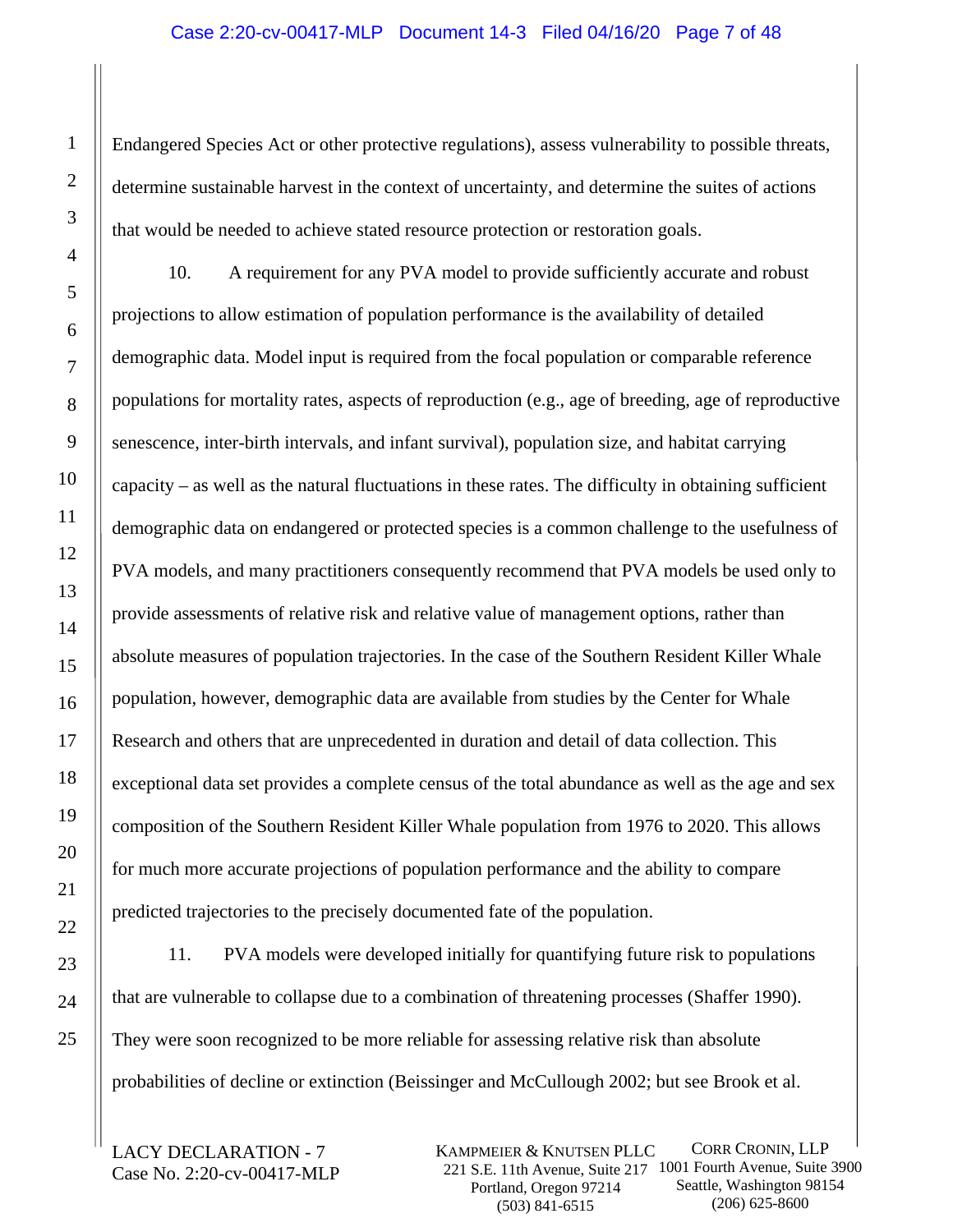# Case 2:20-cv-00417-MLP Document 14-3 Filed 04/16/20 Page 8 of 48

2000 for evidence that even absolute predictions of population trends can be accurate), and have become most useful in the identification of conservation actions that are most likely to achieve conservation goals (Sjögren-Gulve and Ebenhard 2000). The same methods can be used to quantify injury caused by an externally imposed stress, by comparing measures of population performance in the presence vs. absence of the stress, and to determine what actions would be needed to reverse the impact, restore the population to pre-injury health, and compensate for interim losses. The PVA forecasts can then be used to set the targets for expected performance under proposed restoration plans.

12. The Vortex PVA model that I developed (Lacy and Pollak 2020) is what is known as an individual-based model that projects the fate of each individual in a population. It simulates the effects of both deterministic forces and demographic, environmental and genetic stochastic (or random) events on wildlife populations. Vortex models population dynamics as sequential events that are determined for each individual in a population with probabilities determined from user-specified distributions. Vortex simulates a population by stepping through a series of events that describe an annual cycle of a sexually reproducing organism: mate selection, reproduction, mortality, dispersal, incrementing of age by one year, any managed removals from, or supplementation to, the populations, and limitation of the total population size (habitat "carrying capacity"). The simulations are iterated to generate the distribution of fates that the population might experience. Vortex tracks the sex, age, and parentage of each individual in the population as demographic events (birth, sex determination, mating, dispersal, and death) are simulated. A detailed description of the program structure is provided in Lacy (1993; 2000) and details about the use of Vortex are provided in the manual (Lacy et al. 2020).

13. The Vortex PVA modeling software is well-suited for the analyses of threats to

LACY DECLARATION - 8 Case No. 2:20-cv-00417-MLP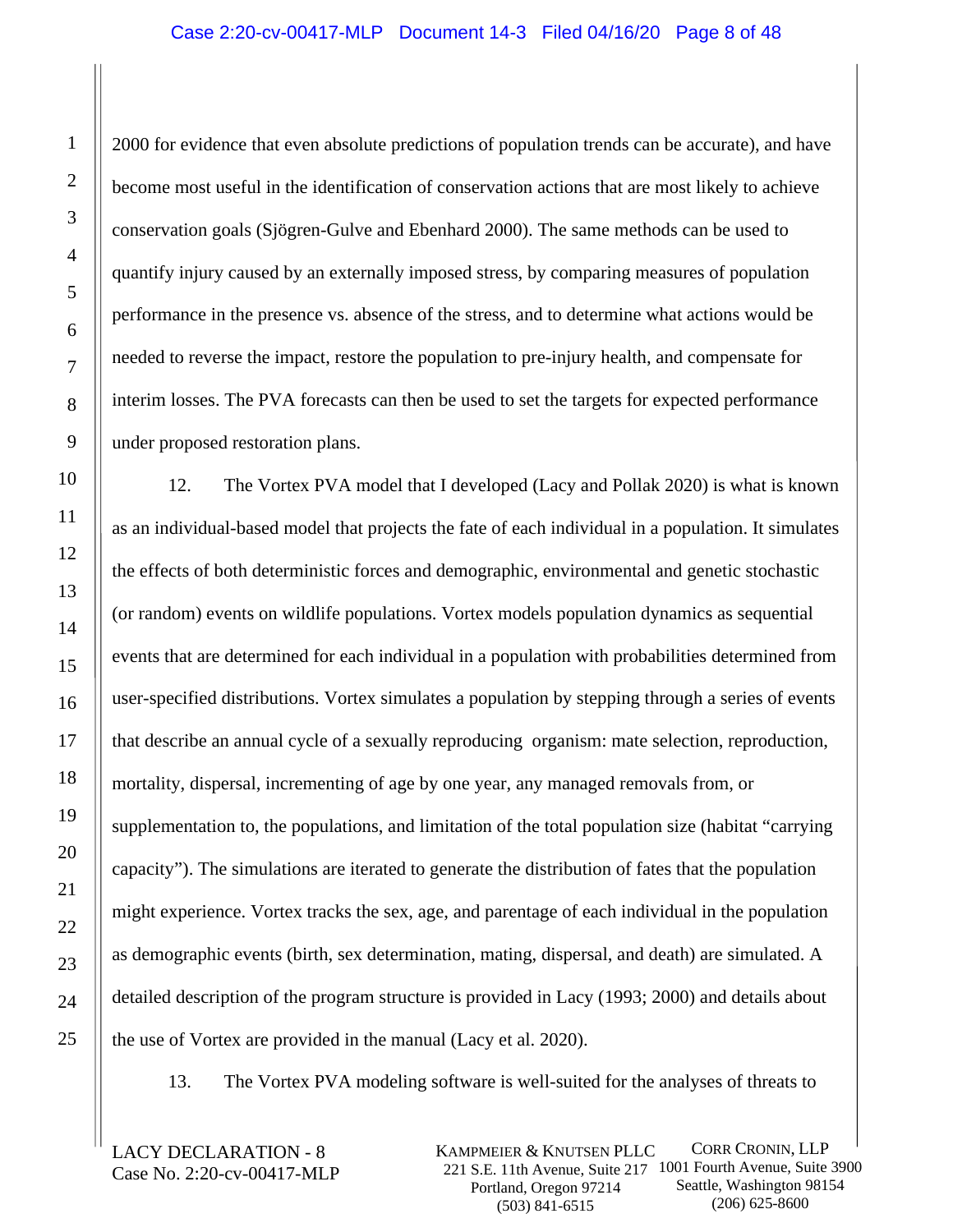### Case 2:20-cv-00417-MLP Document 14-3 Filed 04/16/20 Page 9 of 48

the Southern Resident Killer Whale population, as Vortex is the most widely used, tested, and validated individual-based PVA model, and it is publicly accessible so that anyone can reexamine and repeat published analyses. It is highly flexible in allowing all input demographic parameters to be specified optionally as functions of external forces or as rates that change over time. Vortex has been used for modeling population dynamics of various marine mammal species (including bottlenose dolphins, Indo-Pacific bottlenose dolphins, baiji, manatees, dugongs, Hawaiian monk seals, and Mediterranean monk seals), as well as thousands of other species. Vortex has been shown to produce projections that accurately forecast dynamics of wellstudied populations (Brook et al. 2000). Both NMFS in its 2019 SEAK BiOp (e.g., pp. 86, 90, 311) and Fisheries and Oceans Canada (Murray et al. 2019, e.g., pp. 3-5, 30, 33, 44, 62) have relied on analyses completed with Vortex for assessing the status of the Southern Resident Killer Whales.

#### **Southern Resident Killer Whales**

14. In 2015, at the request of Canada's National Energy Board ("NEB"), I led a team of six scientists conducting a PVA of the risk associated with aspects of the proposed Trans Mountain Expansion Project (Project) on the endangered Southern Resident Killer Whales. In that analysis, the PVA model was used to estimate the increased risk to the Southern Resident Killer Whales from three threats associated with the marine shipping component of the Project: an oil spill, increased acoustic and physical disturbance from ships, and ship strikes. The report also examined the possible effects of decreased Chinook salmon prey base that might result from climate change or human activities, and evaluated those impacts in comparison to the more immediate threats of the proposed Project and as the environmental context within which the impacts of the Project are likely to occur. The report to NEB (Lacy et al. 2015), including

LACY DECLARATION - 9 Case No. 2:20-cv-00417-MLP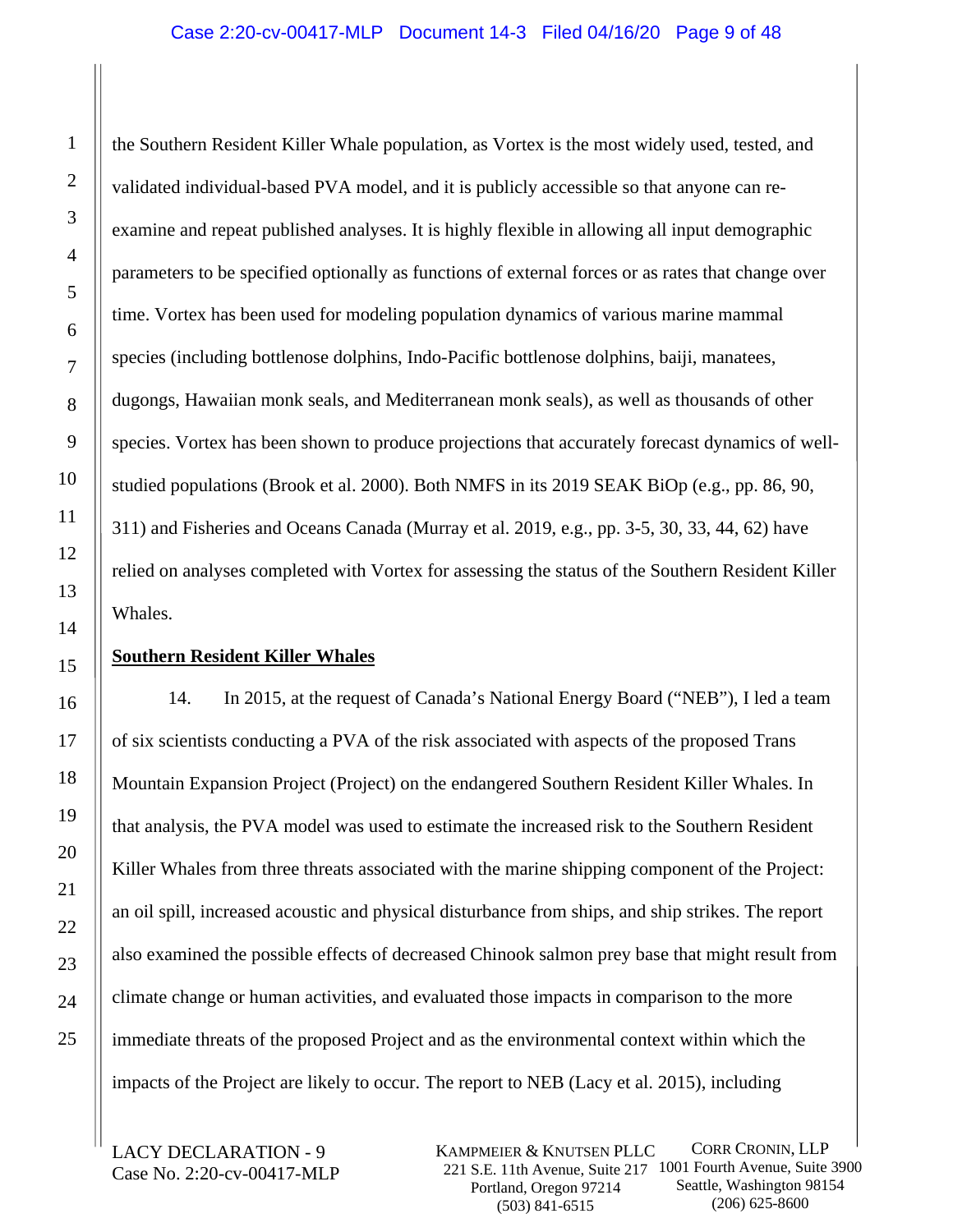# Case 2:20-cv-00417-MLP Document 14-3 Filed 04/16/20 Page 10 of 48

detailed descriptions of the methods and the data used in the PVA, is publicly available at http://docs.neb-one.gc.ca/fetch.asp?language=E&ID=A4L9G2. The analyses were extended and published in a peer-reviewed scientific paper (Lacy et al. 2017). Further updating of analyses using demographic data on the population through 2018 (Lacy et al. 2018) was submitted to NEB and is available at https://apps.cer-rec.gc.ca/REGDOCS/Search?txthl=A96429- 3%20A%20-%20Expert%20Report%20of%20Lacy%20et%20al%20-%202018%20- %20Final%20-%20A6L5R2.

15. As of 2015 and 2017, based on status quo conditions, we projected the Southern Resident Killer Whale population would remain about at its current size or continue a very slow decline (estimated at a mean annual decline of 0.2%). We projected a 9% chance of quasiextinction within the next 100 years, where the population falls below 30 whales and is no longer viable.

16. I have now updated the PVA model again, using fecundity and survival rates calculated from the detailed records from 1976 through 2018 and applying those rates to the current population of 72 Southern Resident Killer Whales. The following graph shows the mean projected population size (heavier, middle line) and the uncertainty in the trajectory (upper and lower lines showing  $\pm 1$  standard deviation among independent repeated simulations of the population).

LACY DECLARATION - 10 Case No. 2:20-cv-00417-MLP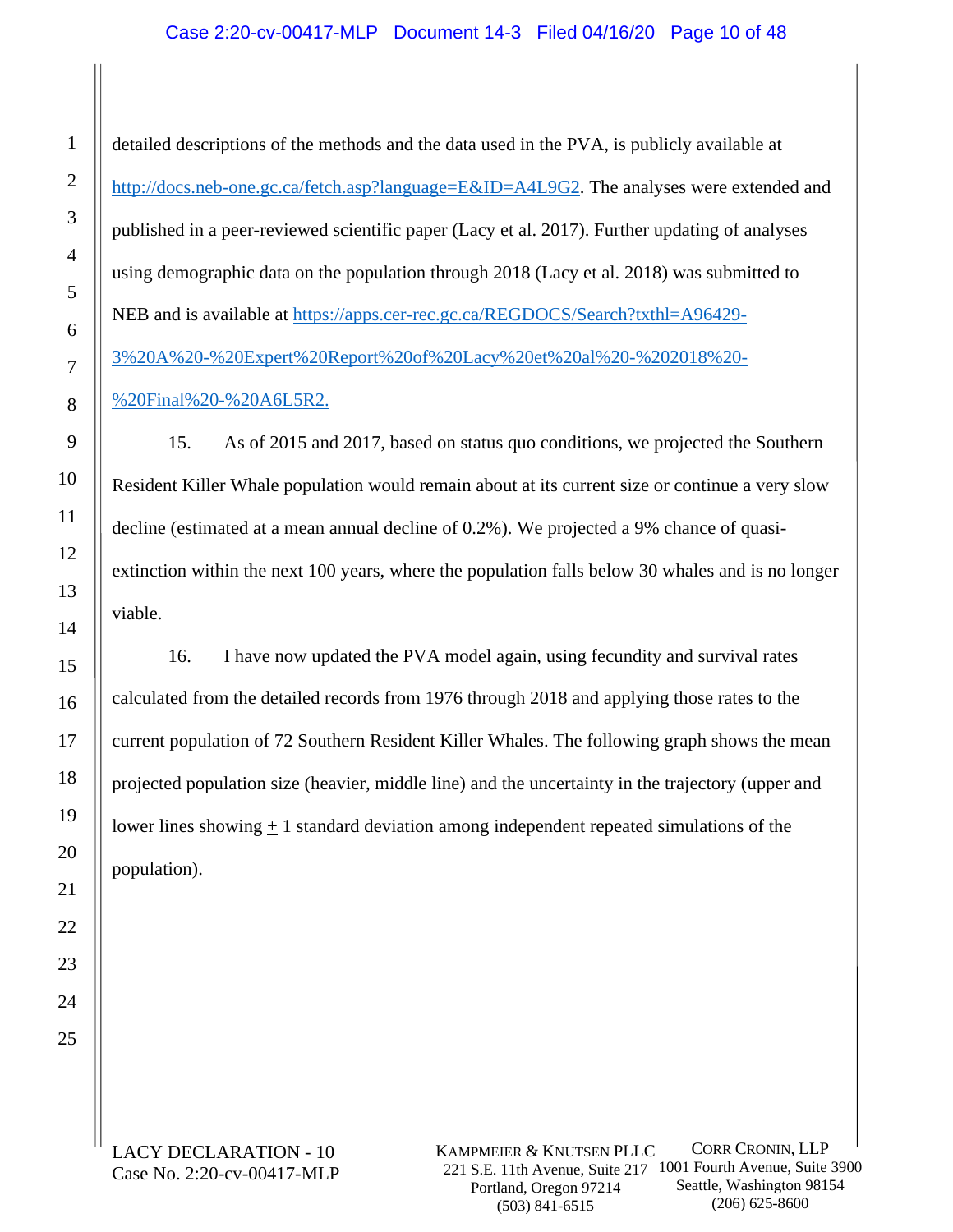# Projected number of SRKWs under current conditions



17. With current data, and if the Chinook availability remains at the mean level of the past few decades, the model projects a mean annual decline in the population of Southern Resident Killer Whales of about 1.0%. This is close to what has been occurring recently, and it compares to our 2018 projection of a smaller decline of 0.6% per year (Lacy et al. 2018). About half of difference between the 2018 and 2020 projections is due to the fact that the population is aging (with the mean age of living whales now just over 22 years, whereas it was just over 21 years in 2018), and more animals are now post-reproductive or nearing post-reproductive age. The other half of the difference is due to the fact that we now have parentage data for more of the animals, and that allows us to have more complete estimates of kinships among animals, and that in turn leads to slightly higher estimates of current and future inbreeding.

18. For our model, we obtained estimates of the impact of Chinook prey abundance on the reproductive rates and survival rates of the Southern Resident Killer Whales from published scientific reports (Ward et al. 2009; Velez-Espino et al. 2015; Ford et al. 2010). We

LACY DECLARATION - 11 Case No. 2:20-cv-00417-MLP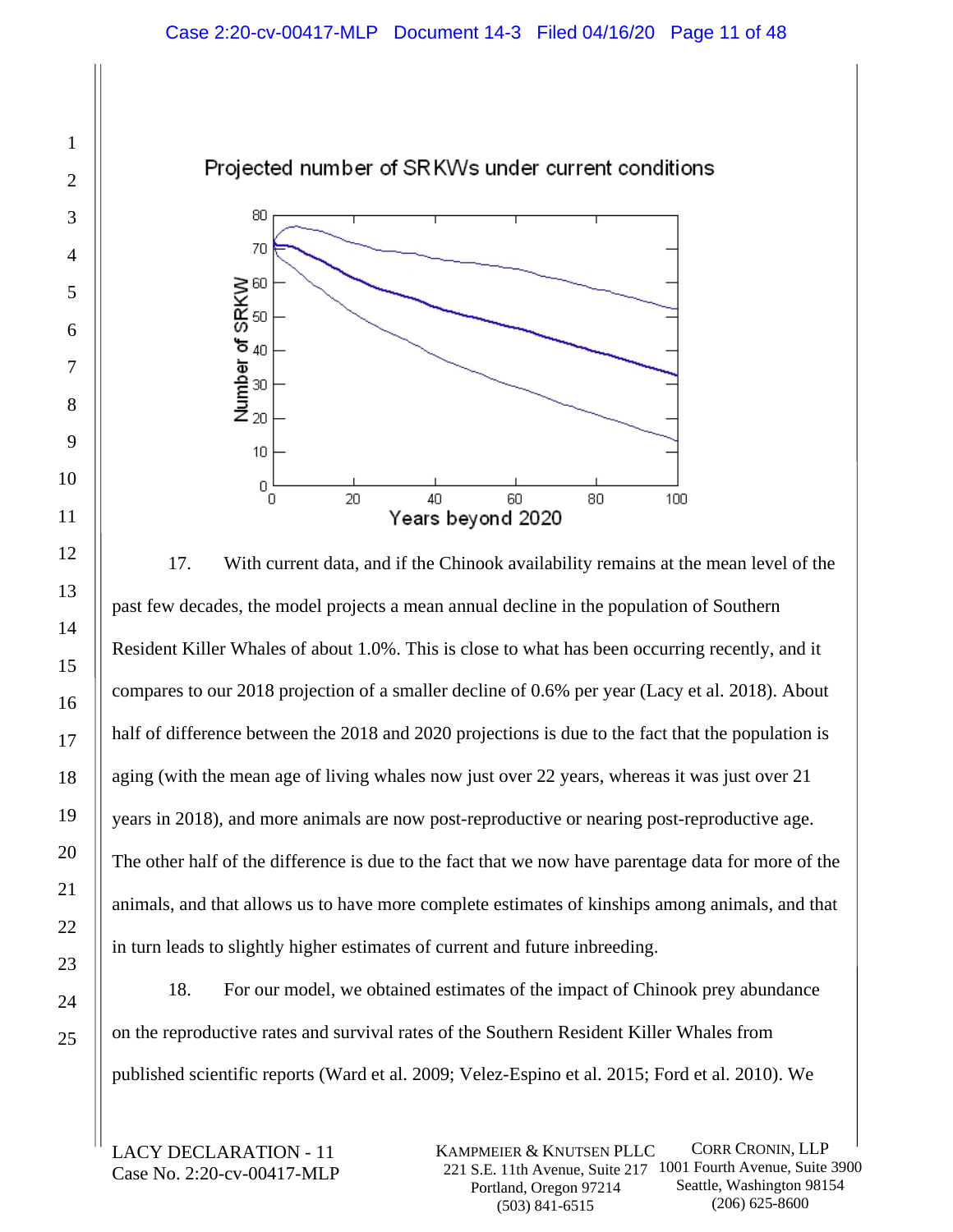# Case 2:20-cv-00417-MLP Document 14-3 Filed 04/16/20 Page 12 of 48

scaled the numerical relationships so that the mean demographic rates observed in the Southern Resident Killer Whales from 1976 through 2015 were correctly predicted. (The details of the methodology are documented in Lacy et al. 2015 and Lacy et al. 2017 publications.) We then use these relationships to project the Southern Resident Killer Whale population trajectory in several scenarios that tested the impact of prey availability, expressed as a percent change in the annual abundance of Chinook salmon available as prey to the Southern Resident Killer Whales from the mean level over the last three decades.

19. The abundance of Chinook varies over time, and that variation in prey can be entered into the PVA model. However, as documented in the 2019 SEAK BiOp, the extent of that variation is very dependent on which stocks of Chinook are assessed, and it is not known precisely what proportion of the Southern Resident Killer Whale diet is composed of salmon from each stock. I examined the model projections with the Chinook abundance varying randomly across years around the long-term mean values being tested. I found that such an elaboration of the model had very little effect on the long-term projections for the Southern Resident Killer Whale population. This occurs because killer whales are very long-lived and slow breeders, so year to year fluctuations in demography will average out over their lifespans. Therefore, as was done in our prior PVA reports, the results from analyses presented in this declaration assume that the abundance of Chinook is at a fixed level each year and does not vary randomly around that value.

20. Also included in the model are the current estimates of both PCBs and noise disturbance, based on published estimates of the current magnitudes and effects of these threats (Hall et al. 2011; Hall and Williams 2015; Lusseau et al. 2009). These threats are part of the current environment for the Southern Resident Killer Whale, and they interact with the effect of

LACY DECLARATION - 12 Case No. 2:20-cv-00417-MLP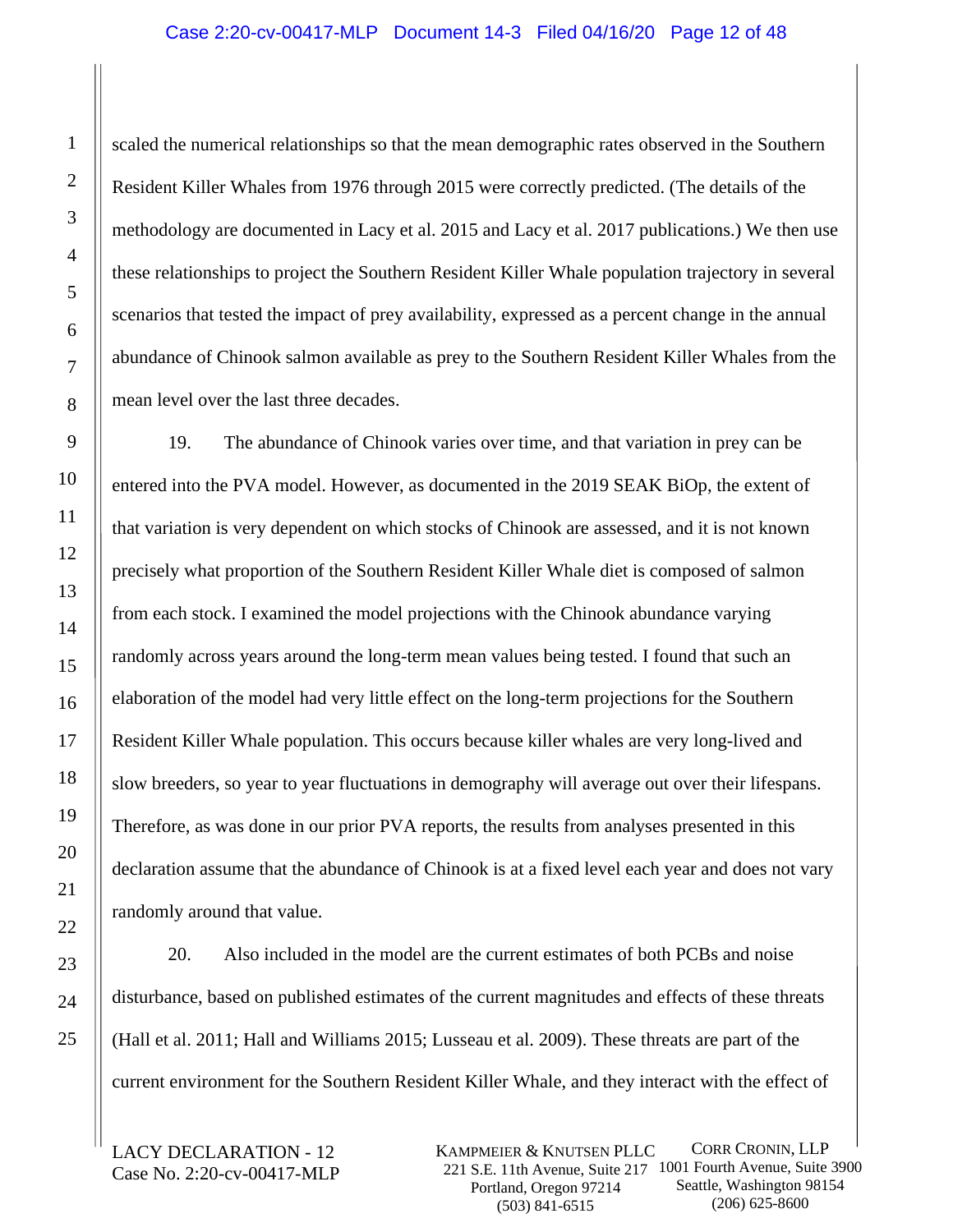# Case 2:20-cv-00417-MLP Document 14-3 Filed 04/16/20 Page 13 of 48

prey limitation. (The documented impact of noise disturbance is via a reduction in time that the Southern Resident Killer Whales spend feeding. The primary impact of PCBs is on survival of calves, compounding the reduction in survival that occurs with low prey availability.) Only with these effects of PCB and noise disturbance in the model do we accurately predict the recent observed rate of decline of the population. However, even if these other threats were completely eliminated—which is not possible in the near term and unlikely in the long term—our modeling shows that there would not be adequate prey available to achieve the population growth goal established in the Recovery Plan for the Southern Resident Killer Whale (Lacy et al. 2017).

21. By applying the published relationships of Southern Resident Killer Whale reproductive and survival rates to Chinook abundance, and then testing the benefits to Southern Resident Killer Whales of incremental improvements in the abundance of Chinook prey, the model shows that to achieve a mean zero population growth (i.e., to stop the decline), there would need to be a sustained 10% increase (relative to the 1976-2015 average) in the mean abundance of the Chinook stocks available as prey to the Southern Resident Killer Whales.

22. The analyses conducted in 2015, 2017, and 2018 estimated that a 30% increase in Chinook could achieve the 2.3% growth called for in the Southern Resident Killer Whale Recovery Plan. With the further decline that has occurred in the population in the last few years, our analysis of the 2020 population now projects that a 30% increase in Chinook would result in about 2% growth per year, and a 35% increase in prey would be necessary to meet the recovery goal. The graph below shows the expected Southern Resident Killer Whale population growth across a range of levels of Chinook abundance. The two horizontal lines indicate zero population growth and the 2.3% growth goal of the Recovery Plan.

LACY DECLARATION - 13 Case No. 2:20-cv-00417-MLP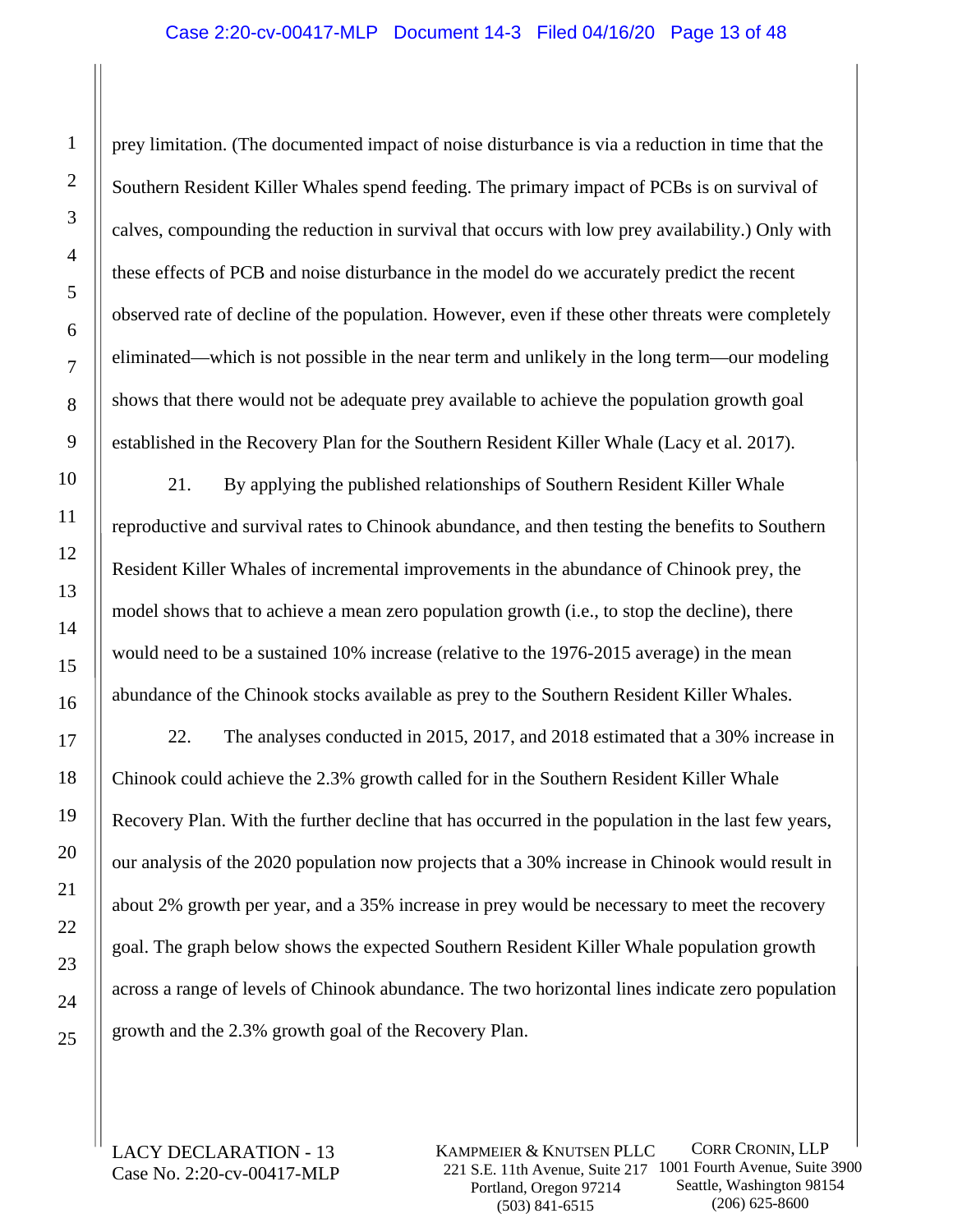



# **NMFS' Biological Opinion and Impact on Southern Resident Killer Whale Population**

23. I was provided with NMFS' 2019 SEAK BiOp for Southeast Alaska salmon fisheries at issue in this matter. I reviewed it closely. In the 2019 SEAK BiOp, NMFS acknowledges that the Southern Resident Killer Whale population is declining, and that is at least partly and maybe mostly due to inadequate prey availability. The 2019 SEAK BiOp cites my previous work (p. 311) as evidence that the biggest threat is that lack of prey, although other factors such as noise, PCBs, oil spills, and other environmental factors all make things worse.

24. In several places, and in various ways, the 2019 SEAK BiOp estimates the reduction in prey available for Southern Resident Killer Whales caused by the Southeast Alaska fisheries (e.g., Tables 41, 42, and 97) as between 2-15% in coastal fisheries and 1-2% in inland fisheries. However, there is significant uncertainty depending on which salmon stocks and for which years the calculations are based. Importantly, the BiOp does not explain how the various percentage reductions mentioned translate to corresponding changes in the total mean abundance of Chinook that provide potential prey for Southern Resident Killer Whales, which is what is

LACY DECLARATION - 14 Case No. 2:20-cv-00417-MLP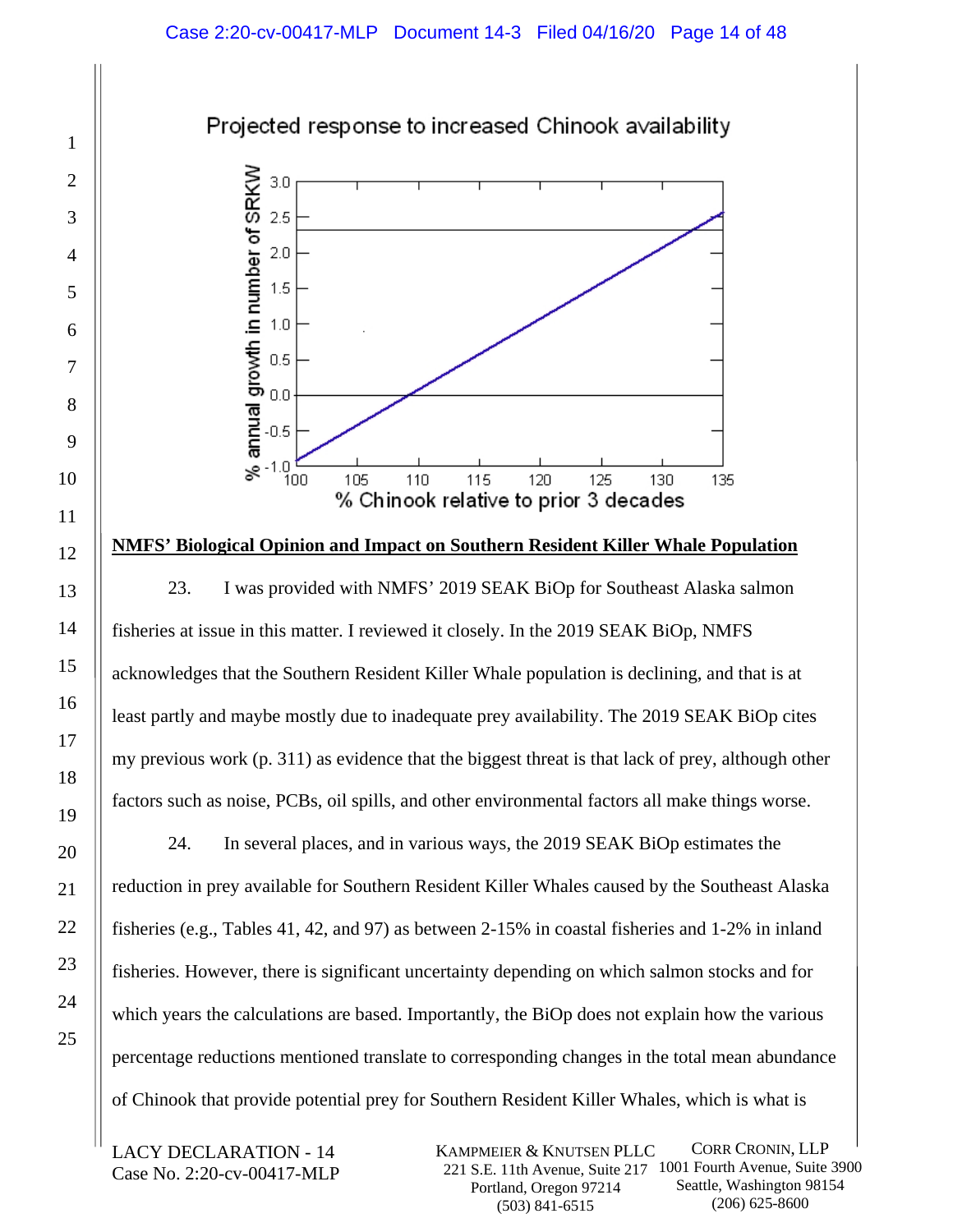### Case 2:20-cv-00417-MLP Document 14-3 Filed 04/16/20 Page 15 of 48

required for accurate projections of the benefits expected from reductions in the fisheries. The 2019 SEAK BiOp directly states (p. 94) "the impact of reduced Chinook salmon harvest on future availability of Chinook salmon to the Southern Residents is not clear."

25. The 2019 SEAK BiOp also discusses possible mitigation measures, which could increase the prey availability for Southern Resident Killer Whales. The 2019 SEAK BiOp estimates the newly negotiated 2019 Pacific Salmon Treaty will reduce the Southeast Alaska fishery annual harvest of Chinook by up to 7.5% relative to the harvest under the 2009 Treaty. A proposed increase in hatchery production mitigation seeks to provide 4 to 5% increase in prey available to the Southern Resident Killer Whales. The increase in hatchery production is not yet funded, so I would expect a delay of at least 5 to 10 years to account for allocation of funds, construction of any new facilities, increased programs of production, and then return of hatchery raised Chinook as mature adults.

26. I applied these estimates from the 2019 SEAK BiOp to the Vortex PVA model, in order to project the consequences of the possible scenarios described in the 2019 SEAK BiOp. The estimated 7.5% (maximum) reduction in the Southeast Alaska fishery, applied to a typical 6% reduction in prey available to the Southern Resident Killer Whales caused by the Southeast Alaska fishery as a whole (the 6% being an approximate middle value from the many estimates made in the BiOp), results in a less than 0.5% increase in the Southern Resident Killer Whale prey. This is only 1/20th of the 10% increase that is needed to achieve even a cessation of the decline in Southern Resident Killer Whale population.

LACY DECLARATION - 15 Case No. 2:20-cv-00417-MLP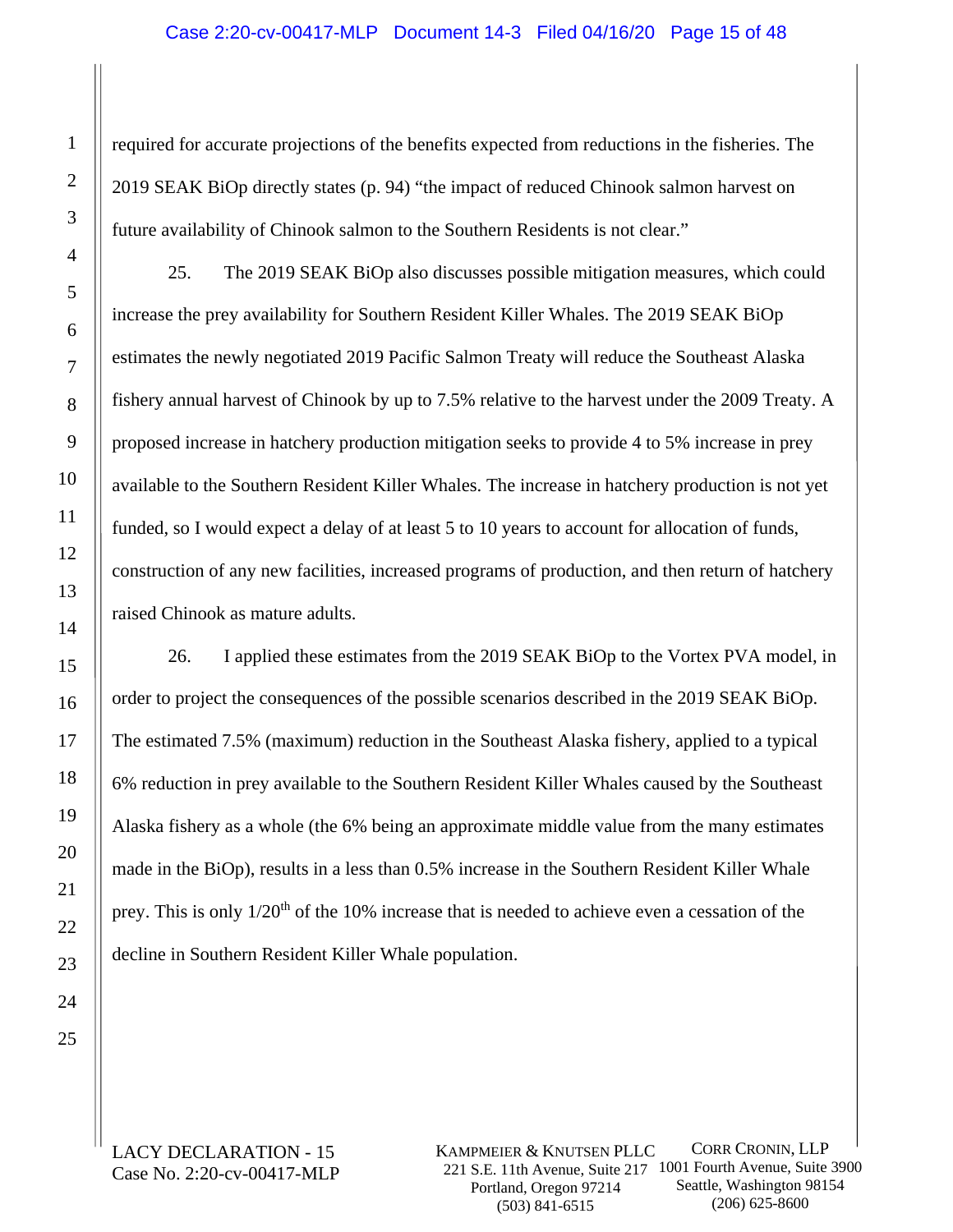27. To estimate the possible reductions in threats to the Southern Resident Killer Whale that might be achieved with greater reductions in the Chinook fisheries, I projected a Southern Resident Killer Whale population growth with an immediate 6% increase in Chinook prey, and a 3% and a 12% increase in prey (half and double the middle estimate, covering most of the range of values reported in the 2019 SEAK BiOp for specific stocks and years). As shown in the following graph, with the existing baseline in blue (bottom line), the PVA projections for these scenarios show that the 3% increase in Chinook results in a mean 0.7% decline in Southern Resident Killer Whale population per year (green line), the 6% increase in Chinook results in a mean 0.4% decline of the Southern Resident Killer Whale population (purple line), and the 12% increase results in 0.3% positive growth annually (top, black line).

Projected number of SRKWs with 0%, 3%, 6%, or 12% increase in Chinook



28. The impacts on Southern Resident Killer Whales of other estimates of prey increases that could be achieved by reductions in the fisheries can be extrapolated from the projections of Southern Resident Killer Whale population growth across a range of levels of Chinook abundance, as shown in the graph in paragraph 22, above.

LACY DECLARATION - 16 Case No. 2:20-cv-00417-MLP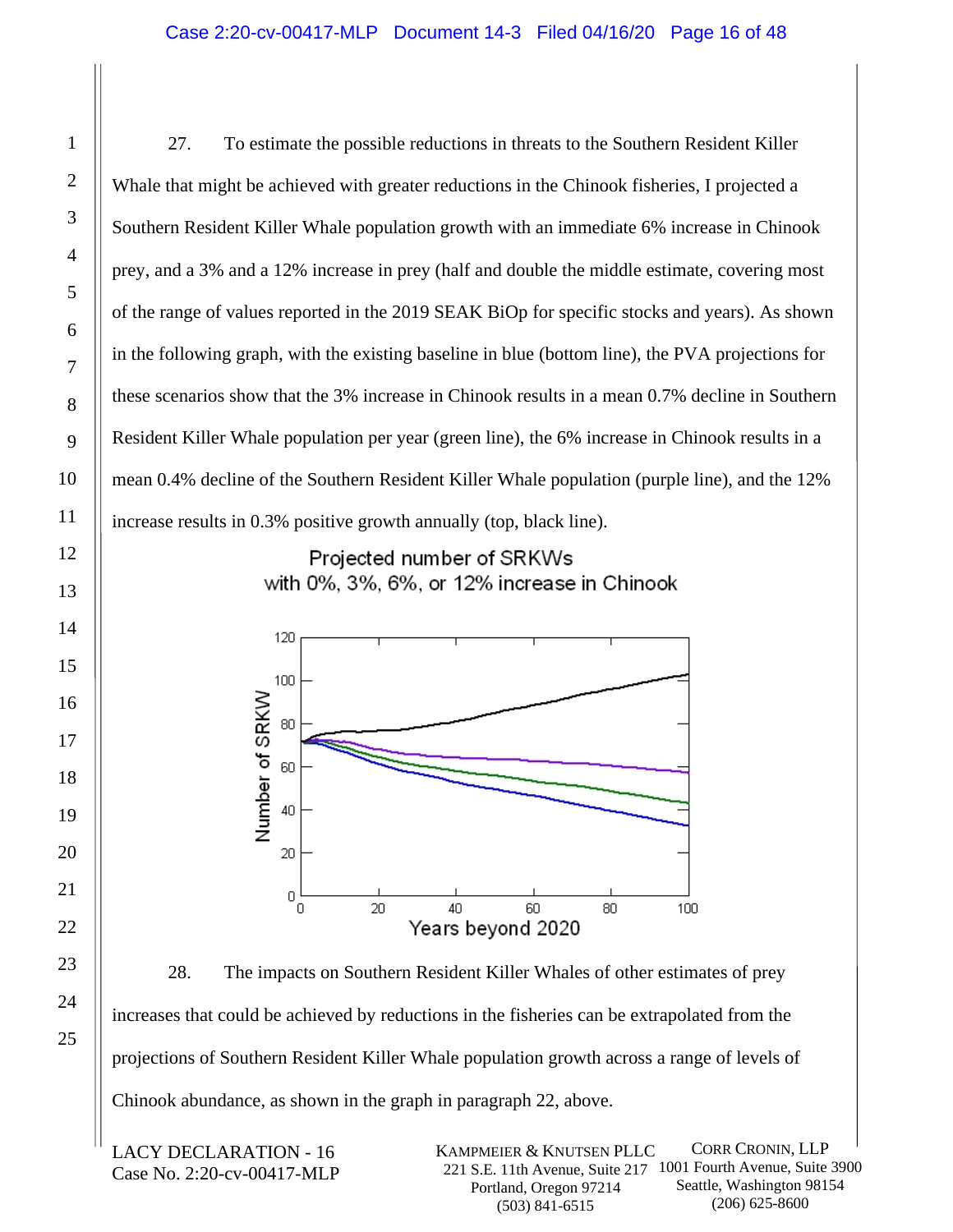1

2

3

4

5

6

7

8

9

10

11

12

13

14

15

16

17

18

19

20

21

22

23

24

25

29. I projected the benefits to the Southern Residents of possible (but not yet funded) hatchery projects assuming a 5% increase in Chinook, beginning either 5 years or 10 years in the future. With either time scale for implementation and return of the hatchery-produced Chinook, the mean long-term consequence is a slowing of the decline in Southern Resident Killer Whales from 1.0% to 0.5% per year; therefore, not enough improvement to completely halt the decline. The difference between a 5-year delay and a 10-year delay in enhancement is that by year 10, the slower implementation will result in the Southern Resident Killer Whale population having declined by about 2 more whales before the improvement can begin to take effect. The following graph shows the projections if the mitigation measures achieve a 5% increase in Chinook (as estimated from the proposed hatchery expansion) instantly (top, blue line), after 5 years (middle, orange line), or after 10 years (bottom, red line). As this graph plainly demonstrates, delays in implementation of these theoretical mitigation measures have a very real and lasting impact on the Southern Resident population. Notably, it also shows that the proposed measure – even if implemented immediately – is not enough to stop the decline of Southern Residents.

Projected number of SRKWs with 5% increase in Chinook, implemented over 0, 5, or 10 years

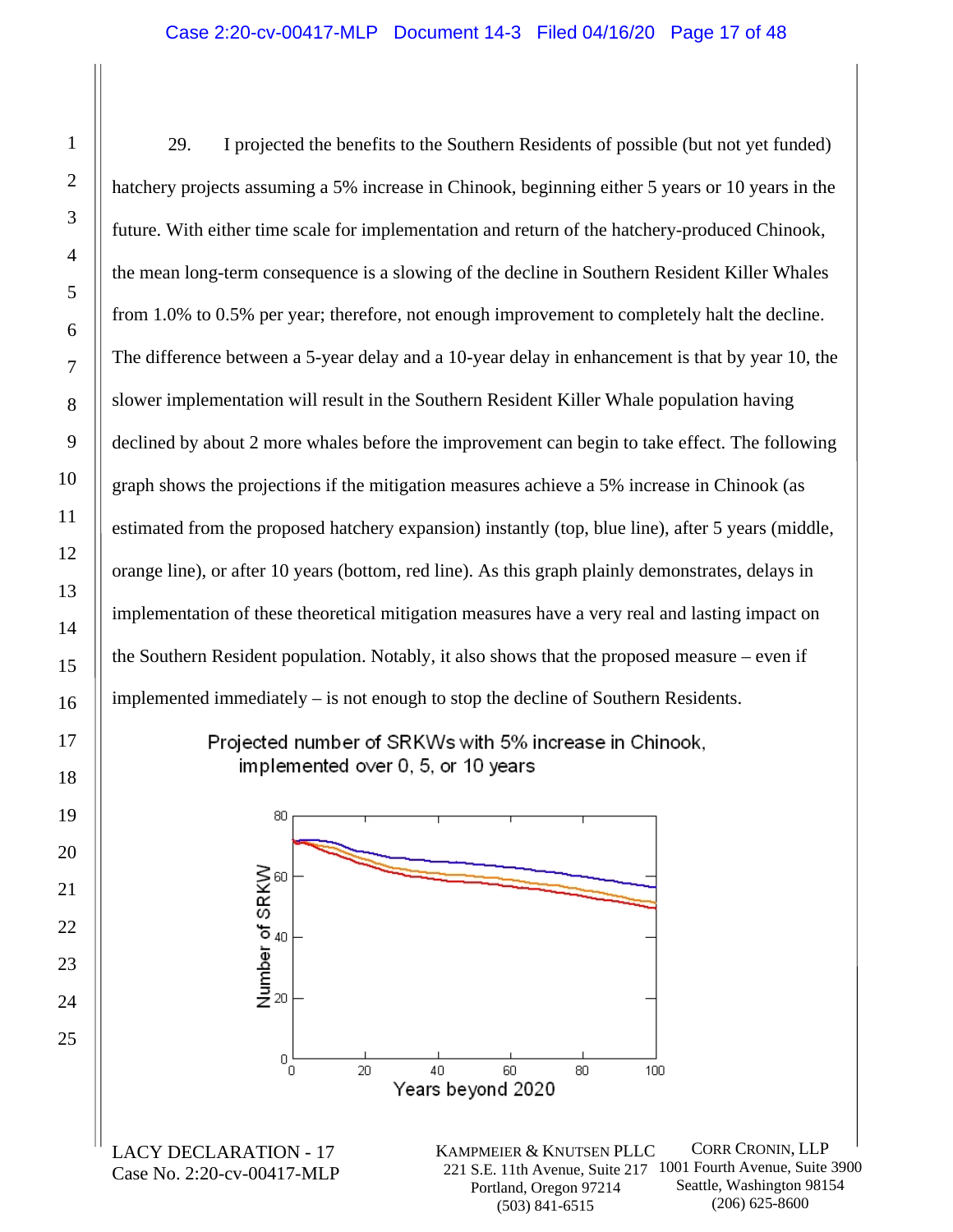30. Combining the actions of reducing the Southeast Alaska Chinook fishery and increasing abundance to the Southern Resident Killer Whale of hatchery-raised Chinook, and possibly other mitigating actions as well (such as additional reductions in additional fisheries managed under the Pacific Salmon Treaty), could achieve the 10% increase in prey necessary for stabilization of the Southern Resident Killer Whale population or even greater increases in prey that would allow for recovery of the Southern Resident Killer Whales. Importantly, however, none of the scenarios proposed in the 2019 SEAK BiOp are projected to achieve this 10% increase in prey abundance. The analyses described above in paragraph 22 document the longterm growth in the Southern Resident Killer Whale population that could be achieved if Chinook abundance is increased by 35% above the mean levels of the last three decades.

31. Implementing mitigation measures, however, will likely require time. To examine responses of the Southern Resident Killer Whale population to delayed implementation, I tested models with increases in the prey abundance starting either 5 years or 10 years from now. The following graph shows the mean projected Southern Resident Killer Whale population size when a 10% increase in Chinook is implemented immediately (top, blue line), after 5 years (middle, orange line), or after 10 years (bottom, red line). The long-term population growth rates after implementation again show that a 10% increase in prey is needed to stop the decline of Southern Resident Killer Whales. However, before that positive result is achieved, the population will have lost 4 whales if implementation takes 5 years, or 8 whales if implementation takes 10 years, relative to the expected population size if the increase in prey were achieved immediately. With positive growth of Southern Resident Killer Whale numbers after implementation of sufficient mitigation measures, a delay in implementation results in a loss of the potential initial years of recovery, and that lack of growth for those initial years leaves the population at a deficit in

LACY DECLARATION - 18 Case No. 2:20-cv-00417-MLP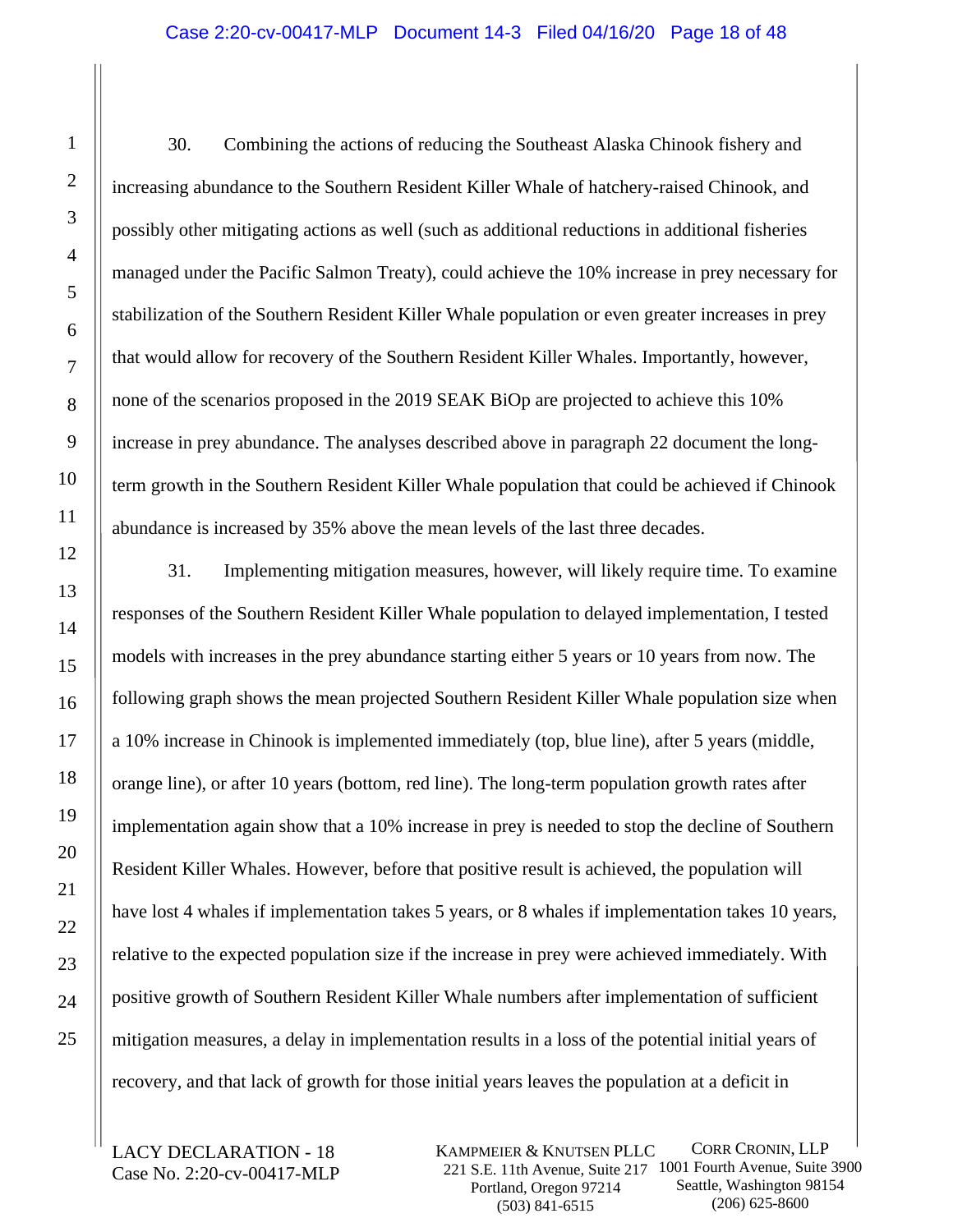# Case 2:20-cv-00417-MLP Document 14-3 Filed 04/16/20 Page 19 of 48

numbers throughout the subsequent recovery compared to what could have been. A 20% increase in Chinook allows for a long-term population growth of about 1% annually, but a delay of 5 or 10 years results in a loss of 8 or 16 whales before the growth begins, respectively, relative to the expected population size if growth had started in 2020.

> Projected number of SRKWs with 10% increase in Chinook, implemented over 0, 5, or 10 years



32. In summary, although the 2019 SEAK BiOp does not provide management targets for slowing, stopping, or reversing the decline of the Southern Resident Killer Whale population, and it does not give specific estimates of the benefits to the Southern Resident Killer Whales of the proposed mitigation measures, for the above analyses I extracted from the 2019 SEAK BiOp what I could regarding the expected benefits of proposed actions. The 2019 SEAK BiOp provides various estimates of changes to Chinook stocks that might be expected from two of the mitigation measures – a reduction in the Southeast Alaska Chinook fishery as specified in the 2019 Pacific Salmon Treaty, and a proposed hatchery expansion – and it mentions other possible actions, such as habitat improvements, for which there is no quantification of expected results. Only if the additional, as yet unquantified, mitigation measures can boost Chinook abundance by

LACY DECLARATION - 19 Case No. 2:20-cv-00417-MLP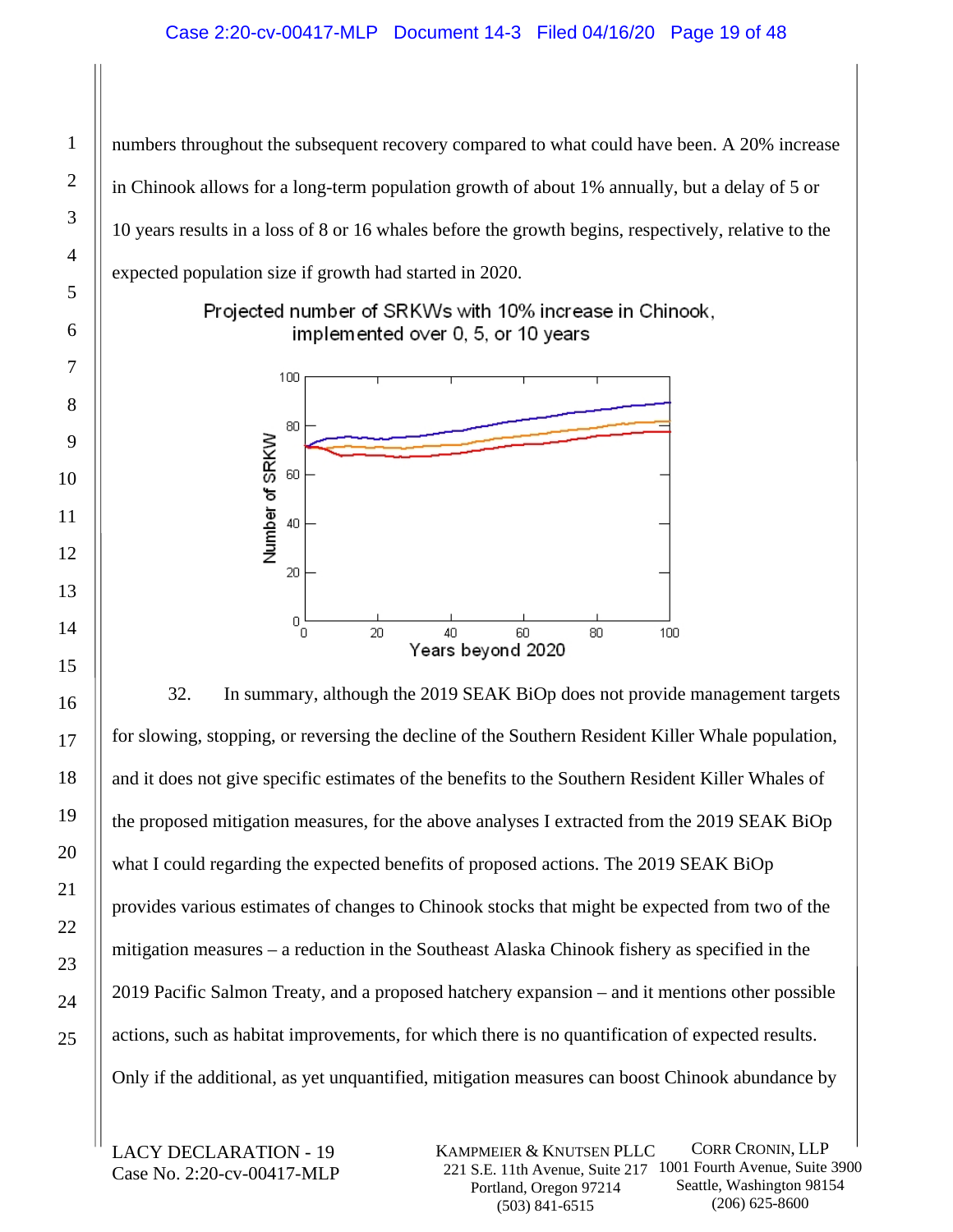another 5%, would the combined effect of the proposed actions yield the 10% increase in Chinook that is necessary to halt the decline of the Southern Resident Killer Whales. The following graph summarizes the expected trajectory of the Southern Resident Killer Whale population if no changes are made from current conditions (bottom, red line), if a 0.5% increase in overall Chinook available to Southern Resident Killer Whales is produced by the reduced Chinook harvest in the 2019 Pacific Salmon Treaty (black line), if a 5% increase in Chinook is achieved by the hatchery mitigation (orange line), or if sufficient actions can be taken to achieve a 10% increase in Chinook (top, green line).

# Projected number of SRKW following possible BiOp mitigation measures



# **Conclusions**

33. Based on previously published analyses, the results of updated models, my professional experience, and the information contained in the 2019 SEAK BiOp, I make the following conclusions with a reasonable degree of certainty:

LACY DECLARATION - 20 Case No. 2:20-cv-00417-MLP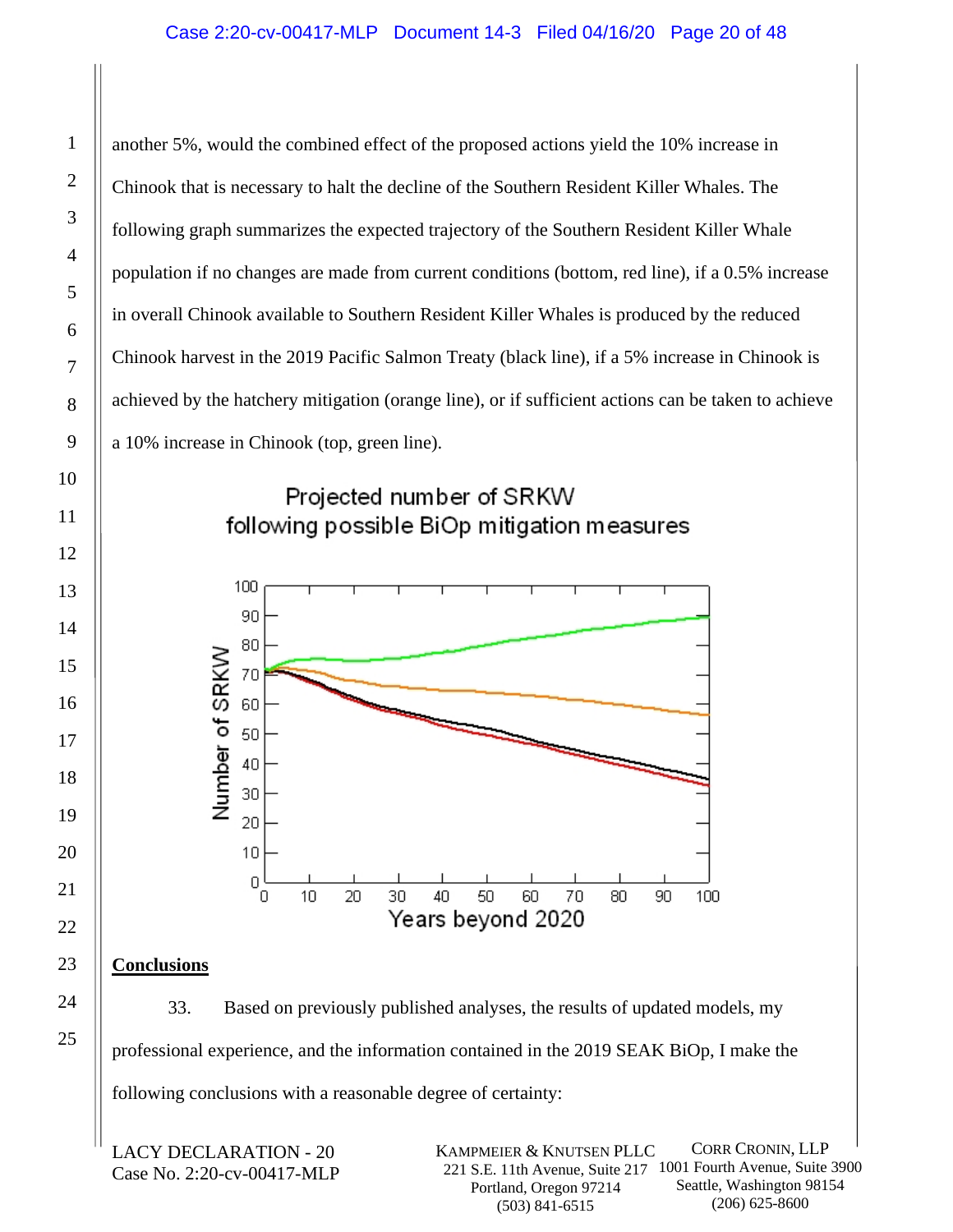| a. The Southern Resident Killer Whale population is in decline, and the projected    |
|--------------------------------------------------------------------------------------|
| status has deteriorated in just the past few years. The PVA models, using the latest |
| available data on the current numbers, reproduction, and survival, project           |
| accurately the recent population changes.                                            |

- b. The abundance of Chinook salmon prey available to the Southern Resident Killer Whales is a critical determinant of Southern Resident Killer Whale reproductive success and survival.
- c. The mean Chinook abundance over recent years is not enough to allow reproduction by the Southern Resident Killer Whales sufficient to offset mortalities. An increase of about 10% in Chinook abundance would be required to stop the decline of Southern Resident Killer Whales, and an increase of about 35% in Chinook abundance would be required to achieve the healthy population growth rate of 2.3% that is the stated goal in the Southern Resident Killer Whale Recovery Plan.
- d. The proposed mitigation measures in the 2019 SEAK BiOp have not been shown to be adequate to protect the future of the Southern Resident Killer Whale population – a short-coming that is admitted even within the 2019 SEAK BiOp. The quantitative estimates made in the 2019 SEAK BiOp would account for, at best and after full implementation, a reduction of half in the rate of decline in numbers of Southern Resident Killer Whales.

e. Full closure of the Southeast Alaska Chinook fishery, especially if combined with other mitigation measures, could result in enough prey to sustain a growing population of Southern Resident Killer Whales. Further enhancement measures

LACY DECLARATION - 21 Case No. 2:20-cv-00417-MLP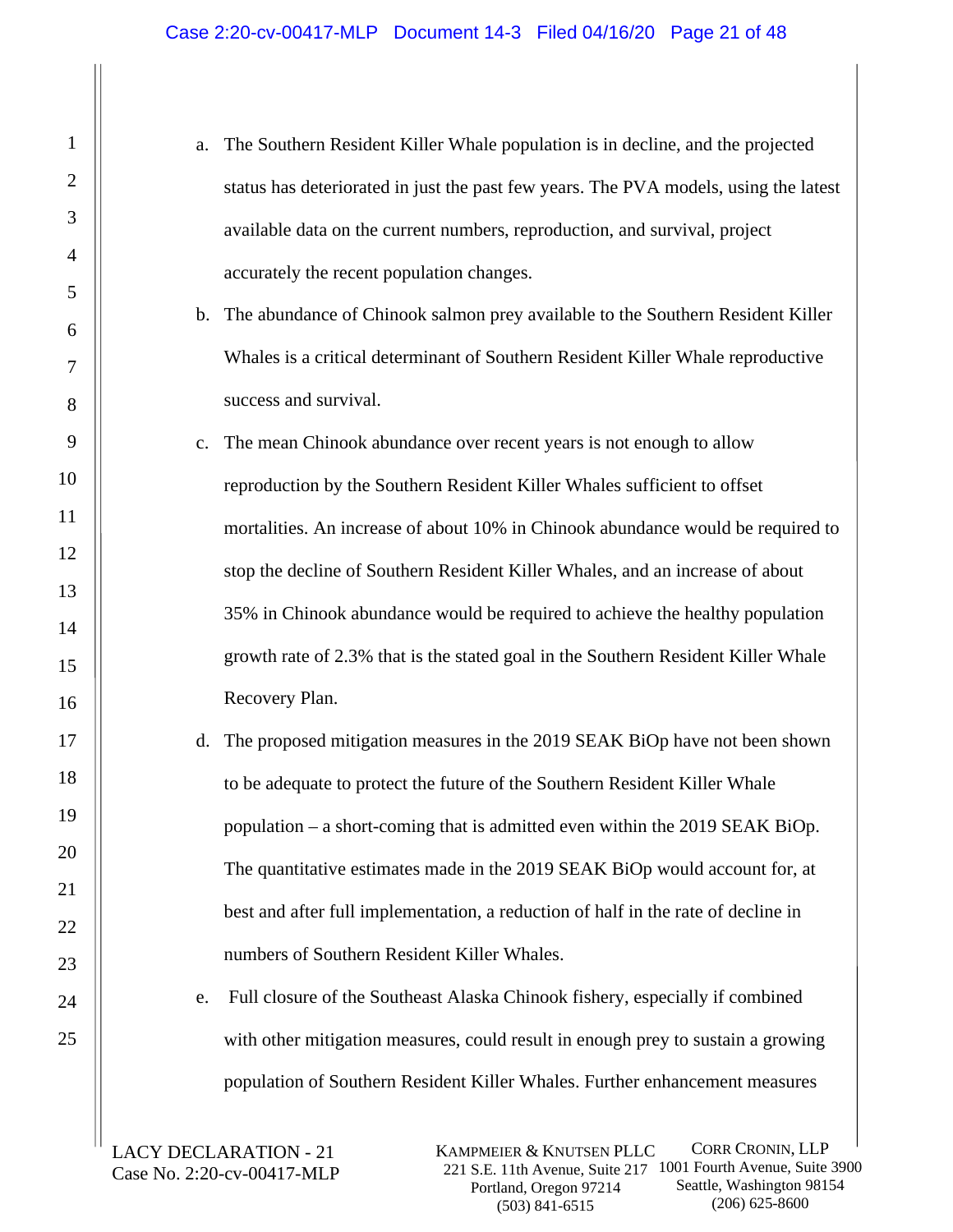1

2

3

4

5

6

7

8

9

10

11

12

13

14

15

16

17

18

19

20

21

22

23

24

25

would be required to achieve the recovery goals set in the Recovery Plan for the Southern Resident Killer Whale. The last graph, below, shows projected Southern Resident Killer Whale numbers under current environmental conditions and management (bottom, red line), with the 5% increase in Chinook prey after 5 years, projected to result from the proposed hatchery enhancements (orange line), with a 6% increase in Chinook prey as might be achieved if the Southeast Alaska Chinook fishery is immediately closed (black line), with both the proposed hatchery project plus an additional 6% increase in Chinook abundance (blue line), or if a 12% increase in prey is achieved by the closure of the Southeast Alaska Chinook fishery (top, green line). The amount of increase in Chinook abundance as a result of reductions or closure of fishery harvests and other measures is uncertain, so responses of both the Chinook abundance and then the Southern Resident Killer Whale demography should be monitored closely, with adaptive management adjusting mitigation and enhancement measures as needed.

# Projected number of SRKW with various management measures implemented

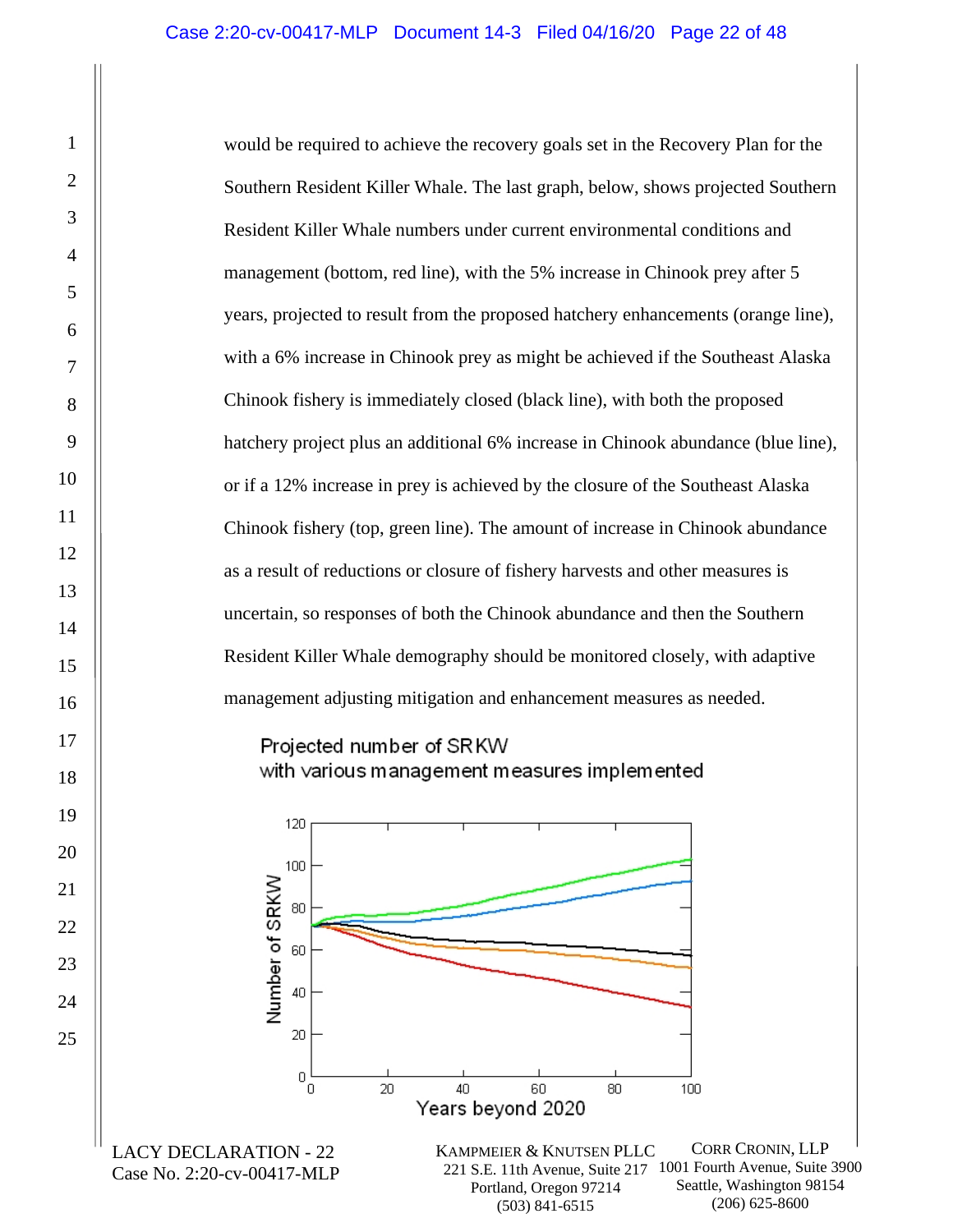I declare under penalty of perjury under the laws of the United States of America that the foregoing is true and accurate.

Executed this 15th day of April, 2020.

 $\mathbf{1}$ 

 $\overline{2}$ 

3

4

5

6

 $\overline{7}$ 

8

9

10

11

12

 $13<sup>7</sup>$ 

14

15

16

17

18

19

20

21

22

23

 $24$ 

25

Robert I

**LACY DECLARATION - 23** Case No. 2:20-cv-00417-MLP

KAMPMEIER & KNUTSEN PLLC 221 S.E. 11th Avenue, Suite 217 1001 Fourth Avenue, Suite 3900 Portland, Oregon 97214  $(503)$  841-6515

CORR CRONIN, LLP Seattle, Washington 98154  $(206)$  625-8600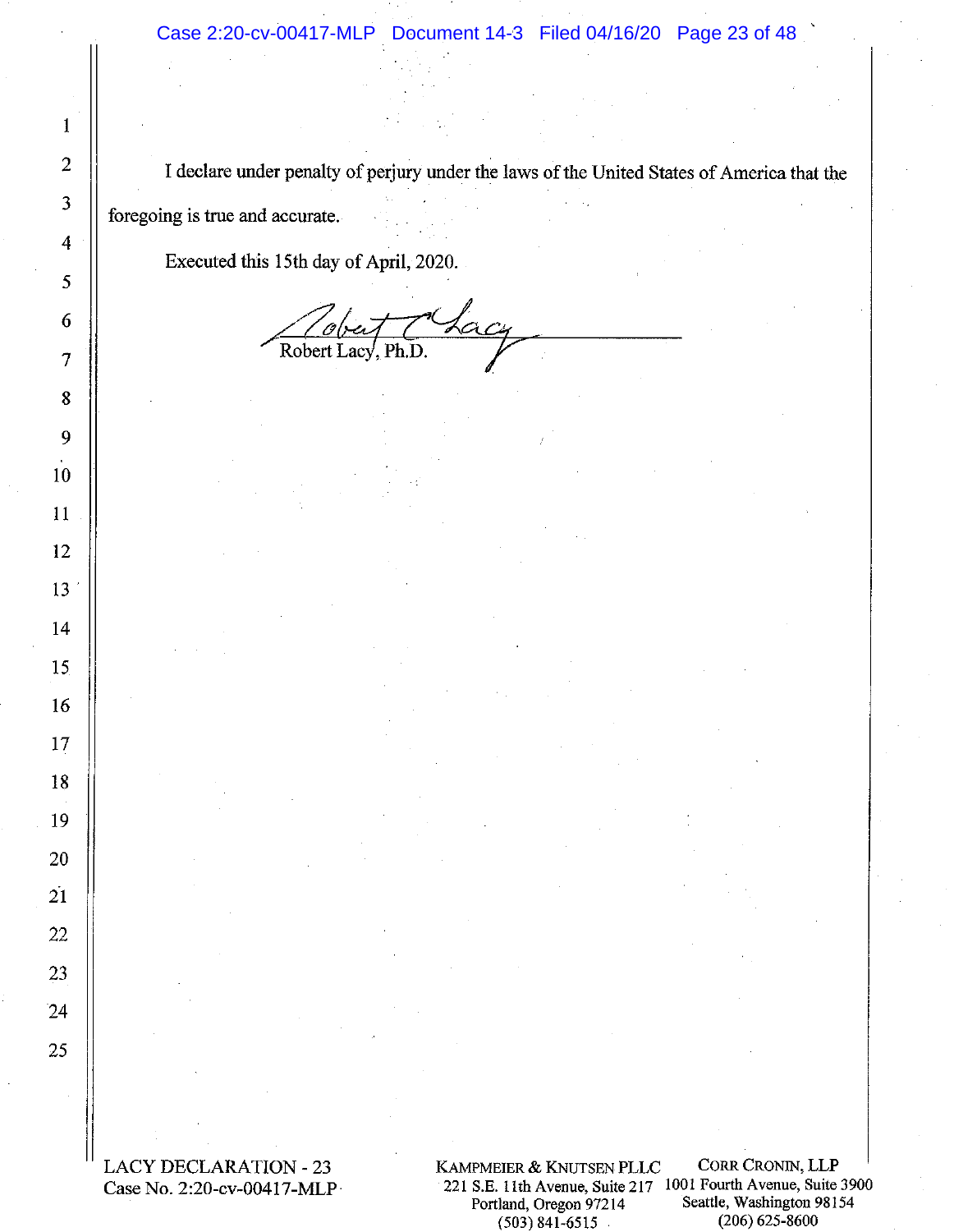Case 2:20-cv-00417-MLP Document 14-3 Filed 04/16/20 Page 24 of 48

# **EXHIBIT A**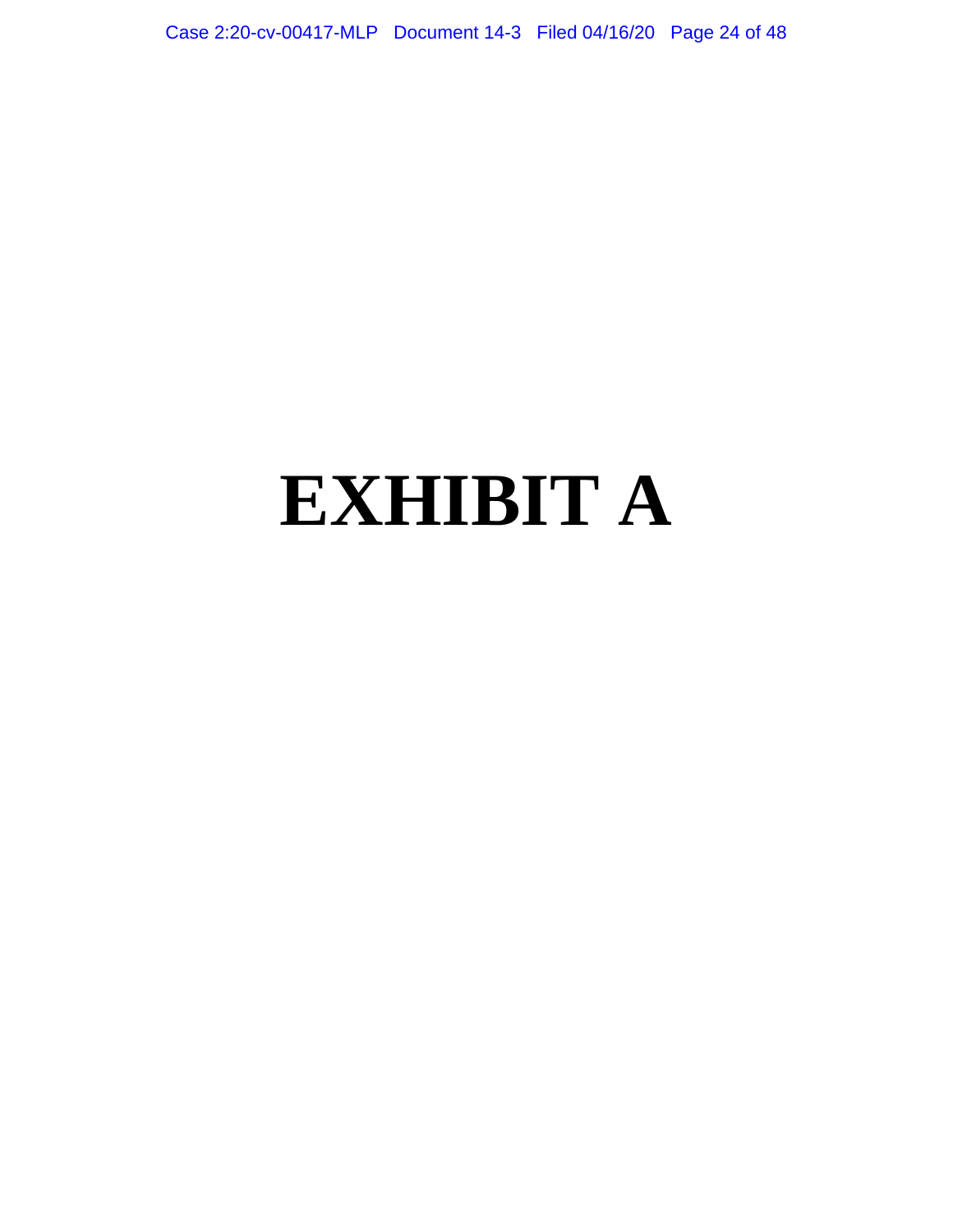#### **Exhibit A – Publications cited**

- Beissinger, S.R., and D.R. McCullough (eds.). 2002. Population Viability Analysis. Chicago University Press, Chicago. 577 pp.
- Boyce, M.S. 1992. Population viability analysis. Annual Review of Ecology and Systematics 23:481-506.
- Brook, B.W., J.J. O'Grady, A.P. Chapman, M.A. Burgman, H.R. Akcakaya, and R. Frankham. 2000. Predictive accuracy of population viability analysis in conservation biology. Nature 404:385- 387.
- Burgman, M., S. Ferson and H.R. Akçakaya. 1993. Risk Assessment in Conservation Biology. Chapman and Hall, New York.
- Caswell, H. 2001. Matrix Population Models. 2nd ed. Sinauer, Sunderland, Mass. 722 pp.
- Ford, J.K.B., G.M. Ellis, P.F. Olesiuk, and K.C. Balcomb. 2010. Linking killer whale survival and prey abundance: food limitation in the oceans' apex predator? Biology Letters 6:139-142.
- Hall, A.J., L. Schwacke, B.J. McConnell, and T.K. Rowles. 2011. Assessing the population consequences of pollutant exposure to cetaceans using an individual based modelling framework. Paper SC/63/E5, International Whaling Commission, Tromsø, Norway.
- Hall, A.J. and R. Williams. 2015. The potential effect of PCBs on Killer whales using the 'SPOC' individual based pollution model approach to estimate impacts on population growth. International Whaling Commission Scientific Committee meeting document SC/66a/E/2.
- Lacy, R.C. 1993. VORTEX: A computer simulation model for Population Viability Analysis. Wildlife Research 20:45-65.
- Lacy, R.C. 2000. Structure of the VORTEX simulation model for population viability analysis. Ecological Bulletins 48:191-203.
- Lacy, R.C., K.C. Balcomb III, L.J.N. Brent, D.P. Croft, C.W. Clark, and P.C. Paquet. 2015. Report on Population Viability Analysis model investigations of threats to the Southern Resident Killer Whale population from Trans Mountain Expansion Project. Attachment E, Ecojustice – Written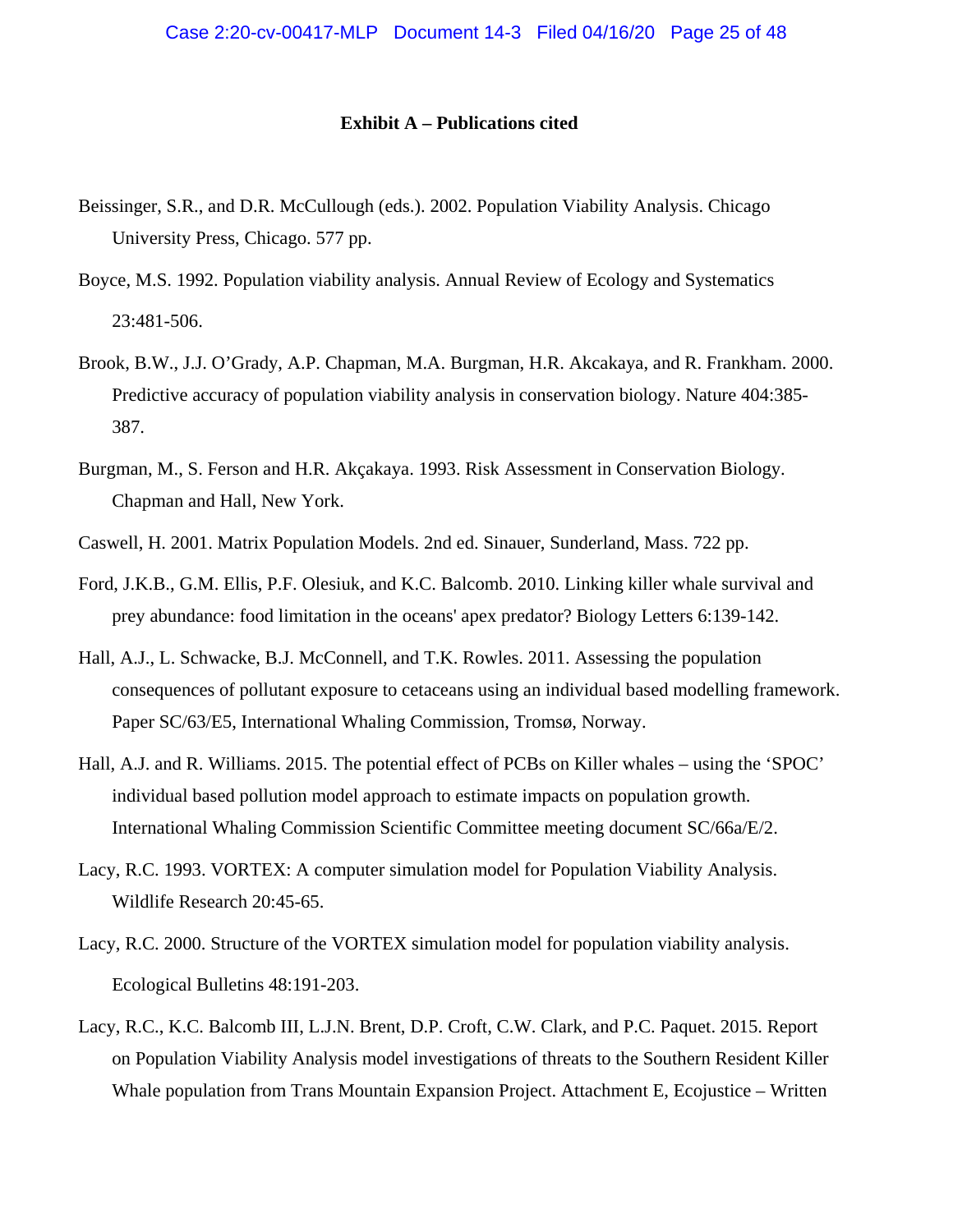Evidence of Raincoast Conservation Foundation (A70286), National Energy Board (Canada). 120 pp. Available at [http://docs.neb-one.gc.ca/fetch.asp?language=E&ID=A4L9G2.](http://docs.neb-one.gc.ca/fetch.asp?language=E&ID=A4L9G2)

- Lacy, R. C., R. Williams, E. Ashe, Kenneth C. Balcomb III, L. J. N. Brent, C. W. Clark, D. P. Croft, D. A. Giles, M. MacDuffee, and P. C. Paquet. 2017. Evaluating anthropogenic threats to endangered killer whales to inform effective recovery plans. Scientific Reports 7(1):1-12.
- Lacy, R., P. Paquet, and M. MacDuffee. 2018. Population Viability Analyses for the Southern Resident Killer Whales. ATTACHMENT A To the Evidence of Raincoast Conservation Foundation (A96429-3 A - Expert Report of Lacy at al – 2018 – Final – A6L5R2). Available at: [https://apps.cer-rec.gc.ca/REGDOCS/Search?txthl=A96429-3%20A%20-](https://apps.cer-rec.gc.ca/REGDOCS/Search?txthl=A96429-3%20A%20-%20Expert%20Report%20of%20Lacy%20et%20al%20-%202018%20-%20Final%20-%20A6L5R2) [%20Expert%20Report%20of%20Lacy%20et%20al%20-%202018%20-%20Final%20-](https://apps.cer-rec.gc.ca/REGDOCS/Search?txthl=A96429-3%20A%20-%20Expert%20Report%20of%20Lacy%20et%20al%20-%202018%20-%20Final%20-%20A6L5R2) [%20A6L5R2](https://apps.cer-rec.gc.ca/REGDOCS/Search?txthl=A96429-3%20A%20-%20Expert%20Report%20of%20Lacy%20et%20al%20-%202018%20-%20Final%20-%20A6L5R2)
- Lacy, R.C., and J.P. Pollak. 2020. VORTEX: A Stochastic Simulation of the Extinction Process. Version 10.4.0. Chicago Zoological Society, Brookfield, Illinois, USA.
- Lacy, R.C., P.S. Miller, and K. Traylor-Holzer. 2020. Vortex 10 User's Manual. 1 April 2020 update. IUCN SSC Conservation Breeding Specialist Group, and Chicago Zoological Society, Apple Valley, Minnesota, USA.
- Lusseau, D., D.E. Bain, R. Williams, and J.C. Smith. 2009. Vessel traffic disrupts the foraging behavior of southern resident killer whales *Orcinus orca*. Endangered Species Research 6:211- 221.
- Morris, W.F., and D.F. Doak. 2002. Quantitative Conservation Biology. Theory and Practice of Population Viability Analysis. Sinauer, Sunderland, Mass.
- Murray, C.C., L.C. Hannah, T. Doniol-Valcroze, B. Wright, E. Stredulinsky, A. Locke and R. Lacy. 2019. Cumulative Effects Assessment for Northern and Southern Resident Killer Whale Populations in the Northeast Pacific. DFO Can. Sci. Advis. Sec. Res. Doc. 2019/056. x. + 88 p.
- Ricklefs, R.E. 1990. Ecology. 3rd ed. Chiron Press, New York.
- Shaffer, M.L. 1990. Population viability analysis. Conservation Biology 4:39-40.
- Sjögren-Gulve, P., and T. Ebenhard (eds.). 2000. The use of population viability analysis in conservation planning. Ecological Bulletins No. 48.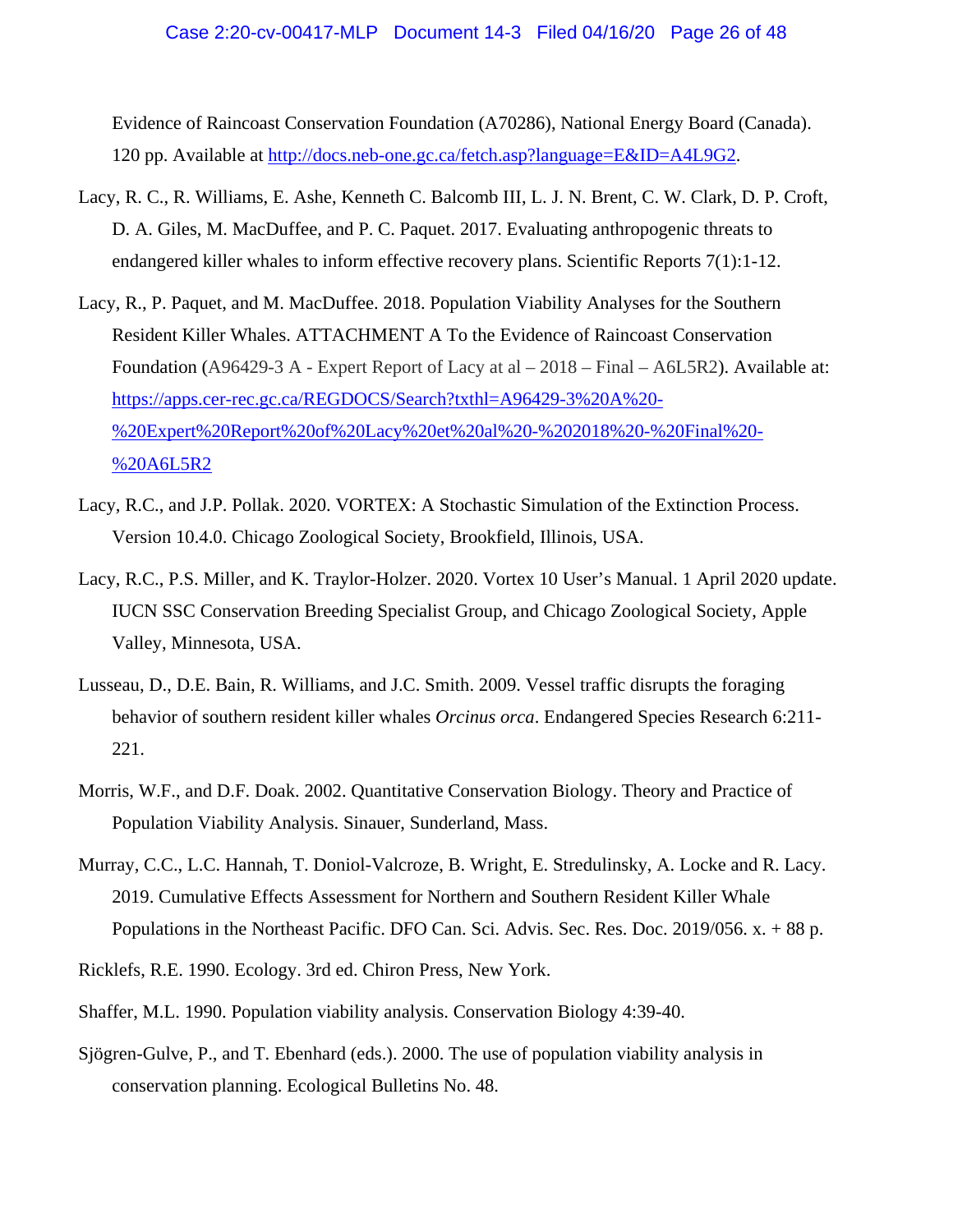- Vélez‐Espino, L.A., J.K.B. Ford, H.A. Araujo, G. Ellis, G., C.K. Parken, and R. Sharma. 2015. Relative importance of Chinook salmon abundance on resident killer whale population growth and viability. Aquatic Conservation 25:756-780.
- Ward, E.J., E.E. Holmes, and K.C. Balcomb. 2009. Quantifying the effects of prey abundance on killer whale reproduction. Journal of Applied Ecology, 46:632-640.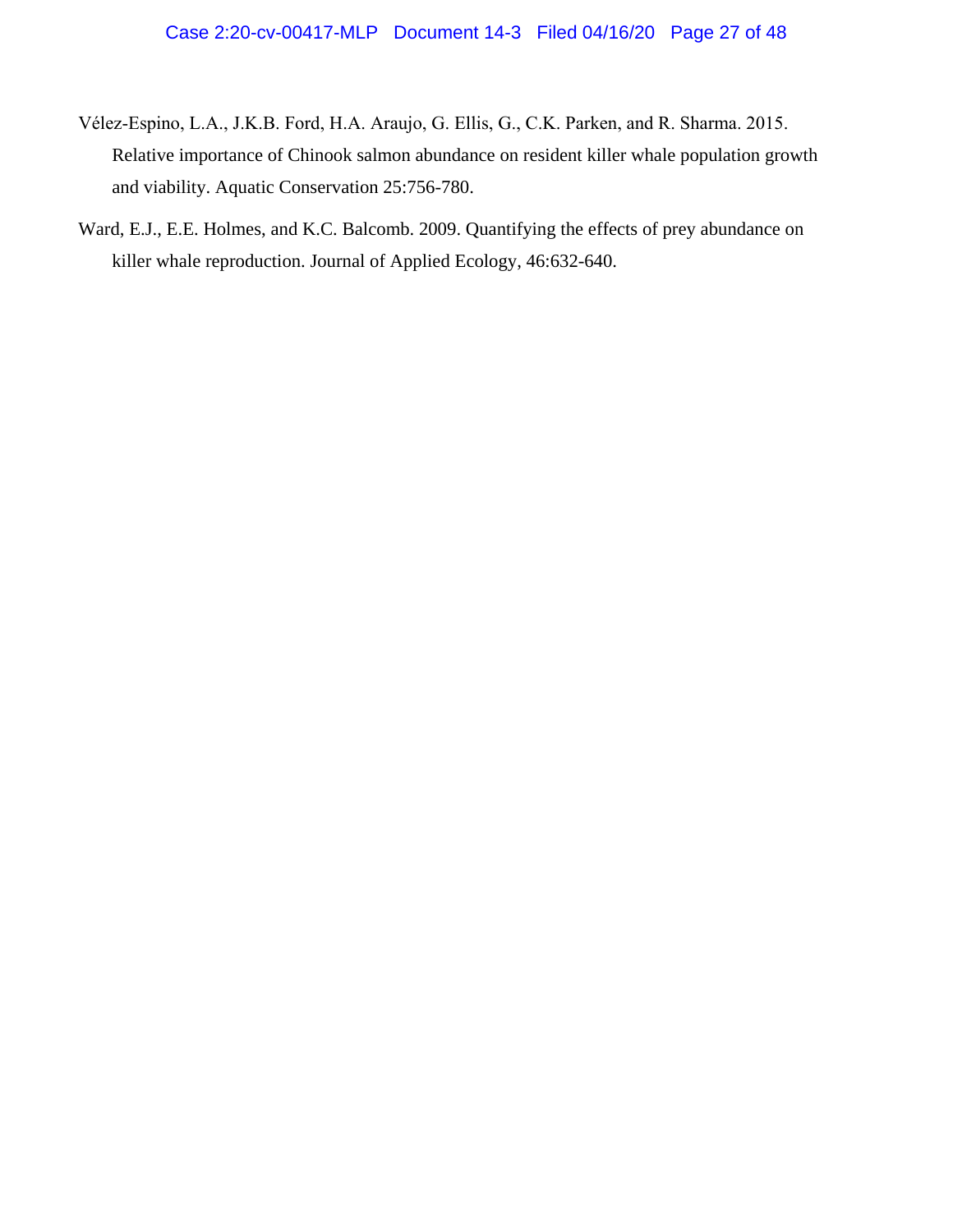Case 2:20-cv-00417-MLP Document 14-3 Filed 04/16/20 Page 28 of 48

# **EXHIBIT B**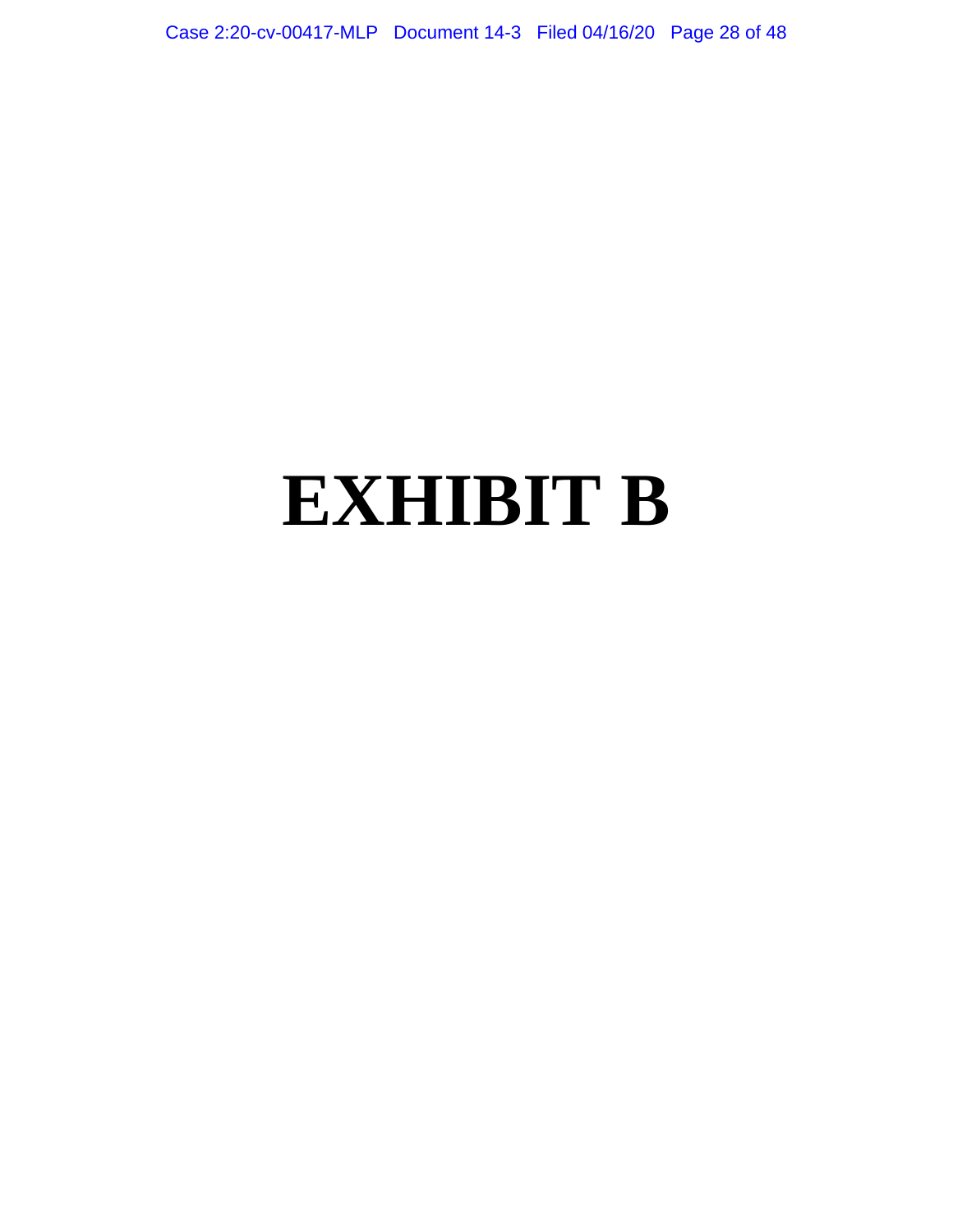#### **ROBERT C. LACY**

192 Ocean View Road Phone and FAX: (207)434-2710 Jonesboro, Maine, USA email: rlacy@ix.netcom.com www.scti.tools

#### Education

B.A., summa cum laude, Biology, Wesleyan University 1977 M.A., Biology, Wesleyan University 1977 Ph.D., Evolutionary Biology (minors: Genetics, Ecology), Cornell University 1982

| <b>Positions Held</b>             |  |
|-----------------------------------|--|
| $\bullet \bullet \bullet \bullet$ |  |

| 2019 to present | Senior Conservation Scientist Emeritus, Chicago Zoological Society  |
|-----------------|---------------------------------------------------------------------|
| 1985 to 2019    | Senior Conservation Scientist, Chicago Zoological Society           |
| 2003 to 2011    | Chairman, IUCN Species Survival Commission (SSC) Conservation       |
|                 | <b>Breeding Specialist Group</b>                                    |
| 1992 to 1993    | Chairman, Dept. of Conservation Biology, Chicago Zoological Society |
| 1982 to 1985    | Assistant Professor of Biology, Franklin & Marshall College         |

#### Academic Appointments/Graduate Advisory Committees/Postdoctoral Advisees

| 1985 to present | Chicago Zoological Society, Department of Conservation Biology             |
|-----------------|----------------------------------------------------------------------------|
|                 | (Supervised 5 post-doctoral research associates.)                          |
| 1991 to present | University of Chicago, Lecturer, Committee on Evolutionary Biology         |
|                 | (Served on PhD advisory committees for 8 students.)                        |
| 1999 to present | University of Illinois, Chicago, Adjunct Professor, Department of Biology  |
|                 | (Served on PhD advisory committees for 4 students.)                        |
| various         | External committee member for graduate students at University of Illinois- |
|                 | Urbana, Univ of Maryland, Univ of Wisconsin-Milwaukee, Macquarie           |
|                 | Univ, Univ of New South Wales, Monash Univ, South Dakota State Univ,       |
|                 | Univ Missouri-St Louis, Univ Montana, Purdue Univ, Otago Univ              |
|                 |                                                                            |

#### Current Research Interests

Interaction among genetic, demographic, and environmental causes of extinction Modeling the dynamics of linked systems affecting wildlife – including population biology, epidemiology, wildlife harvest, habitat fragmentation, and changes in human populations Genetic management of wildlife populations

Inbreeding and outbreeding depression

Teaching Experience

| Franklin and Marshall College                                      |
|--------------------------------------------------------------------|
| Genetics, Vertebrate Biology, Biosocial and Environmental Problems |
| University of Chicago                                              |
| Conservation Biology graduate seminar                              |
| Chicago Zoological Society                                         |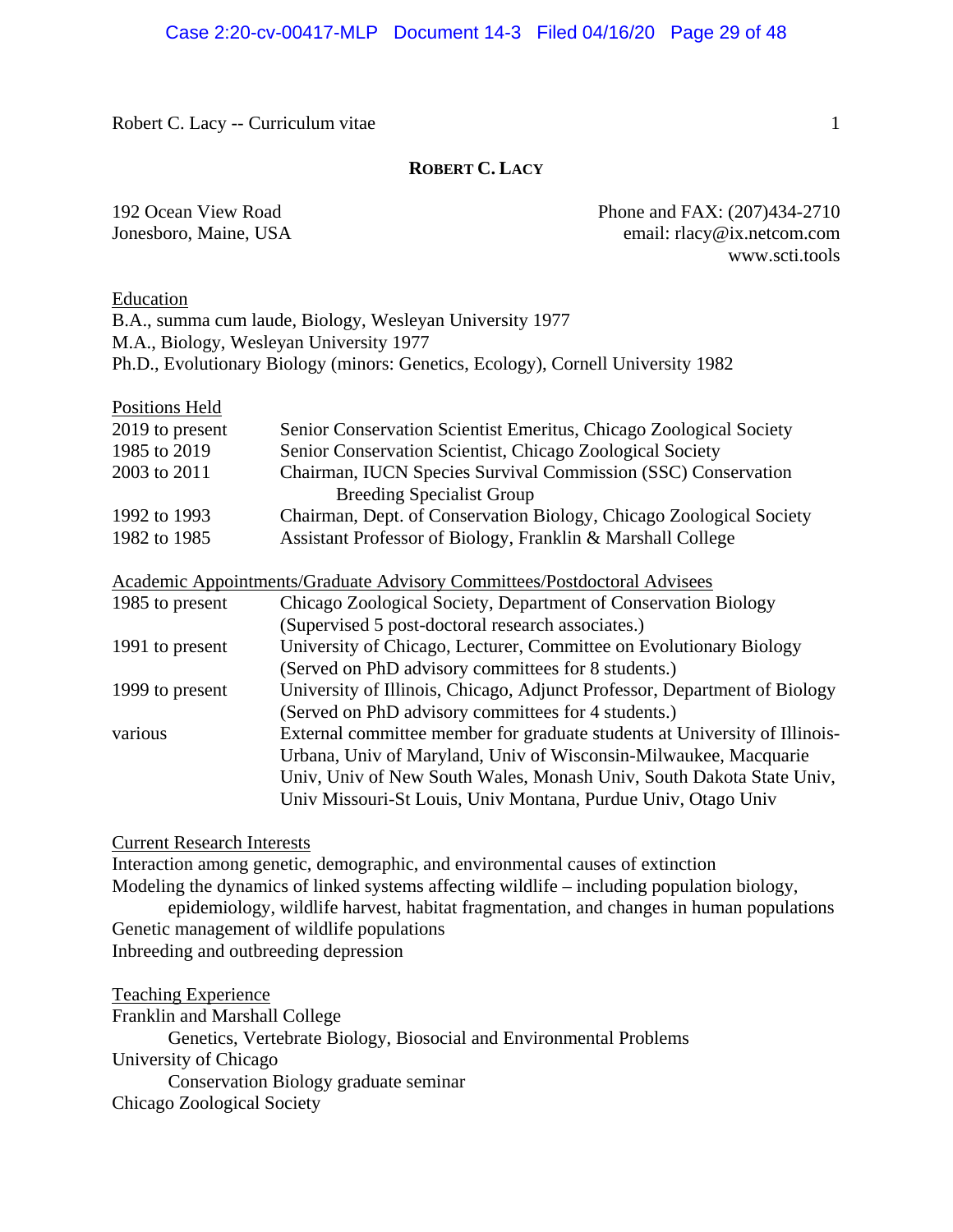Lectures on evolution and conservation Professional schools of the American Zoo and Aquarium Association Population Management (demography and genetics sections) Advanced Training Program in the Conservation of Biodiversity Program coordination, lectures, and mentor for biologists from tropical countries Escola Superior de Conservação Ambiental e Sustentabilidade (ESCAS, Brazil) Introduction to Conservation Decision-making Numerous other workshops on genetic analysis and population management taught to wildlife biologists, zoo managers, and conservation biologists

Professional Societies Association of Zoos and Aquariums American Genetic Association Society for Conservation Biology Society for the Study of Evolution

#### Professional Service

Journal advisory boards: Zoo Biology, Conservation Genetics, International Zoo Yearbook Species Conservation Strategic Planning Task Force, chair (2005-2008), IUCN SSC Conservation Planning Specialist Group, IUCN SSC (Chair, 2003-2011)

Recent activities include advising US Fish and Wildlife Service, state wildlife agencies, wildlife agencies of other nations (Australia, Canada, Spain, Brazil, Kenya, Indonesia, Malaysia, India, Chile, Peru, Ecuador, South Africa) and international conservation organizations on the management of Florida panther, whooping crane, Sumatran rhinoceros, lion tamarins, lion-tailed macaque, black rhinoceros, Iberian lynx, Humboldt penguin, African penguin, grizzly bear, lowland tapir, and many other species.

Member of IUCN SSC Conservation Genetics Specialist Group Member of AZA Small Population Management Advisory Group Advisor to AZA Field Conservation Committee Conservation Fellow, St Louis Zoo WildCare Institute

Honors

Peirce Award for Excellence in the Sciences, Wesleyan University, 1977 Phi Beta Kappa, 1976 Sigma Xi, 1978 Outstanding Service Awards, American Zoo & Aquarium Assoc (AZA), 1988, 1989, 2001, 2011 President's Award, Chicago Zoological Society, 2007 IUCN Species Survival Commission Chair's Citation of Excellence Award, 2008 George B Rabb Award for Conservation Innovation, IUCN Species Survival Commission, 2012 Ulysses S Seal Award for Innovation in Conservation, IUCN Conservation Breeding Specialist Group, 2012 Devra Kleiman Scientific Advancement Award, AZA, 2019 EAZA Lifetime Achievement Award, 2019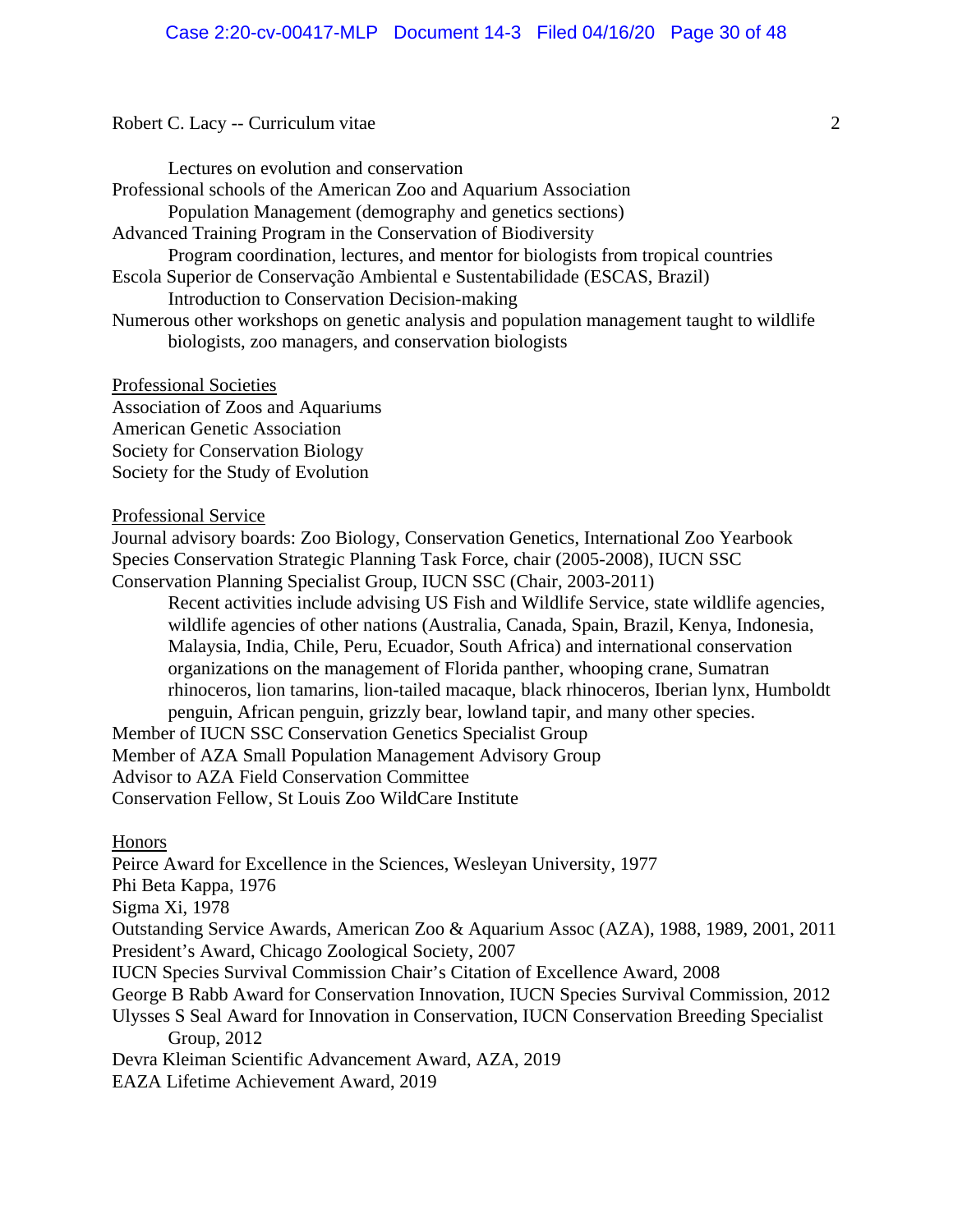Grants

- Predoctoral Fellowship. NSF, 1977 1980
- Doctoral Dissertation Research in Population Biology. NSF, 1979 1981
- Faculty research grants. Franklin & Marshall College, 1982 1985
- Studies of inbreeding depression in *Peromyscus* mice. Institute of Museum Services (IMS), 1985 - 1987, \$22,775
- Electrophoretic analysis of zoo populations. IMS, 1986 1988, \$24,995
- Studies of outbreeding depression in *Peromyscus* mice. IMS, 1987 1989, \$25,000
- Electrophoretic analyses of endangered species. IMS, 1988 1990, \$25,000
- Chromosomal analysis of endangered species. IMS, 1989 1991, \$101,347
- Predictability of inbreeding depression in insular and mainland populations. NSF, 1991-1994, \$182,683
- Population Management 2000 software development. AZA Conservation Endowment Fund, 1999, \$20,540
- Biocomplexity: Models and meta-networks for interdisciplinary research in biodiversity risk assessment. NSF, 2000-2002, \$98,000 (with P Nyhus, F Westley, P Miller, and G Ness)
- An experimental test of the effects of breeding strategies used in AZA conservation programs. AZA Conservation Endowment Fund, 2001, \$42,926
- Experimental tests of the effects of captive breeding of wildlife. IMLS, 2002-2005, \$75,000.
- Pedigree reconstruction to sustain populations. IMLS, 2005-2007, \$200,293 (with J. Dubach) Meta-models as an approach to understanding biocomplexity. Private donor to Chicago Zoological Society, 2006-2010, \$100,000
- Linking behavioral types and animal "job performance" with population management in zoos. 2009 IMLS National Leadership Planning Grant, \$22,535 (with J. Watters and D. Powell)
- Incorporating mate choice into breeding recommendations. 2009 IMLS National Leadership Planning Grant, \$48,997 (with C. Asa and K. Traylor-Holzer)
- RCN: Using metamodels to enable transdisciplinary research for the study of dynamic biological systems under global change. NSF, 2012-2017, \$490,905 (with H R Akcakaya, Stony Brook University)
- LCP NRDA Dolphin Assessment, sub-contract with Industrial Economics on contract from NOAA. 2014-2015. \$118,000 (co-PI with R. Wells)
- Building capacity in population modeling for species conservation. Chicago Board of Trade Endangered Species Fund, 2014, \$3,000
- Assessing conservation strategies for the Panamanian Golden frog. Chicago Board of Trade Endangered Species Fund, 2014, \$4,250
- Species Conservation Toolkit Initiative, a partnership to design, develop, disseminate, and support software for species risk assessments and conservation planning. Funding from 15 institutions, 2015-2020, \$800,000
- Impact of allowing mate choice on reproductive success and animal welfare. Association of Zoos & Aquariums, 2016-2017, \$11,280 (with L. Miller, T. Snyder, C. Asa, and C. Kozlowski)

Presentations and international workshop participation in 2015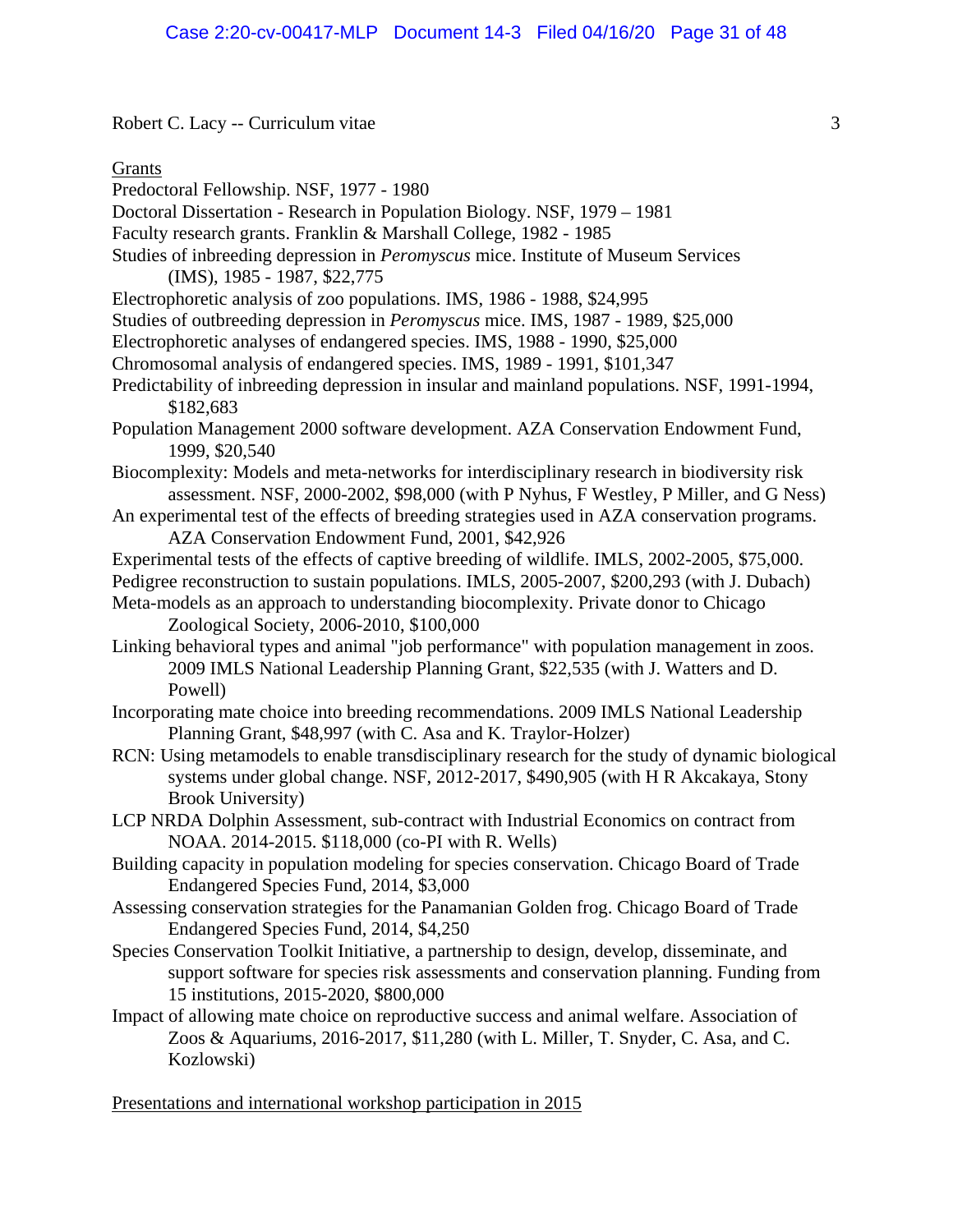- Workshop on computer modeling of disease risk in amphibians, Smithsonian Tropical Research Institute, Panama (organizer and instructor)
- Workshop on the use of epidemiological models for wildlife conservation, Auckland, New Zealand (organizer and instructor).
- Workshop on the use of metamodels for species conservation assessments and planning, Sydney, Australia (organizer and instructor).

CBSG Strategic Committee, Al Ain, UAE

CBSG Annual Meeting, Al Ain, UAE

- Presented paper and led session on "Species Conservation Toolkit Initiative", Association of Zoos and Aquariums (AZA).
- Working session, Small Population Management Advisory Group, AZA.
- Workshop on the design on ZIMS (Zoological Information Management System) R3, Minneapolis.
- Workshop on the effects of plague on the dynamics of prairie dogs and black-footed ferrets, National Black-footed Ferret Conservation Center.
- Training on Outbreak model of infectious disease, Chicago Zoological Society (organizer and instructor).
- Training on MetaModel Manager software for integrated conservation assessments, Chicago Zoological Society (organizer and instructor).

Presentations and international workshop participation in 2016

- Invited presentation on "The what, why, who, where, and when of sustainabilities", Joint TAG Chairs Meeting, World Association of Zoos and Aquariums.
- Led workshop on "Computer simulations aren't just for games!" King Scholars Program, Brookfield Zoo.
- Led workshop on "Integrating molecular genetic data into pedigree analyses", Chicago Zoological Society.
- Invited presentation on "Using Population Viability Analysis to explore impacts of noise on cetaceans", Scientific Committee, International Whaling Commission, Bled, Slovenia.
- Workshop on assessing injury to bottlenose dolphins due to PCB contamination of an estuarine system, NOAA and Georgia Dept of Natural Resources, Atlanta, Georgia.
- Invited plenary presentation on "Considering human impacts if not yet the humans in species risk assessments", IUCN SSC Conservation Breeding Specialist Group, Puebla, Mexico.
- Led workshop on "MetaModels for interacting species (multi-species PVAs and conservation planning)", IUCN SSC Conservation Breeding Specialist Group, Puebla, Mexico.
- Dept of Fisheries and Oceans Canada, presentation on "Predicting responses of St. Lawrence beluga to environmental change and anthropogenic threats to orient effective recovery actions".
- University of Maine Machias, invited talk on "Building tools for wildlife conservation".

# Presentations and international workshop participation in 2017

Tools for managing island populations. Presented to New Zealand Department of Conservation. One Plan Approach: Working together for species conservation. Presented at Latin America Zoo Association (ALZPA) annual conference. Havana, Cuba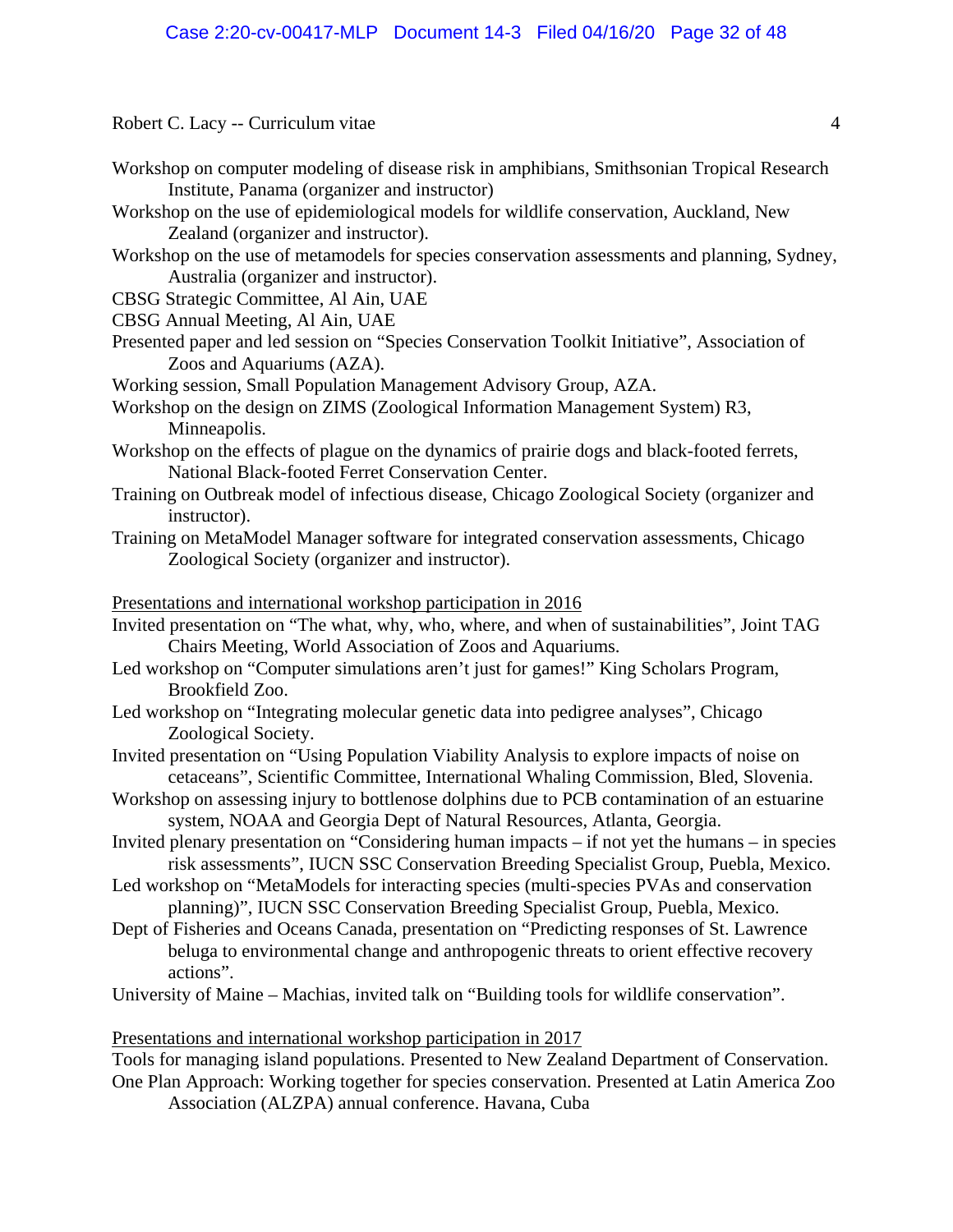| Training in advanced techniques for population modeling with Vortex. Presented at AZA |
|---------------------------------------------------------------------------------------|
| Reproductive Management Center, St Louis, Missouri                                    |

Overview of Species Conservation Toolkit Initiative. IUCN SSC Conservation Planning Specialist Group annual meeting, Berlin, Germany

Outbreak software for modeling infectious disease*.* Presented at Disease Risk Assessment Workshop. IUCN Conservation Planning Specialist Group, Sao Paulo, Brazil

#### Presentations and international workshop participation in 2018

Training in advanced techniques for population modeling with Vortex. Seattle, WA

- Workshop on "Using Outbreak software for modeling infectious disease in wildlife populations". Prague, Czech Republic
- Synthesis workshop on "Using metamodels to enable transdisciplinary research for the study of dynamic biological systems under global change." White Oak, Florida

### Presentations and international workshop participation in 2019

Population and Habitat Viability Assessment for the Humboldt penguin. Lima, Peru

Workshop projecting the possible outcomes and mitigation strategies if Ebola infects Mountain Gorilla populations. Washington, DC

Population Viability Analysis of the Florida ScrubJay. Archbold Biological Station and Kennedy Space Center, Florida

EAZA (European Association of Zoos and Aquaria) annual meeting, Valencia, Spain Strategic Planning, IUCN SSC Conservation Planning Specialist Group, Minneapolis, Minnesota Strategic Planning, Species Conservation Toolkit Initiative, Brookfield, Illinois

# Publications

- Lacy, R.C., C.B. Lynch and G.R. Lynch. 1978. Developmental and adult acclimation effects of ambient temperature on temperature regulation of mice selected for high and low levels of nest-building. Journal of Comparative Physiology B 123:185-192.
- Lacy, R.C. 1978. Dynamics of t-alleles in *Mus musculus* populations: Review and speculation. The Biologist 60:41-67.
- Lacy, R.C. 1979. The adaptiveness of a rare male mating advantage under heterosis. Behavior Genetics 9:51-54.
- Lacy, R.C. and C.B. Lynch. 1979. Quantitative genetic analysis of temperature regulation in *Mus musculus*. I. Partitioning of variance. Genetics 91:743-753.
- Lacy, R.C. 1980. The evolution of eusociality in termites: A haplodiploid analogy? American Naturalist 116:449-451.
- Lacy, R.C. 1981. Taxonomic and distributional notes on some fungus-feeding North American *Drosophila* (Diptera, Drosophilidae). Entomological News 92:59-63.
- Lacy, R.C. 1982. Niche breadth and abundance as determinants of genetic variation in populations of mycophagous drosophilid flies (Diptera:Drosophilidae). Evolution 36:1265-1275.
- Lacy, R.C. 1983. Structure of genetic variation within and between populations of mycophagous *Drosophila*. Genetics 104:81-94.
- Lacy, R.C. and P.W. Sherman. 1983. Kin recognition by phenotype matching. American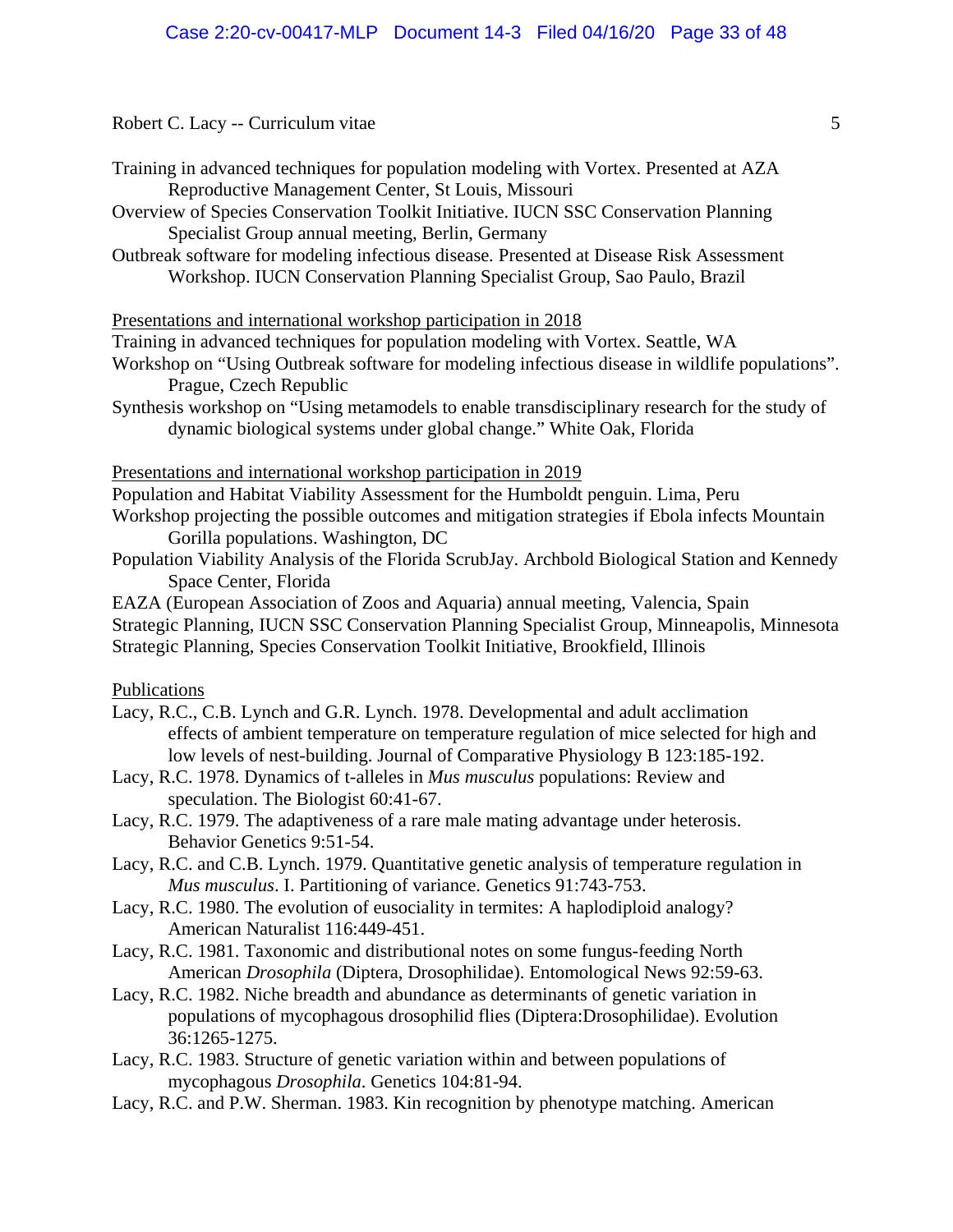Naturalist 121:489-512.

- Lacy, R.C. 1984. Ecological and genetic responses to mycophagy in Drosophilidae (Diptera). Pages 286-301 in Q. Wheeler and M. Blackwell (eds.), Fungus/Insect Relationships: Perspectives in Ecology and Evolution. Columbia University Press, New York.
- Lacy, R.C. 1984. Predictability, toxicity, and trophic niche breadth in fungus-feeding Drosophilidae (Diptera). Ecological Entomology 9:43-54.
- Lacy, R.C. 1984. The evolution of termite eusociality: Reply to Leinaas. American Naturalist 123:876-878.
- Hayssen, V. and R.C. Lacy. 1985. Basal metabolic rates in mammals: Taxonomic differences in the allometry of BMR and body mass. Comparative Biochemistry and Physiology 81A:741-754.
- Hayssen, V., R.C. Lacy and P.J. Parker. 1985. Metatherian reproduction: Transitional or transcending? American Naturalist 126:617-632.
- Lacy, R.C. 1985. Evidence that group selection counters the evolution of sexual dimorphism. Evolutionary Theory 7:173-177.
- Lacy, R.C. 1985. Some genetic considerations for the management of captive populations suggested by computer simulations. AAZPA 1985 Annual Proceedings, 627-630.
- Lacy, R.C. and C.E. Bock. 1986. The correlation of range size and local abundance of some North American birds. Ecology 67:258-260.
- Lacy, R.C. 1987. Loss of genetic diversity from managed populations: Interacting effects of drift, mutation, immigration, selection, and population subdivision. Conservation Biology 1:143-158.
- Lacy, R.C. 1987. Further genetic and demographic analyses of small rhino populations. Pachyderm (Newsletter of the African Elephant and Rhino Specialist Group) No. 9, pp. 16-19.
- Lacy, R.C. 1988. A report on population genetics in conservation. Conservation Biology 2:245-247.
- Lacy, R.C. 1988. Genetic variability in captive stocks: Assessing past loss, present status, and future outlook. AAZPA 1988 Annual Proceedings 113-121.
- Lacy, R.C., M.L. Foster, and the Primate Department Staff. 1988. Determination of pedigrees and taxa of primates by protein electrophoresis. International Zoo Yearbook 27:159-168.
- Lacy, R.C. 1988. Conservation genetics at Brookfield Zoo and the Brookfield-Melbourne genetics research programme. Bulletin of Zoo Management 26:27-29.
- Lacy, R.C. and T.W. Clark. 1989. Genetic variability in black-footed ferret populations: Past, present, and future. Pages 83-103 in U.S. Seal, E.T. Thorne, M.A. Bogan, and S.H. Anderson (eds.), Conservation Biology and the Black-Footed Ferret. Yale University Press, New Haven.
- Lacy, R.C. 1989. How many pairs are needed on the ark? Bison 4:24-28.
- Lacy, R.C. 1989. Analysis of founder representation in pedigrees: Founder equivalents and founder genome equivalents. Zoo Biology 8:111-124.
- Lacy, R.C, Flesness, N.R., and Seal, U.S. 1989. Puerto Rican parrot population viability analysis. Report to the U.S. Fish and Wildlife Service. IUCN SSC Captive Breeding Specialist Group, Apple Valley, Minnesota.
- Seal, U.S. and R.C. Lacy. 1989. Florida panther population viability analysis. Report to the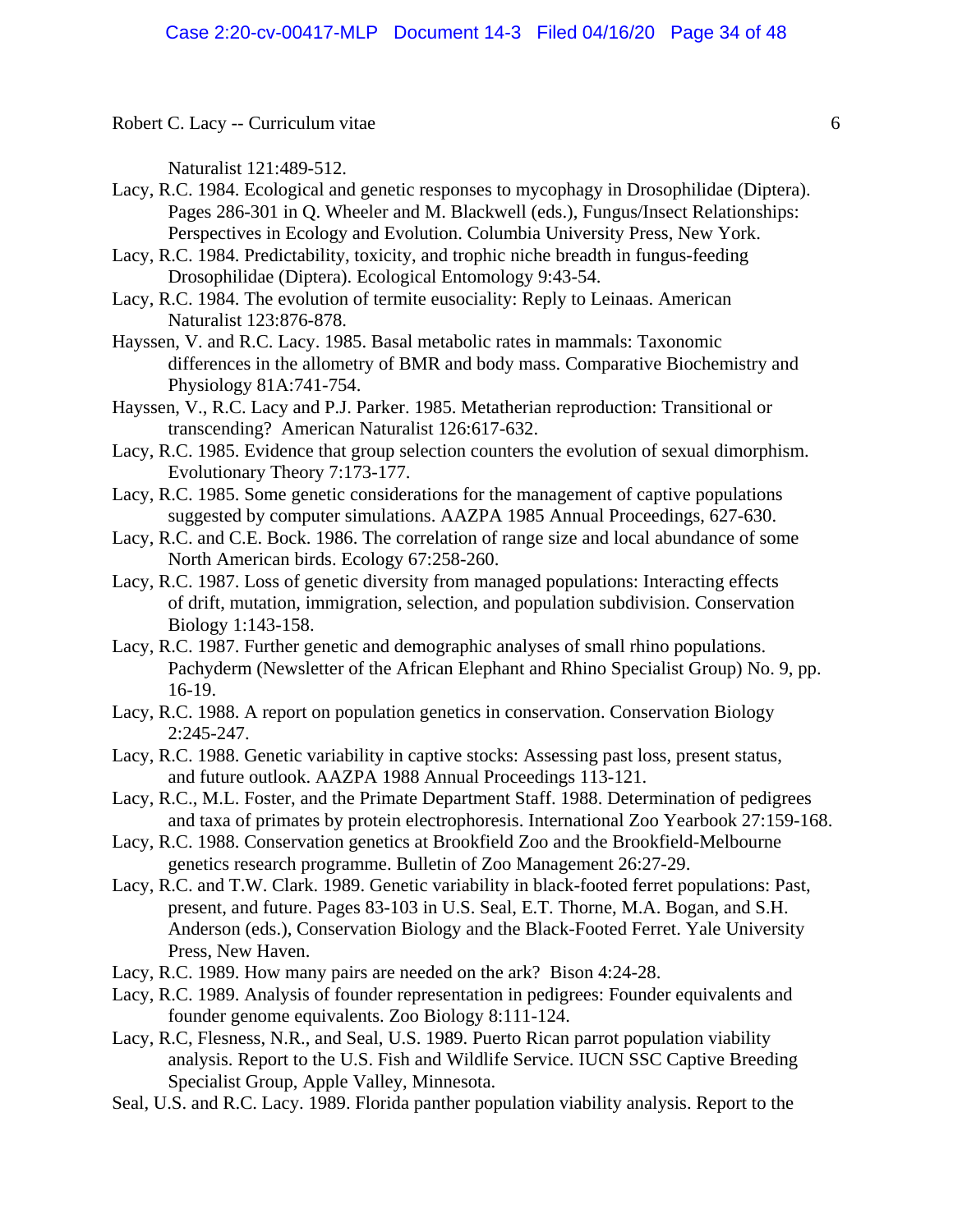U.S. Fish and Wildlife Service. IUCN SSC Captive Breeding Specialist Group, Apple Valley, Minnesota.

- Paine, F.L., J.D. Miller, G. Crawshaw, B. Johnson, R. Lacy, C.F. Smith III, and P.J. Tolson. 1990. Status of the Puerto Rican crested toad. International Zoo Yearbook 28:53-58.
- Maguire, L.A. and R.C. Lacy. 1990. Allocating scarce resources for conservation of endangered subspecies: Partitioning zoo space for tigers. Conservation Biology 4:157-166.
- Brewer, B.A., R.C. Lacy, M.L. Foster, and G. Alaks. 1990. Inbreeding depression in insular and central populations of *Peromyscus* mice. Journal of Heredity 81:257-266.
- Maguire, L.A., R.C. Lacy, R.J. Begg, and T.W. Clark. 1990. An analysis of alternative strategies for recovering the eastern barred bandicoot in Victoria. Pages 147-164 in T.W. Clark and J.H. Seebeck (eds.), The Management and Conservation of Small Populations. Chicago Zoological Society, Brookfield, Illinois.
- Lacy, R.C. and T.W. Clark. 1990. Population viability assessment of the eastern barred bandicoot in Victoria. Pages 131-146 in T.W. Clark and J.H. Seebeck (eds.), The Management and Conservation of Small Populations. Chicago Zoological Society.
- George, G.G., J. Dixon, G. Challis, and R.C. Lacy. 1990. Taxonomy and palaeontology of the eastern barred bandicoot. Pages 33-46 in T.W. Clark and J.H. Seebeck (eds.), The Management and Conservation of Small Populations. Chicago Zoological Society.
- Seal, U.S. and R.C. Lacy. 1990. Florida Key Deer (*Odocoileus virginianus clavium*) population viability assessment. Report to the U.S. Fish and Wildlife Service. IUCN SSC Captive Breeding Specialist Group, Apple Valley, Minnesota.
- Lindenmayer, D.B., V.C. Thomas, R.C. Lacy, and T.W. Clark. 1991. Population Viability Analysis (PVA): The concept and its applications, with a case study of Leadbeater's Possum, *Gymnobelideus leadbeateri* McCoy. Report to the Forest and Timber Inquiry (Resource Assessment Commission), Consultancy Series No. FTC91/18, Canberra, Australia. 170 pp.
- Clark, T.W., G.N. Backhouse, and R.C. Lacy. 1991. The population viability assessment workshop: A tool for threatened species management. Endangered Species Update 8:1-5.
- Clark, T.W., G.N. Backhouse, and R.C. Lacy. 1991. Report of a workshop on population viability assessment as a tool for threatened species management and conservation. Australian Zoologist 27:28-35.
- Lacy, R.C. 1991. Zoos and the surplus problem: An alternative solution. Zoo Biology 10:293-297.
- Johnston, L.A. and R.C. Lacy. 1991. Utilization of sperm banks to maintain genetic diversity in captive populations of wild cattle. Pages 107-118 in D.L. Armstrong and T.S. Groves (eds.), Wild Cattle Symposium Proceedings. Henry Doorly Zoo, Omaha, Nebraska.
- Seal, U.S., R.C. Lacy, K. Medley, R. Seal, and T.J. Foose. 1991. Tana River Primate Reserve Conservation Assessment Workshop Report. IUCN SSC Captive Breeding Specialist Group, Apple Valley, Minnesota.
- Mirande, C., R. Lacy, and U. Seal. 1991. Whooping crane (*Grus americana*) conservation viability assessment workshop report. IUCN SSC Captive Breeding Specialist Group, Apple Valley, Minnesota.
- Foose, T.J., R.C. Lacy, R. Brett, and U.S. Seal. 1991. Kenya black rhinoceros metapopulation workshop report. IUCN SSC Captive Breeding Specialist Group, Apple Valley,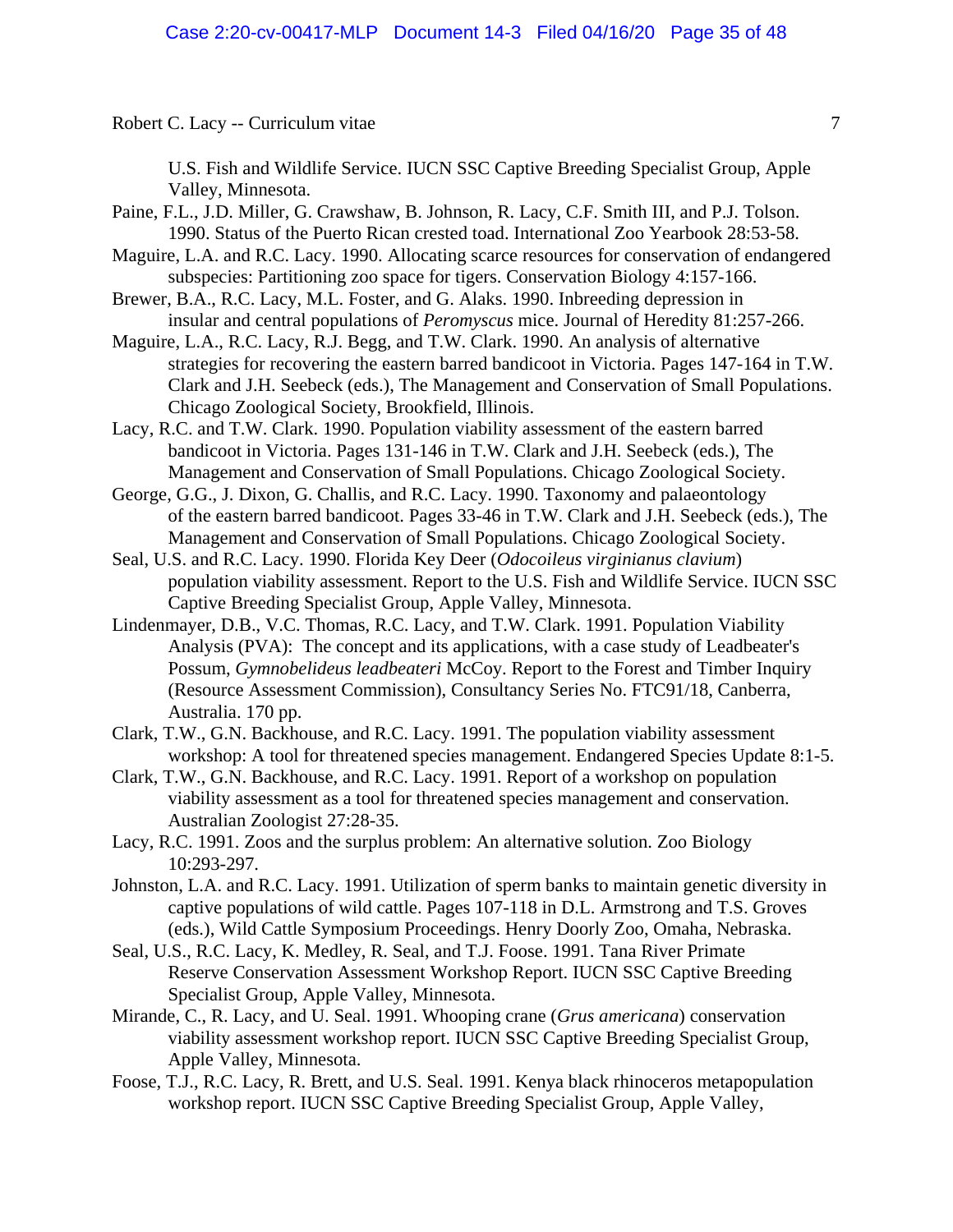Minnesota.

- Lacy, R.C. 1992. The effects of inbreeding on isolated populations: Are minimum viable population sizes predictable? Pages 277-296 in P.L. Fiedler and S.K. Jain (eds.), Conservation Biology: The Theory and Practice of Nature Conservation, Preservation and Management. Chapman and Hall, New York.
- Lacy, R.C. and T. Kreeger. 1992. VORTEX Users Manual. A stochastic simulation of the extinction process. IUCN SSC Captive Breeding Specialist Group, Apple Valley, Minnesota.
- Seal, U.S., R.C. Lacy, et al. 1992. Genetic management strategies and population viability of the Florida panther (*Felis concolor coryi*). Report to the U.S. Fish and Wildlife Service. IUCN SSC Captive Breeding Specialist Group, Apple Valley, Minnesota.
- Ellis, S., K. Hughes, C. Kuehler, R. Lacy, and U. Seal. 1992. `Alala, Akohekohe, and Palila Population and Habitat Viability Assessment Reports. IUCN SSC Captive Breeding Specialist Group, Apple Valley, Minnesota.
- Ellis, S., C. Kuehler, R. Lacy, K. Hughes, and U. Seal. 1992. Hawai`ian forest birds conservation assessment and management plan. IUCN SSC Captive Breeding Specialist Group, Apple Valley, Minnesota.
- Lacy, R.C. 1993. Impacts of inbreeding in natural and captive populations of vertebrates: Implications for conservation. Perspectives in Biology and Medicine 36:480-496.
- Lacy, R.C. 1993. VORTEX: A computer simulation model for Population Viability Analysis. Wildlife Research 20:45-65.
- Lacy, R.C. 1993. GENES: A computer program for the analysis of pedigrees and genetic management of populations. Chicago Zoological Society, Brookfield, Illinois.
- Lacy, R.C. and T.W. Clark. 1993. Simulation modeling of American marten populations: Vulnerability to extinction. Great Basin Naturalist 53:282-292.
- Lacy, R.C., A.M. Petric, and M. Warneke. 1993. Inbreeding and outbreeding depression in captive populations of wild species. Pages 352-374 in N.W. Thornhill (ed.), The Natural History of Inbreeding and Outbreeding. University of Chicago Press.
- Lindenmayer, D.B., R.C. Lacy, V.C. Thomas, and T.W. Clark. 1993. Predictions of the impacts of changes in population size and environmental variability on Leadbeater's Possum, *Gymnobelideus leadbeateri* McCoy (Marsupialia: Petauridae) using Population Viability Analysis: an application of the computer program VORTEX. Wildlife Research 20:67- 86.
- Lindenmayer, D.B., T.W. Clark, R.C. Lacy, and V.C. Thomas. 1993. Population viability analysis as a tool in wildlife conservation policy: With reference to Australia. Environmental Management 17:745-758.
- Lindenmayer, D.B. and R.C. Lacy. 1993. Using a computer simulation package for PVA to model the dynamics of sub-divided populations: An example using hypothetical metapopulations of the mountain brushtail possum. International Congress on Modelling and Simulation. Proceedings. 2:615-620.
- Lacy, R.C. 1993/1994. What is Population (and Habitat) Viability Analysis? Primate Conservation 14/15:27-33.
- Lacy, R.C. 1994. Review of Hartl, G.B. and Markowski, J. (eds.) Ecological genetics in mammals. Journal of Mammalogy 75:1090-1093.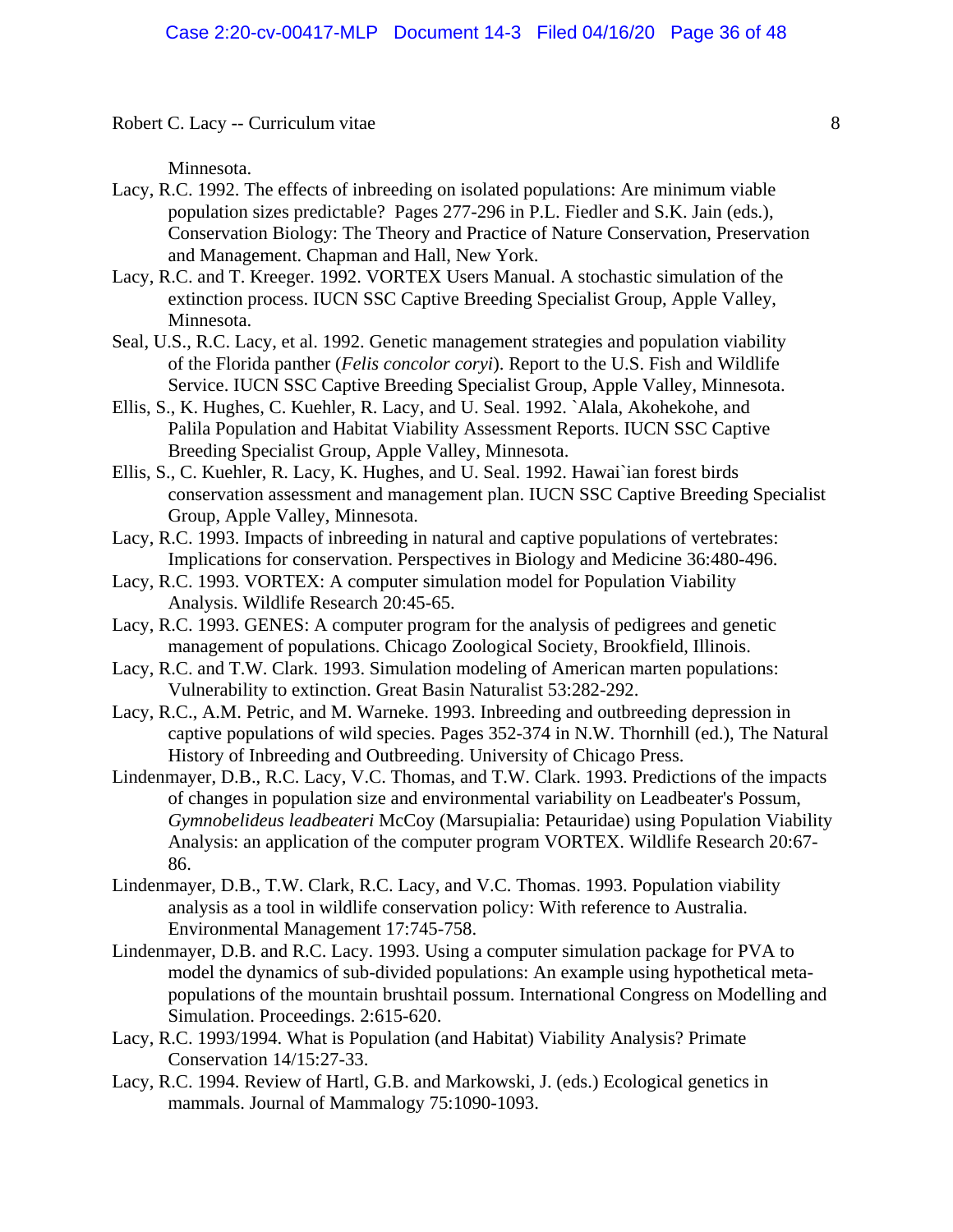- Jiménez, J.A., K.A. Hughes, G. Alaks, L. Graham, and R.C. Lacy. 1994. An experimental study of inbreeding depression in a natural habitat. Science 266:271-273.
- Lacy, R.C. 1994. Managing genetic diversity in captive populations of animals. Pages 63-89 in M.L. Bowles and C.J. Whelan (eds.), Restoration and Recovery of Endangered Plants and Animals. Cambridge University Press, Cambridge.
- Lacy, R.C. 1995. A sibling is as valuable as an offspring: Reply to Xia. American Naturalist 145:480-482.
- Lindenmayer, D.B. and R.C. Lacy. 1995. Metapopulation viability of Leadbeater's Possum, *Gymnobelideus leadbeateri*, in fragmented old-growth forests. Ecological Applications 5:164-182.
- Lindenmayer, D.B. and R.C. Lacy. 1995. Metapopulation viability of arboreal marsupials in fragmented old-growth forests: comparison among species. Ecological Applications 5:183-199.
- Lacy, R.C., J.D. Ballou, F. Princée, A. Starfield, and E. Thompson. 1995. Pedigree analysis. Pages 57-75 in J.D. Ballou, M. Gilpin, and T.J. Foose (eds.), Population Management for Survival & Recovery. Analytical Methods and Strategies in Small Population Conservation. Columbia University Press, New York.
- Ballou, J.D. and R.C. Lacy. 1995. Identifying genetically important individuals for management of genetic diversity in pedigreed populations. Pages 76-111 in J.D. Ballou, M. Gilpin, and T.J. Foose (eds.), Population Management for Survival & Recovery. Analytical Methods and Strategies in Small Population Conservation. Columbia University Press, New York.
- Johnston, L.A. and R.C. Lacy. 1995. Genome resource banking for species conservation: Selection of sperm donors. Cryobiology 32:68-77.
- Lacy, R.C. 1995. Culling surplus animals for population management. Pages 187-194 in B.G. Norton, M. Hutchins, E.F. Stevens, and T.L. Maple (eds.) Ethics on the ark: Zoos, animal welfare, and wildlife conservation. Smithsonian Institution Press, Washington, DC.
- Lindenmayer, D.B. and R.C. Lacy. 1995. A simulation study of the impacts of population subdivision on the mountain brushtail possum, *Trichosurus caninus* Ogilby (Phalangeridae: Marsupialia), in south-eastern Australia. I. Demographic stability and population persistence. Biological Conservation 73:119-129.
- Lacy, R.C. and D.B. Lindenmayer. 1995. A simulation study of the impacts of population subdivision on the mountain brushtail possum, *Trichosurus caninus* Ogilby (Phalangeridae: Marsupialia), in south-eastern Australia. II. Loss of genetic variation within and between subpopulations. Biological Conservation 73:131-142.
- Lindenmayer, D.B., M.A. Burgman, H.R. Akçakaya, R.C. Lacy, and H.P. Possingham. 1995. A review of the generic computer programs ALEX, RAMAS/space and VORTEX for modelling the viability of wildlife metapopulations. Ecological Modelling 82:161-174.
- Lacy, R.C. 1995. Clarification of genetic terms and their use in the management of captive populations. Zoo Biology 14:565-577.
- Lacy, R.C. 1995. Conservation geneticists make their case. (Book review.) Ecology 76:1684-1685.
- Lacy, R.C., K.A. Hughes, and P.S. Miller. 1995. VORTEX Version 7 users manual. A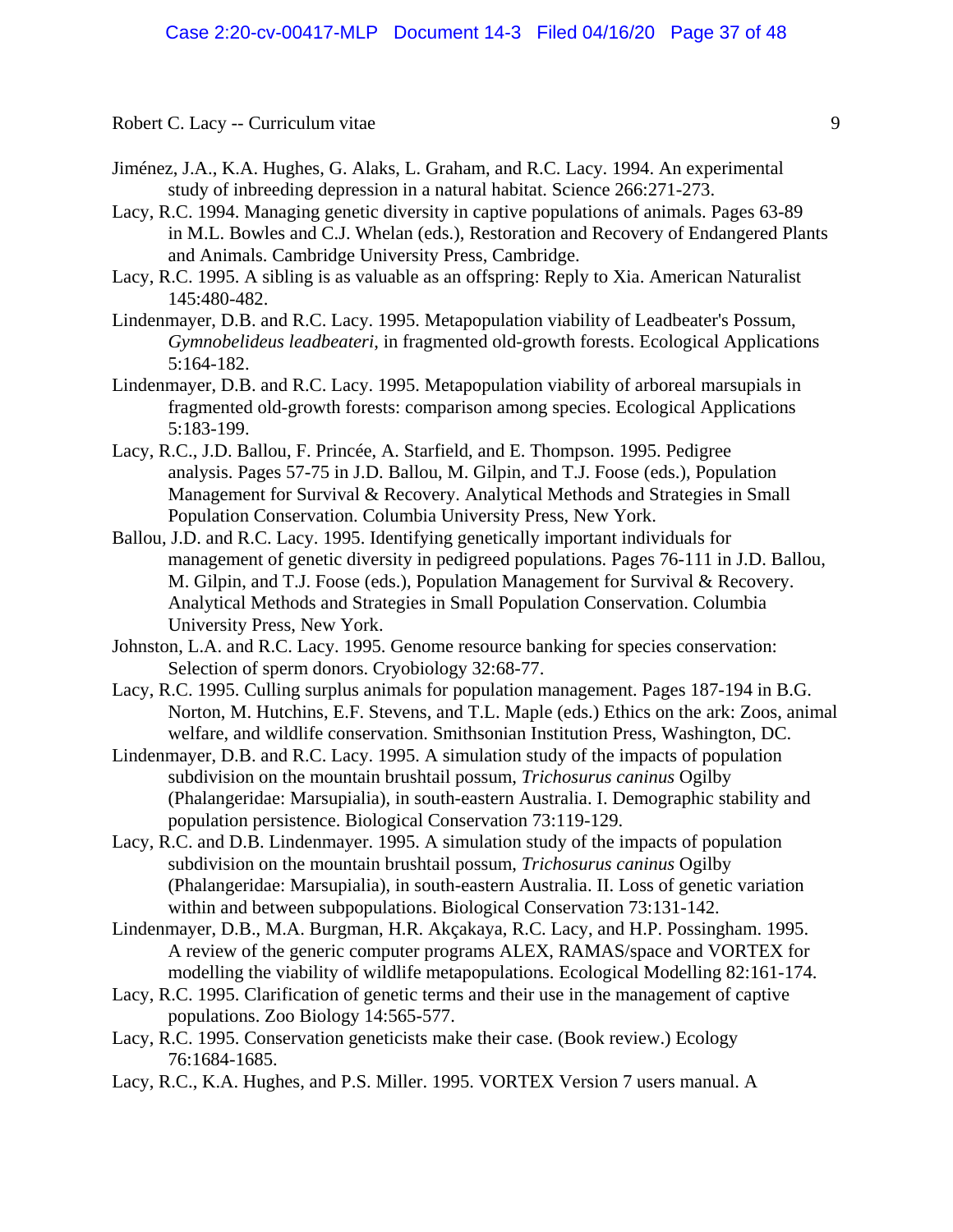stochastic simulation of the simulation process. IUCN/SSC Conservation Breeding Specialist Group. Apple Valley, Minnesota.

- Altmann, J., S.C. Alberts, S.A. Haines, J. Dubach, P. Muruthi, T. Coote, E. Geffen, D.J. Cheesman, R.S. Mututua, S.N. Saiyalel, R.K. Wayne, R.C. Lacy, and M.W. Bruford. 1996. Behavior predicts genetic structure in a wild primate group. Proc. Nat. Acad. Sci. USA 93:5797-5801.
- Lacy, R. 1996. Further population modelling of northern white rhinoceros under various management scenarios. Appendix 3 in T.J. Foose (ed.). Summary – Northern White Rhinoceros Conservation Strategy Workshop. International Rhino Foundation, Cumberland, Ohio.
- Lacy, R.C. and B.E. Horner. 1996. Effects of inbreeding on skeletal development of *Rattus villosissimus*. Journal of Heredity 87:277-287.
- Lacy, R.C., G. Alaks, and A. Walsh. 1996. Hierarchical analysis of inbreeding depression in *Peromyscus polionotus*. Evolution 50:2187-2200.
- Hedrick, P.W., R.C. Lacy, F.W. Allendorf, and M.E. Soulé. 1996. Directions in conservation biology: Comments on Caughley. Conservation Biology 10:1312-1320.
- Lacy, R.C. 1996. Review of J.C. Avise and J.L. Hamrick (eds.). Conservation Genetics: Case histories from nature. Quarterly Review of Biology 71:566.
- Lacy, R.C. 1997. Importance of genetic variation to the viability of mammalian populations. Journal of Mammalogy 78:320-335.
- Lacy, R.C. and B.E. Horner. 1997. Effects of inbreeding on reproduction and sex ratio of *Rattus villosissimus*. Journal of Mammalogy 78:877-887.
- Ballou, J.D., R.C. Lacy, D. Kleiman, A. Rylands, and S. Ellis. 1998. Leontopithecus II. The second Population and Habitat Viability Assessment for Lion Tamarins (*Leontopithecus*). IUCN/SSC Conservation Breeding Specialist Group, Apple Valley, MN.
- Lindenmayer, D.B., R.C. Lacy, and K.L. Viggers. 1998. Modelling survival and capture probabilities of the mountain brushtail possum (*Trichosurus caninus*) in the forests of south-eastern Australia using trap-recapture data. Journal of Zoology 245:1-13.
- Lacy, R.C. and J.D. Ballou. 1998. Effectiveness of selection in reducing the genetic load in populations of *Peromyscus polionotus* during generations of inbreeding. Evolution 52:900-909.
- Miller, P.S. and R.C. Lacy. 1999. VORTEX Version 8 users manual. A stochastic simulation of the simulation process. IUCN/SSC Conservation Breeding Specialist Group. Apple Valley, Minnesota.
- Brook, B.W., J.R. Cannon, R.C. Lacy, C. Mirande, and R. Frankham. 1999. Comparison of the population viability analysis packages GAPPS, INMAT, RAMAS and VORTEX for the whooping crane (*Grus americana*). Animal Conservation 2:23-31.
- Araya, B., D. Garland, G. Espinoza, A. Sanhuesa, A. Simeone, A. Teare, C. Zavalaga, R. Lacy, and S. Ellis. (eds.) 1999. Taller Análisis de la Viabilidad del Hábitat y de la Población del Pinguino Humboldt (*Spheniscus humboldti*). Informe final. IUCN/SSC Conservation Breeding Specialist Group, Apple Valley, MN.
- Cooper, J., D. Oschadleus, L. Shannon, M. Thornton, P. Whittington, R. Lacy, and S. Ellis (eds.) 1999. African Penguin Population and Habitat Viability Assessment. IUCN/SSC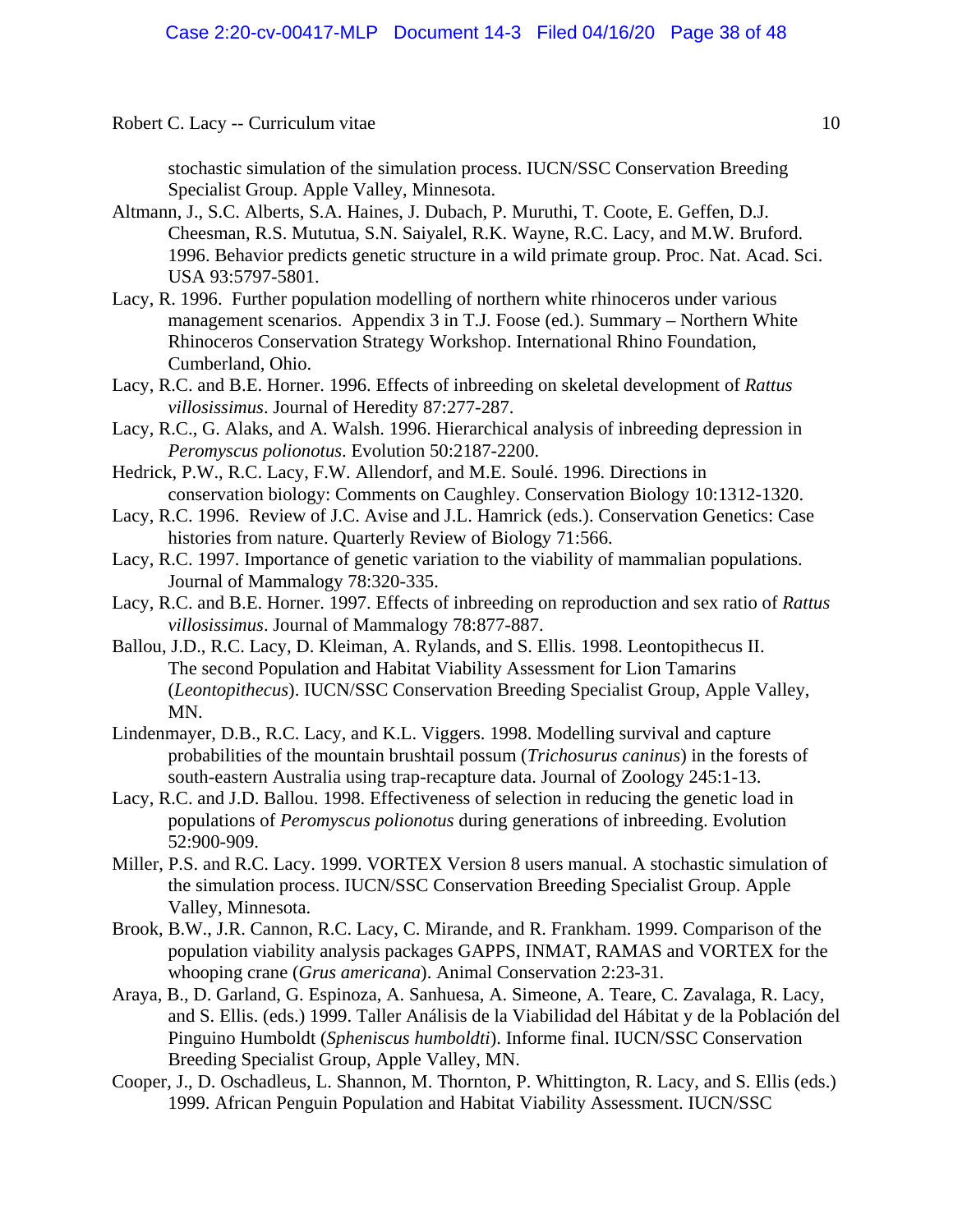Conservation Breeding Specialist Group, Apple Valley, MN.

- Lindenmayer, D.B., R.C. Lacy, H. Tyndale-Biscoe, A.C. Taylor, K.L. Viggers, and M.L. Pope. 1999. Integrating demographic and genetic studies of the Greater Glider *Petauroides volans* in fragmented forests: predicting movement patterns and rates for future testing. Pacific Conservation Biology 5:2-8.
- Ellis, S., R.C. Lacy, S. Kennedy-Stoskopf, D.E. Wildt, J. Shillcox, O. Byers, and U.S. Seal. 1999. Florida panther population and habitat viability assessment and genetics workshop report. IUCN/SSC Conservation Breeding Specialist Group, Apple Valley, MN.
- Lindenmayer, D.B., R.C. Lacy, and M.L. Pope. 2000. Testing a simulation model for Population Viability Analysis. Ecological Applications 10:580-597.
- Lacy, R.C. 2000. Management of limited animal populations. Pages 75-93 in D. Duffield and T. Robeck (eds.). Bottlenose dolphin reproduction workshop. Report. AZA Marine Mammal Taxon Advisory Group, Silver Spring, MD.
- Pergams, O.R.W., R.C. Lacy, and M.V. Ashley. 2000. Conservation and management of Anacapa Island Deer Mice. Conservation Biology 14:819-832.
- Penn, A.M., W.B. Sherwin, G. Gordon, D. Lunney, A. Melzer, and R.C. Lacy. 2000. Demographic forecasting in koala conservation. Conservation Biology 14:629-638.
- Lacy, R.C. 2000. Should we select genetic alleles in our conservation breeding programs? Zoo Biology 19:279-282.
- Land, E.D., and R.C. Lacy. 2000. Introgression level achieved through Florida Panther genetic restoration. Endangered Species Update 17:100-105.
- Lacy, R.C. 2000. Considering threats to the viability of small populations. Ecological Bulletins 48:39-51.
- Lacy, R.C. 2000. Structure of the VORTEX simulation model for population viability analysis. Ecological Bulletins 48:191-203.
- Pollak, J. P., R. C. Lacy and J. D. Ballou. 2000. Population Management 2000, version 1.175. Chicago Zoological Society, Brookfield, IL.
- Lacy, R.C., and J.D. Ballou. 2001. Population Management 2000 User's Manual. Chicago Zoological Society, Brookfield, IL.
- Lindenmayer, D.B., and R.C. Lacy. 2002. Small mammals, habitat patches and PVA models: a field test of model predictive ability. Biological Conservation 103:247-265.
- Lacy, R.C., and P.S. Miller. 2002. Incorporating human populations and activities into population viability analysis. Pages 490-510 in S.R. Beissinger and D.R. McCullough (eds.), Population Viability Analysis. University of Chicago Press, Chicago.
- Maehr, D.S., R.C. Lacy, E.D. Land, O.L. Bass, and T.S. Hoctor. 2002. Evolution of Population Viability Assessments for the Florida panther: A multiperspective approach. Pages 284- 311 in S.R. Beissinger and D.R. McCullough (eds.), Population Viability Analysis. University of Chicago Press, Chicago.
- Hosack, D.A., P.S. Miller, J.J. Hervert, and R.C. Lacy. 2002. A population viability analysis for the endangered Sonoran pronghorn, *Antilocapra americana sonoriensis*. Mammalia 66:207-229.
- Nyhus, P.J., F.R. Westley, R.C. Lacy, and P.S. Miller. 2002. A role for natural resource social science in biodiversity risk assessment. Society and Natural Resources 15:923-932.
- Jones, K.L., T.C. Glenn, R.C. Lacy, J.R. Pierce, N. Unruh, C.M. Mirande, F. Chavez-Ramirez.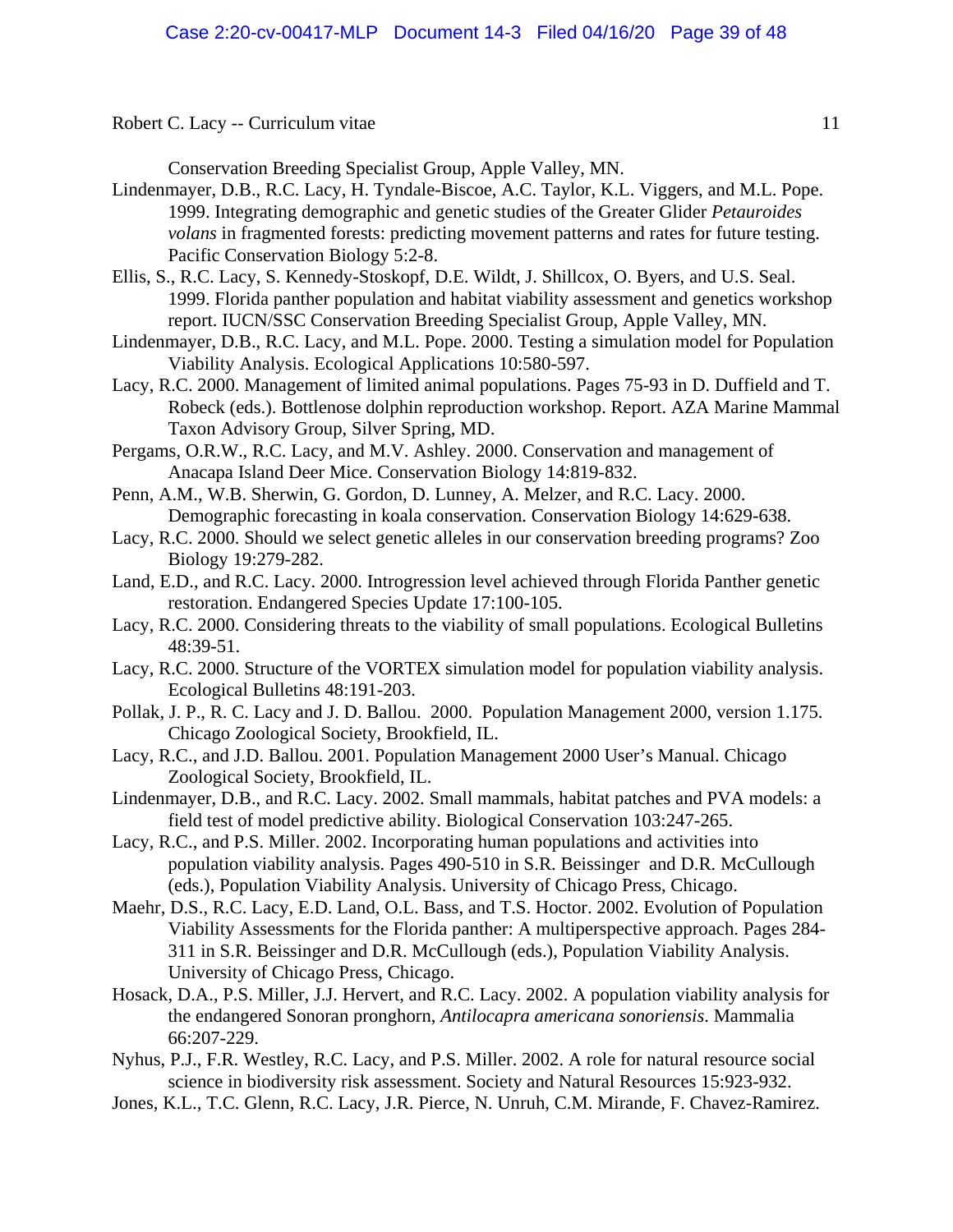2002. Refining the whooping crane studbook by incorporating microsatellite DNA and leg banding analyses. Conservation Biology 16:789-799

Maehr, D.S., and R. C. Lacy. 2002. Avoiding the lurking pitfalls in Florida panther recovery. Wildlife Society Bulletin 30:971-978.

Ryan, K.K., R.C. Lacy, and S.W. Margulis. 2002. Impacts of inbreeding on components of reproductive success. Pages 82-96 in: W. V. Holt, A. R. Pickard, J. C. Rodger, and D. E. Wildt, eds. Reproductive Science and Integrated Conservation. Cambridge University Press, Cambridge, UK.

- Ryan, K.K., and R.C. Lacy. 2003. Monogamous male mice bias behaviour towards females according to very small differences in kinship. Animal Behaviour 65: 379-384.
- Lindenmayer, D. B., H. P. Possingham, R. C. Lacy, M. A. McCarthy and M. L. Pope. 2003. How accurate are population models? Lessons from landscape-scale tests in a fragmented system. Ecology Letters 6:41-47.
- Miller, P.S., and R.C. Lacy. 2003. VORTEX: A Stochastic Simulation of the Extinction Process. Version 9 User's Manual. Conservation Breeding Specialist Group (SSC/IUCN), Apple Valley, Minnesota.
- Miller, P.S., and R.C. Lacy. 2003. Integrating the human dimension into endangered species risk assessment. Pages 41-63 in: F.R. Westley and P.S. Miller, eds. Experiments in Consilience: Integrating Social and Scientific Responses to Save Endangered Species. Island Press, Washington, DC.
- Miller, P.S., and R.C. Lacy. 2003. Metamodels as a tool for risk assessment. Pages 333-351 in: F.R. Westley and P.S. Miller, eds. Experiments in Consilience: Integrating Social and Scientific Responses to Save Endangered Species. Island Press, Washington, DC.
- Westley, F., P.S. Miller, and R.C. Lacy. 2003. Far from land: Further explorations in consilience. Pages 352-361 in: F.R. Westley and P.S. Miller, eds. Experiments in Consilience: Integrating Social and Scientific Responses to Save Endangered Species. Island Press, Washington, DC.
- Singleton, I., S. Wich, S. Husson, S. Stephens, S. Utami Atmoko, M. Leighton, N. Rosen, K. Traylor-Holzer, R. Lacy, and O. Byers (eds.). 2004. Orangutan Population and Habitat Viability Assessment: Final Report. IUCN/SSC Conservation Breeding Specialist Group, Apple Valley, MN.
- Lacy, R.C., and A. Vargas. 2004. Informe sobre la gestión genética y demográfica del programa de cría para la conservación del lince ibérico: escenarios, conclusiones y recomendaciones. Ministerio de Medio Ambiente, Madrid, Spain.
- Heinsohn, R., R. C. Lacy, D. B. Lindenmayer, H. Marsh, D. Kwan, and I.R. Lawler. 2004. Unsustainable harvest of dugongs in Torres Strait and Cape York (Australia) waters: two case studies using population viability analysis. Animal Conservation 7:417-425.
- Lacy, R.C., M. Borbat, and J.P. Pollak. 2005. VORTEX: A Stochastic Simulation of the Extinction Process. Version 9.57. Chicago Zoological Society, Brookfield, Illinois, USA.
- Margulis, S.W., M. Nabong, G. Alaks, A. Walsh, and R.C. Lacy. 2005. Effects of early experience on subsequent parental behaviour and reproductive success in oldfield mice, *Peromyscus polionotus*. Animal Behaviour 69:627-634.
- Traylor-Holzer, K., R. Lacy, D. Reed, and O. Byers (eds.). 2005. Alabama Beach Mouse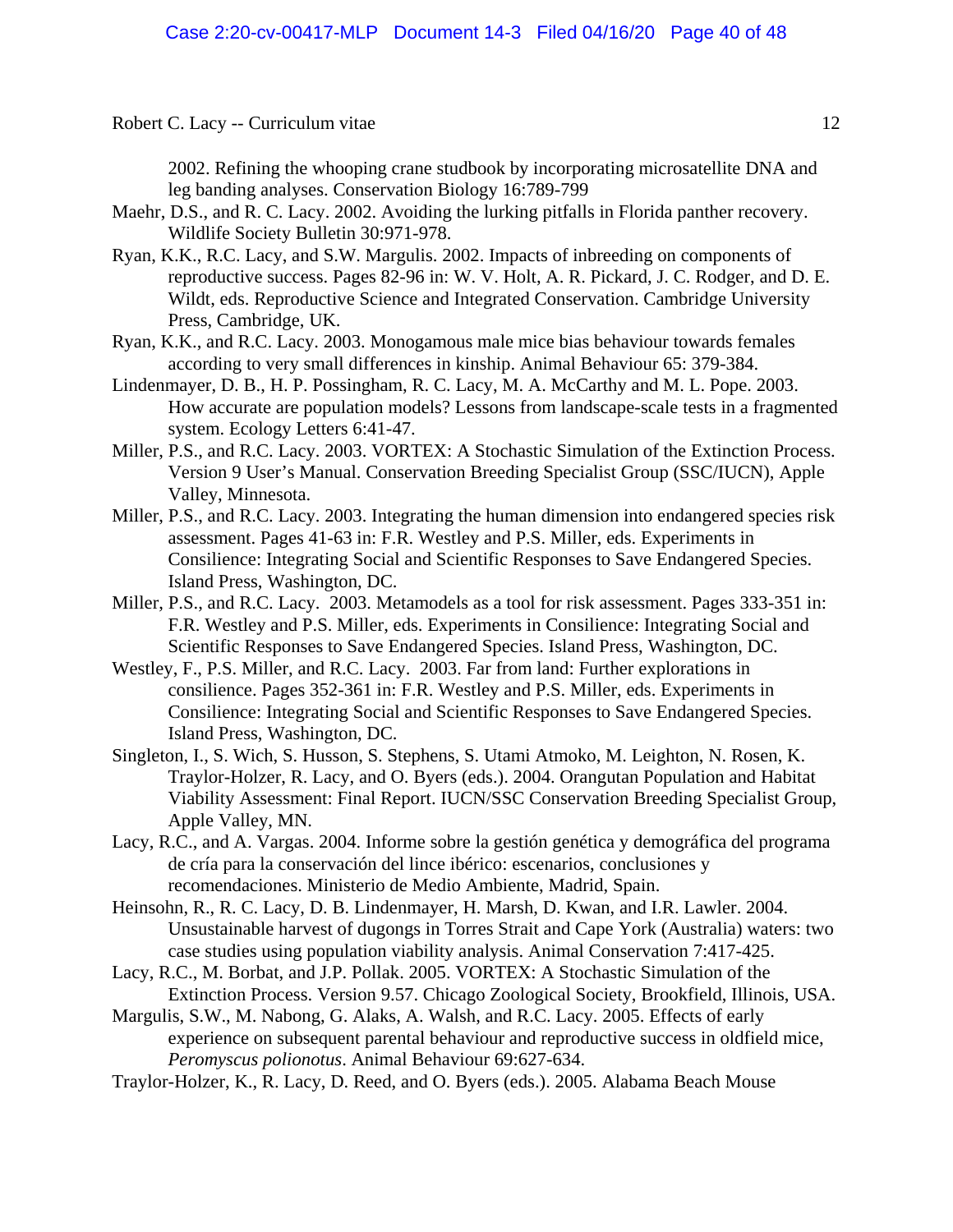Population and Habitat Viability Assessment: Final Report. IUCN/SSC Conservation Breeding Specialist Group, Apple Valley, MN.

- Mendelson, J.R. III, et al. (50 co-authors, including R.C. Lacy). 2006. Confronting amphibian declines and extinctions. Science 313:48.
- Mendelson, J.R. III, et al. (18 co-authors, including R.C. Lacy). 2006. Responding to amphibian loss. Response. Science 314:1541-1542.
- Matamoros, Y., H. Vargas, R. C. Lacy, O. Byers, E. Travis, G. Montoya. (Editores). 2006. Taller para Anàlisisde Viabilidad de Poblaciòny Hàbitatpara el Pingüino de Galápagos. Informe Final. Parque Nacional Galápagos, Puerto Ayora, Santa Cruz, Galápagos, Ecuador. 8-11 de febrero, 2005.
- Zippel, K., R. Lacy, and O. Byers (eds.) 2006. *CBSG/WAZA Amphibian Ex Situ Conservation Planning Workshop Final Report.* IUCN/SSC Conservation Breeding Specialist Group, Apple Valley, MN.
- Vargas, F.H., R.C. Lacy, P.J. Johnson, A. Steinfurth, R.J.M. Crawford, P.D. Boersma, and D.W. MacDonald. 2007. Modelling the effect of El Niño on the persistence of small populations: The Galápagos penguin as a case study. Biological Conservation 137:138- 148.
- Miller, P.S., F.R. Westley, A.P. Byers, and R.C. Lacy. 2007. An experiment in managing the human animal: The PHVA process and its role in conservation decision-making. Pages 173-188 in T.S. Stoinski, H.D. Steklis, and P.T. Mehlman. Conservation in the 21st century: Gorillas as a case study. Springer, New York.
- Nyhus, P.J., R. Lacy, F.R. Westley, P.S. Miller, H. Vredenburg, P. Paquet, and J. Pollak. 2007. Tackling biocomplexity and meta-models for species risk assessment. Ecology & Society 12: 31 [online] URL:

<http://www.ecologyandsociety.org/vol12/iss1/art31/>

- Lacy, R.C. 2007. Understanding inbreeding depression: 20 years of experiments with *Peromyscus* mice. Pages 327-329 in F.W. Allendorf and G. Luikart. Conservation and the Genetics of Populations. Wiley-Blackwell, New York.
- Pergams, O.R.W. and R.C. Lacy. 2008. Rapid morphological and genetic change in Chicago-area *Peromyscus*. Molecular Ecology 17:450-463.
- Dasmahapatra, K.K., R.C. Lacy, and W. Amos. 2008. Estimating levels of inbreeding using AFLP markers. Heredity 100:286-295.
- Wich, S.A., E. Meijaard, A.J. Marshall, S. Husson, M. Ancrenaz, R.C. Lacy, C.P. van Schaik, J. Sugardjito, T. Simorangkir, K. Traylor-Holzer, B.M.F. Galdikas, M. Doughty, J. Supriatna, R. Dennis, M. Gumal, C.D. Knott, and I. Singleton. 2008. Distribution and conservation status of the orang-utan (*Pongo* spp.) on Borneo and Sumatra: How many remain? Oryx 42:329-339.
- Rudnick, J.A., and R.C. Lacy. 2008. The impact of assumptions about founder relationships on the effectiveness of captive breeding strategies. Conservation Genetics 9:1439-1450.
- Lacy, R.C. 2008. Conservation breeding a global view. Pages 381-398 in B.R. Sharma, N. Akhtar, B.K. Gupta (eds.). India's Conservation Breeding Initiative, Central Zoo Authority, New Delhi.
- Lacy, R.C. 2008. Conservation breeding challenges and protocols. Pages 263-289 in B.R.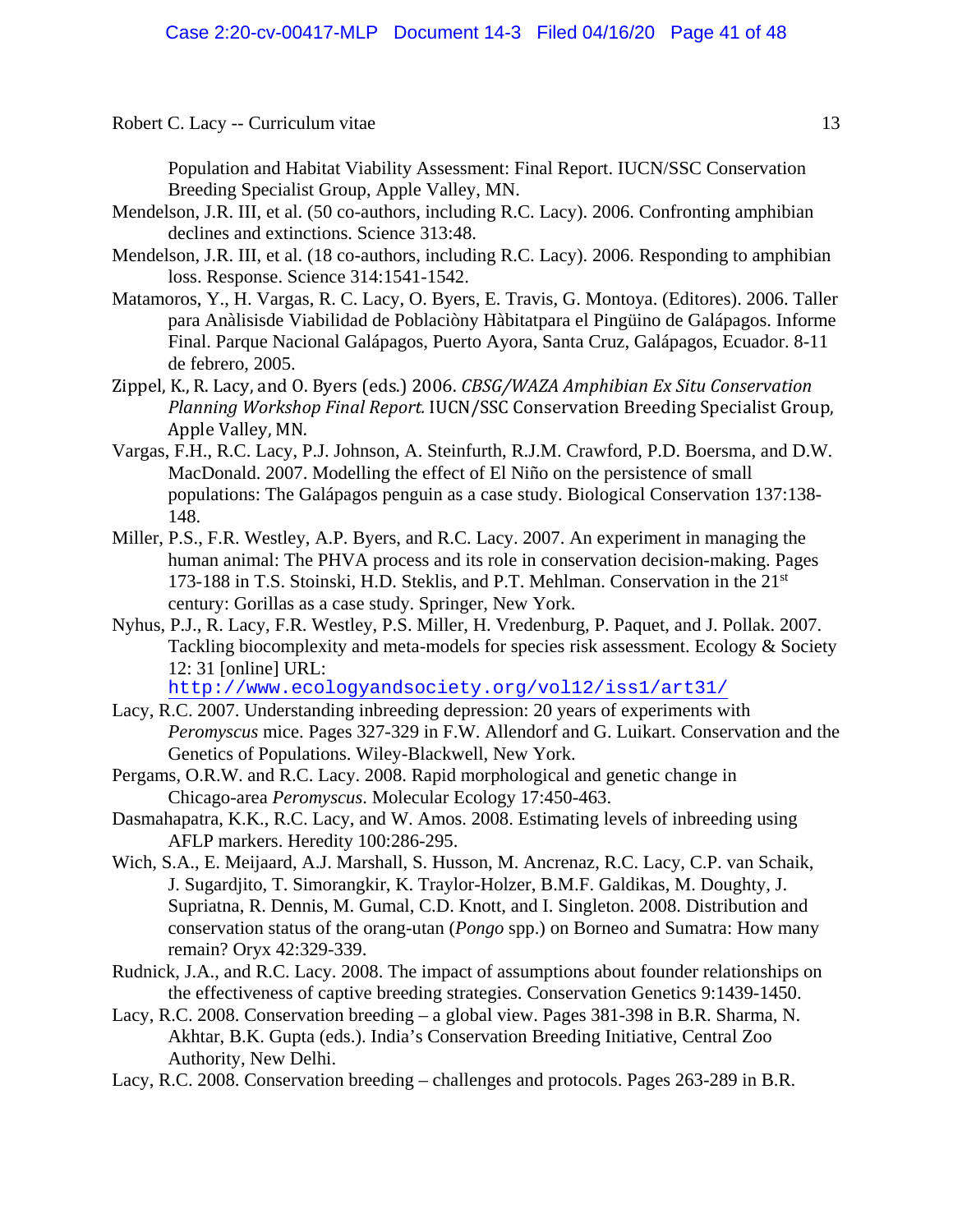Sharma, N. Akhtar, B.K. Gupta (eds.). India's Conservation Breeding Initiative, Central Zoo Authority, New Delhi.

- IUCN/SSC. 2008. Strategic Planning for Species Conservation: A Handbook. Version 1.0. Gland, Switzerland: IUCN Species Survival Commission. 104pp. (R Lacy was one of the writers and co-editors, and chaired the task force that developed the handbook.)
- Lacy, R.C. 2009. Stopping evolution: Genetic management of captive populations. Pages 58-81 in: G. Amato, R. DeSalle, O.A. Ryder, and H.C. Rosenbaum. Conservation genetics in the age of genomics. Columbia University Press, New York.
- Lacy, R.C. and R. Wells. 2009. Population Viability Analysis (PVA). Pages 25-29 in R.R. Reeves, and R.L. Brownell, Jr., eds. Indo-Pacific bottlenose dolphin assessment workshop report: Solomon Islands case study of *Tursiops aduncus. Occasional Paper of the Species Survival Commission*, No. 40, IUCN, Gland, Switzerland. 53 pp.
- Marshall, A.J., R. Lacy, M. Ancrenaz, O. Byers, S.J. Husson, M. Leighton, E. Meijaard, N. Rosen, I. Singleton, S. Stephens, K. Traylor-Holzer, S.S.U. Atmoko, C.P. van Schaik, and S.A. Wich. 2009. Orangutan population biology, life history, and conservation. Pages 311-326 in: S.A. Wich, S.S.I. Atmoko, T.M. Setia, and C.P. van Schaik, eds. Orangutans. Oxford University Press, Oxford, UK.
- Ivy, J.A., A, Miller, R.C. Lacy, and J. A. DeWoody. 2009. Methods and prospects for using molecular data in captive breeding programs: an empirical example using parma wallabies (*Macropus parma*). Journal of Heredity 100:441-454.
- Leus, K., and R.C. Lacy. 2009. Genetic and demographic management of conservation breeding programs oriented towards reintroduction. Pages 74-84 in: A. Vargas, C. Breitenmoser, and U. Breitenmoser (eds.) Iberian Lynx *Ex Situ* Conservation: An Interdisciplinary Approach. Fundación Biodiversidad / IUCN Cat Specialist Group, Madrid.
- Ivy, J.A., and R.C. Lacy. 2010. Using molecular methods to improve the genetic management of captive breeding programs for threatened species. Pages 267-295 in: J.A. DeWoody, J.W. Bickham, C.H. Michler, K.M. Nicols, O.E. Rhodes, and K.E. Woeste, eds. Molecular Approaches in Natural Resource Conservation and Management. Cambridge University Press, Cambridge.
- Malo, A.F., F. Martinez-Pastor, G. Alaks, J. Dubach, and R.C. Lacy. 2010. Effects of genetic captive-breeding protocols on sperm quality and fertility in the white-footed mouse. Biology of Reproduction 83:540-548.
- Ballou, J.D., R.C. Lacy, and J.P. Pollak. 2010. PMx: software for demographic and genetic analysis and management of pedigreed populations. Chicago Zoological Society, Brookfield, Illinois, USA.
- Lacy, R.C. 2011. Re-thinking *ex situ* vs. *in situ* species conservation. Pages 25-29 in: G. Dick, ed. Biodiversity is Life. Proceedings of the 65<sup>th</sup> Annual Conference of the World Association of Zoos and Aquariums. WAZA, Gland, Switzerland.
- Asa, C.S., K. Traylor-Holzer, and R.C. Lacy. 2011. Can conservation-breeding programmes be improved by incorporating mate choice? International Zoo Yearbook 45:203-212.
- Leus, K., K. Traylor-Holzer, and R.C. Lacy. 2011. Genetic and demographic population management in zoos and aquariums: recent developments, future challenges and opportunities for scientific research. International Zoo Yearbook 45:213-225.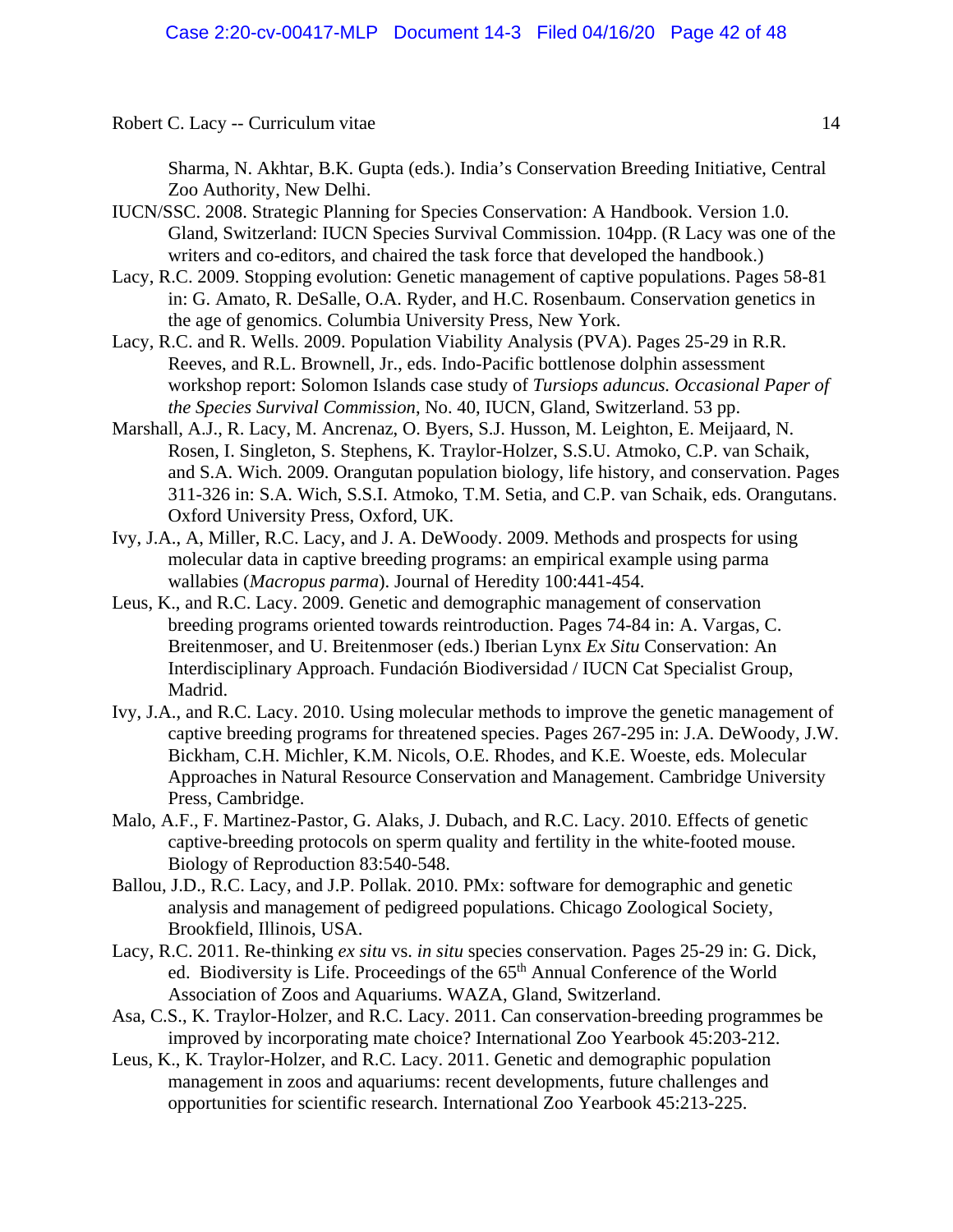- Asa, C.S., K. Traylor-Holzer, and R.C. Lacy. 2011. Mate choice as a potential tool to increase population sustainability. WAZA Magazine 12: 23-25.
- Baker, A.M., R.C. Lacy, K. Leus, and K. Traylor-Holzer. 2011. Intensive management of populations for conservation. WAZA Magazine 12: 40-43.
- Frankham, R., J.D. Ballou, M.D. Eldridge, R.C. Lacy, K. Ralls, M.R. Dudash, and C.R. Fenster. 2011. Predicting the probability of outbreeding depression: critical information for managing fragmented populations. Conservation Biology 25:465-475.
- Jamieson, I.G., and R.C. Lacy. 2012. Managing genetic issues in reintroduction biology. Pages 441-475 in: J.G. Ewen, D.P. Armstrong, K.A. Parker, & P.J. Seddon, eds. Reintroduction Biology: Integrating Science and Management. Wiley-Blackwell, Oxford, UK.
- Lacy, R.C., J.D. Ballou, & J.P. Pollak. 2012. PMx: Software package for demographic and genetic analysis and management of pedigreed populations. Methods in Ecology & Evolution 3:433-437.
- Bradshaw, C.J.A., C.R. McMahon, P.S. Miller, R.C. Lacy, M.J. Watts, M.L. Verant, J.P. Pollak, D.A. Fordham, T.A.A. Prowse, and B.W. Brook. 2012. Novel coupling of individualbased epidemiological and demographic models predicts realistic dynamics of tuberculosis in alien buffalo. Journal of Applied Ecology 49:268-277.
- Ivy, J.A., and R.C. Lacy. 2012. A comparison of strategies for selecting breeding pairs to maximize genetic diversity retention in managed populations. Journal of Heredity 103:186-196.
- Lacy, R.C. 2012. Extending pedigree analysis for uncertain parentage and diverse breeding systems. Journal of Heredity 103:197-205.
- Lacy, R.C., and C. A. Beuchat. 2012. Managing the genetic health of the Basenji. The Basenji May/June 2012:10-13.
- Desbiez, A., K. Traylor-Holzer, R. Lacy, et al. 2012. Population Viability Analysis of jaguar populations in Brazil. In: Jaguar in Brazil. CATnews (Special Issue) 7:35-37.
- Frankham, R., J.D. Ballou, M.R. Dudash, M.D.B. Eldridge, C.B. Fenster, R.C. Lacy, J.R. Mendelson III, I.J. Porton, K. Ralls, and O.A. Ryder. 2012. Implications of different species concepts for conserving biodiversity. Biological Conservation 153:25-31.
- Lacy, R.C., J.P. Pollak, P.S. Miller, L. Hungerford, and P. Bright. 2012. Outbreak version2.0. IUCN SSC Conservation Breeding Specialist Group. Apple Valley, MN, USA.
- Lacy, R.C. 2013. Understanding inbreeding depression: 25 years of experiments with *Peromyscus* mice. Pages 491-492 in F.W. Allendorf, G. Luikart, and S.N. Aiken. Conservation and the genetics of populations. 2nd ed. John Wiley & Sons, Oxford, UK.
- Lacy, R.C. 2013. Achieving true sustainability of zoo populations. Zoo Biology 32:19-26.
- Lacy, R.C. and G. Alaks. 2013. Effects of inbreeding on skeletal size and fluctuating asymmetry of *Peromyscus polionotus* mice. Zoo Biology 32:125-133.
- Prowse, T.A.A., C.N. Johnson, R.C. Lacy, C.J.A. Bradshaw, J.P. Pollak, M.J. Watts, and B.W. Brook. 2013. No need for disease: testing extinction hypotheses for the thylacine using multi-species metamodels. Journal of Animal Ecology 82:355-364.
- Meile, R., R.C. Lacy, F.H. Vargas, and P.G. Parker. 2013. Modeling the potential effects of *Plasmodium* infection on the Galapagos penguin (*Spheniscus mendiculu*s). Auk 130: 440- 448.
- Lacy, R.C., K. Traylor-Holzer, and J.D. Ballou. 2013. Managing for true sustainability of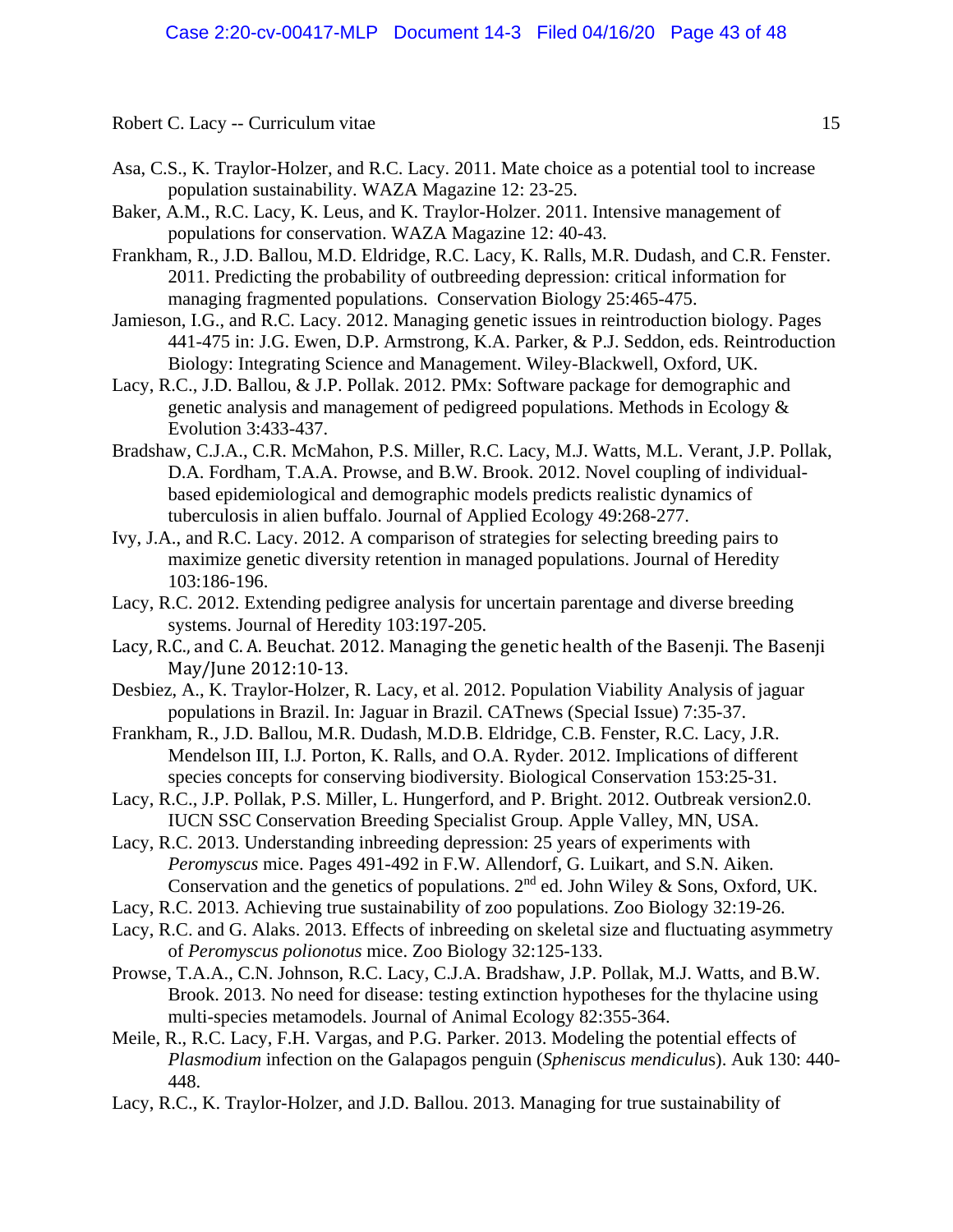species. WAZA Magazine 14:10-14.

- Lacy, R.C., G. Alaks, and A. Walsh. 2013. Evolution of *Peromyscus leucopus* mice in response to a captive environment. PLoS ONE 8(8): e72452. doi:10.1371/journal.pone.0072452.
- Lacy, R.C., P.S. Miller, P.J. Nyhus, J.P Pollak, B.E. Raboy, and S. Zeigler. 2013. Metamodels for transdisciplinary analysis of population dynamics. PLoS ONE 8(12): e84211. doi:10.1371/journal.pone.0084211.
- Pollak, J.P., R.C. Lacy. 2013. MetaModel Manager. Version 1.0. Chicago Zoological Society, Brookfield, Illinois. Available: [http://www.vortex10.org/MeMoMa.aspx.](http://www.vortex10.org/MeMoMa.aspx)
- Byers, O., and R.C. Lacy. 2014. From captivity to conservation: Conservation Breeding Specialist Group and the evolving role of zoos. Pages 107-111 in G. McGregor-Reid and G. Moore, eds. History of Zoos and Aquariums: From Royal Gifts to Biodiversity Conservation. North of England Zoological Society, Chester.
- Carroll, C., R.J. Frederickson, and R.C. Lacy. 2014. Developing metapopulation connectivity criteria from genetic and habitat data to recover the endangered Mexican wolf. Conservation Biology 28:76-86.
- Frankham, R., R.C. Lacy, J.D. Ballou, M.R. Dudash, M.D.B. Eldridge, C.B. Fenster, J.R. Mendelson III, I.J. Porton, K. Ralls, and O.A. Ryder. 2014. Species concepts for conservation: Reply to Russello and Amato. Biological Conservation 170:334-335.
- Lacy, R.C., and J.P. Pollak. 2014. VORTEX: A Stochastic Simulation of the Extinction Process. Version 10.0. Chicago Zoological Society, Brookfield, Illinois, USA.
- Lacy, R.C., P.S. Miller, and K. Traylor-Holzer. 2014. Vortex 10 User's Manual. IUCN SSC Conservation Breeding Specialist Group, and Chicago Zoological Society, Apple Valley, Minnesota, USA.
- Lacy, R.C., J.P. Pollak, P.S. Miller, L. Hungerford, and P. Bright. 2014. Outbreak version 2.1. IUCN SSC Conservation Breeding Specialist Group. Apple Valley, Minnesota, USA.
- Shoemaker, K.T., R.C. Lacy, M.L. Verant, B.W. Brook, T.M. Liveri, P.S. Miller, D.A. Fordham, and H.R. Akcakaya. 2014. Effects of prey metapopulation structure on the viability of black-footed ferrets in plague-impacted landscapes: a metamodelling approach. Journal of Applied Ecology 51:735-745.
- Hoffman, J.I., F. Simpson, P. David, J.M. Rijks, T. Kuiken, M.A.S. Thorne, R.C. Lacy, K.K. Dasmahapatra. 2014. High-throughput sequencing reveals inbreeding depression in a natural population. Proceedings of the National Academy of Sciences 111:3775-3780.
- Hedrick, P.W., and R.C. Lacy. 2015. Measuring relatedness between inbred individuals. Journal of Heredity 106:20-25.
- Willoughby, J.R., N.B. Fernandez, M.C. Lamb, J.A. Ivy, R.C. Lacy, and J.A. DeWoody. 2015. The impacts of inbreeding, drift, and selection on genetic diversity in captive breeding populations. Molecular Ecology 24:98-110.
- Wells, K., B.W. Brook, R.C. Lacy, G.J. Mutze, D.E. Peacock, R.G. Sinclair, N. Schwensow, P. Cassey, R.B. O'Hara, and D.A. Fordham. 2015. Timing and severity of immunizing diseases in rabbits is controlled by seasonal matching of host and pathogen dynamics. Journal of the Royal Society Interface 12:2014184 http://dx.doi.org/10.1098/rsif.2014.1184

Heinsohn, R., M. Webb, R. Lacy, A. Terauds, R. Alderman, and D. Stojanovic. 2015. A severe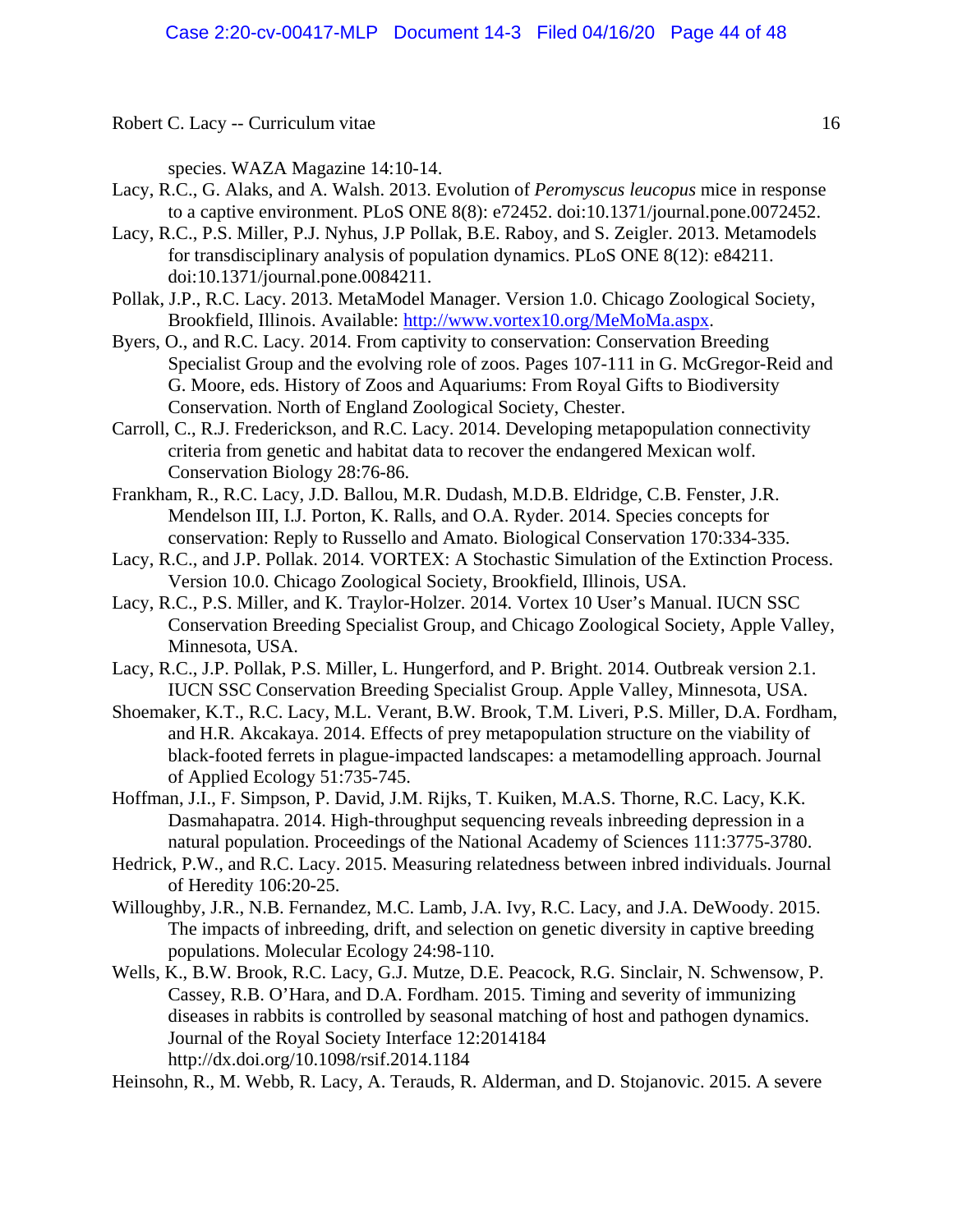predator-induced population decline predicted for endangered, migratory swift parrots (*Lathamus discolor*). Biological Conservation 186:75-82.

- Lacy, R.C., K.C. Balcomb III, L.J.N. Brent, D.P. Croft, C.W. Clark, and P.C. Paquet. 2015. Report on Population Viability Analysis model investigations of threats to the Southern Resident Killer Whale population from Trans Mountain Expansion Project. Attachment E, Ecojustice – Written Evidence of Raincoast Conservation Foundation (A70286), National Energy Board (Canada). 120 pp. Available at [http://docs.neb](http://docs.neb-one.gc.ca/fetch.asp?language=E&ID=A4L9G2)[one.gc.ca/fetch.asp?language=E&ID=A4L9G2.](http://docs.neb-one.gc.ca/fetch.asp?language=E&ID=A4L9G2)
- Zhao, X., Y. Ueda, S. Kajigaya, G. Alaks, M.J. Desierto, D.M. Townsley, B. Dumitriu, J. Chen, R.C. Lacy, and N.S. Young. 2015. Cloning and molecular characterization of telomerase reverse transcriptase (TERT) and telomere length analysis of *Peromyscus leucopus*. Gene 568:8-18.
- Canessa, S., G. Guillera-Arroita, J. Lahoz-Monfort, D.M. Southwell, D.P. Armstrong, I. Chadès, R.C. Lacy, and S.J. Converse. 2015. When do we need more data? A primer on calculating the value of information for applied ecologists. Methods in Ecology  $\&$ Evolution 6:1219-1228.
- Prowse, T.A.A., C.J.A. Bradshaw, S. Delean, P. Cassey, R.C. Lacy, K. Wells, M. Aiello-Lammens, H.R. Akçakaya, and B.W. Brook. 2016. An efficient protocol for the sensitivity analysis of complex ecological models. Ecosphere 7(3):e01238. 10.1002/ecs2.1238
- Jiménez-Mena, B., K. Schad, N. Hanna, and R.C. Lacy. 2016. Pedigree analysis for the genetic management of group-living species. Ecology and Evolution 6:3067-3078.
- Miller, P.S., R.C. Lacy, R. Medina-Miranda, R. López-Ortiz, and H. Díaz-Soltero. 2016. Confronting the invasive species crisis with meta-model analysis: An explicit, twospecies demographic assessment of an endangered bird and its brood parasite in Puerto Rico. Biological Conservation 196:124-132.
- Manlik, O., J.A. McDonald, J. Mann, H.C. Raudino, L. Bejder, M. Krützen, R.C. Connor, M.R. Heithaus, R.C. Lacy, and W.B. Sherwin. 2016. The relative importance of reproduction and survival for the conservation of two dolphin populations. Ecology & Evolution 6:3496-3512.<http://onlinelibrary.wiley.com/doi/10.1002/ece3.2130/full>
- Wells, K., P. Cassey, R.G. Sinclair, G.J. Mutze, D.E. Peacock, R.C. Lacy, B.D. Cooke, R,B. O'Hara, B.W. Brook, and D.A. Fordham. 2016. Targeting season and age for optimizing control of invasive rabbits. Journal of Wildlife Management 80:990-999. doi: 10.1002/jwmg.21093.
- Willis, K., and R.C. Lacy. 2016. Use of animals with partially known ancestries in scientifically managed breeding programs. Zoo Biology 35:319-325.
- Canessa, S., G. Guillera-Arroita, J. Lahoz-Monfort, D.M. Southwell, D.P. Armstrong, I. Chades, R.C. Lacy, and S. Converse. 2016. Adaptive management for improving species conservation across the captive-wild spectrum. Biological Conservation 199:123-131.
- Fant, J.B., K. Havens, A.T. Kramer, S.K. Walsh, T. Callicrate, R.C. Lacy, M. Maunder, A. Hird Meyer, P.P. Smith. 2016. What to do when we can't bank on seeds: What botanic gardens can learn from the zoo community about conserving plants in living collections. American Journal of Botany 103:1541-1543.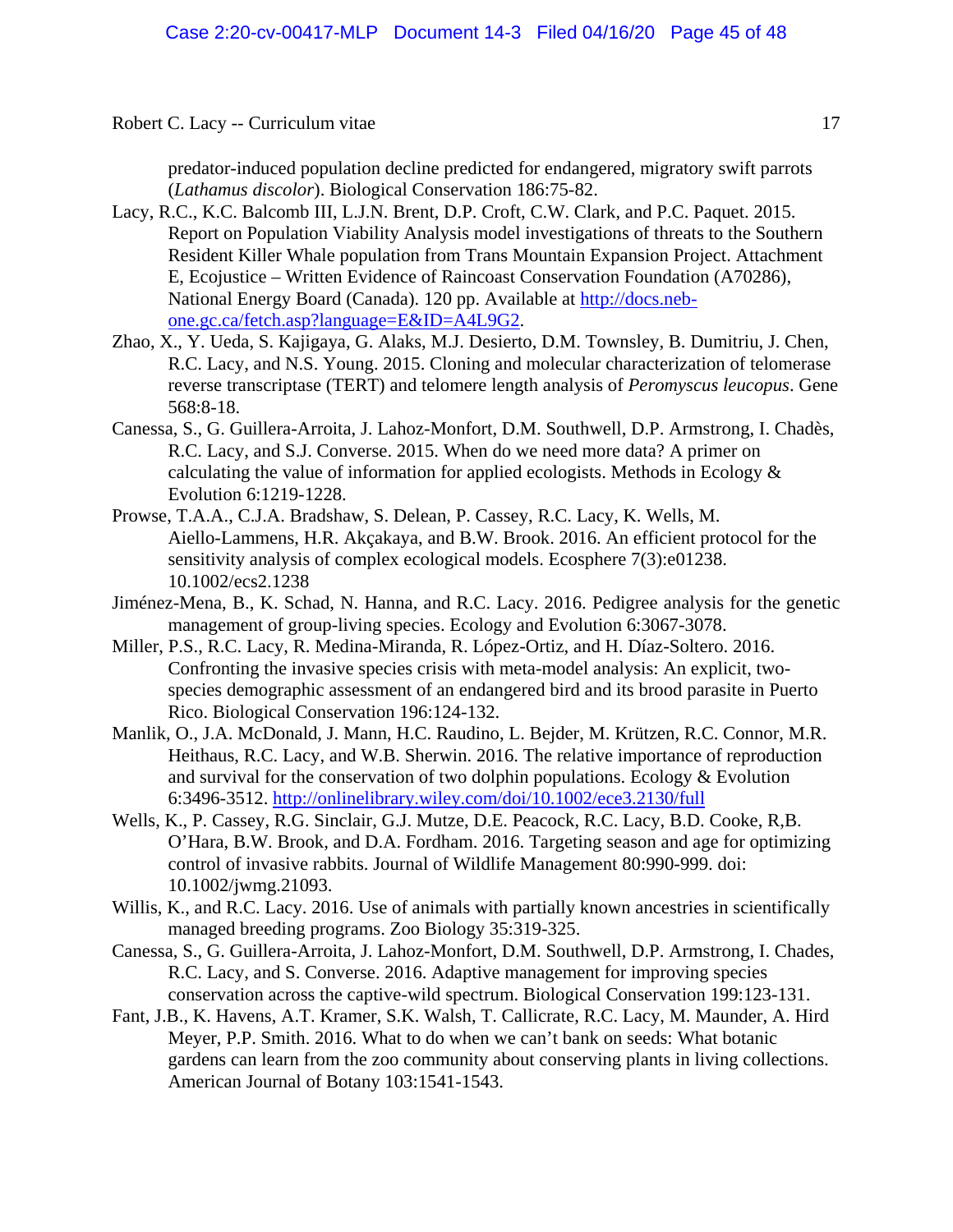- Lacy, R.C., K.M. Kovacs, C. Lydersen, and J. Aars. 2016. Case Study 4. Exploring impacts of declining sea ice on polar bears and their ringed seal and bearded seal prey in the northern Barents Sea. Pages 77-81 in W.B. Foden and B.E. Young (eds.), IUCN SSC Guidelines for Assessing Species' Vulnerability to Climate Change. Version 1.0. Cambridge, UK and Gland, Switzerland: IUCN Species Survival Commission.
- Pacioni, C., M.R. Williams, R.C. Lacy, P.B.S. Spencer, A.F. Wayne. 2017. Predators and genetic fitness: key threatening factors for the conservation of a bettong species. Pacific Conservation Biology 23:200-2122. [http://dx.doi.org/10.1071/PC17002.](http://dx.doi.org/10.1071/PC17002)
- Williams, R., Lacy, R.C., Ashe, E., Hall, A., Lehoux, C., Lesage, V., McQuinn, I., Plourde, S. 2017. Predicting responses of St. Lawrence beluga to environmental change and anthropogenic threats to orient effective management actions. DFO Can. Sci. Advis. Sec. Res. Doc. 2017/027.  $v + 44$  p.
- Willoughby, J.R., J.A. Ivy, R.C. Lacy, J. Doyle, and J.A. DeWoody. 2017. Inbreeding and selection shape genomic diversity in captive populations: implications for the conservation of endangered species. PLOS ONE 12(4): e0175996. doi:10.1371/journal.pone.0175996.
- Raboy, B.E., R.C. Lacy, T. Callicrate, & C.M. Lees. 2017. *METAMODEL MANAGER. User's Manual*. Chicago Zoological Society, Brookfield, Illinois, USA. Available at: [http://www.vortex10.org/MeMoMa.aspx.](http://www.vortex10.org/MeMoMa.aspx)
- Frankham, R., J.D. Ballou, K. Ralls, M.D.B. Eldridge, M.R. Dudash, C.B. Fenster, R.C. Lacy, and P. Sunnucks. 2017. Genetic Management of Fragmented Animal and Plant Populations. Oxford University Press, Oxford UK.
- Malo, A.F., F. Martinez-Pastor, F. Garcia-Gonzalez, J. Garde, J.D. Ballou, and R.C. Lacy. 2017. A father effect explains sex-ratio bias. Proceedings of the Royal Society B 20171159. [http://dx.doi.org/10.1098/rspb.2017.1159.](http://dx.doi.org/10.1098/rspb.2017.1159)
- Ralls, K., J.D. Ballou, M.R. Dudash, M.D.B. Eldridge, C.B. Fenster, R.C. Lacy, P. Sunnucks, and R. Frankham. 2017. Call for a paradigm shift in the genetic management of fragmented populations. Conservation Letters doi: 10.1111/conl.12412.
- Lacy, R.C., R. Williams, E. Ashe, K.C. Balcomb III, L.J.N. Brent, C.W. Clark, D.P. Croft, D.A. Giles, M. MacDuffee, and P.C. Paquet. 2017. Evaluating anthropogenic threats to endangered killer whales to inform effective recovery plans. Scientific Reports 7:14119. doi: 10.1038/s41598-017-14471-0.
- Manlik, O., R.C. Lacy, and W.B. Sherwin. 2018. Applicability and limitations of sensitivity analysis for wildlife management. Journal of Applied Ecology 55:1430-1440. <https://doi.org/10.1111/1365-2664.13044>
- Lacy, R.C., Malo, A.F., & Alaks, G. 2018. Maintenance of genetic variation in quantitative traits of a woodland rodent during generations of captive breeding. Conservation Genetics 19:789-802. doi: 10.1007/s10592-018-1054-y.
- Pacioni, C., S. Sullivan, C.M. Lees, P.S. Miller, R.C. Lacy. 2018. *OUTBREAK User's Manual*. Chicago Zoological Society, Brookfield, Illinois, USA.
- Johnson, K., A. Baker, K. Buley, L. Carrillo, R. Gibson, G.R. Gillespie, R.C. Lacy, and K. Zippel. 2018. A process for assessing and prioritizing species conservation needs: going beyond the Red List. Oryx doi: 10.1017/S0030605317001715
- Fenster, C.B., J.D. Ballou, M.R. Dudash, M.D.B. Eldridge, R. Frankham, R.C. Lacy, K. Ralls, &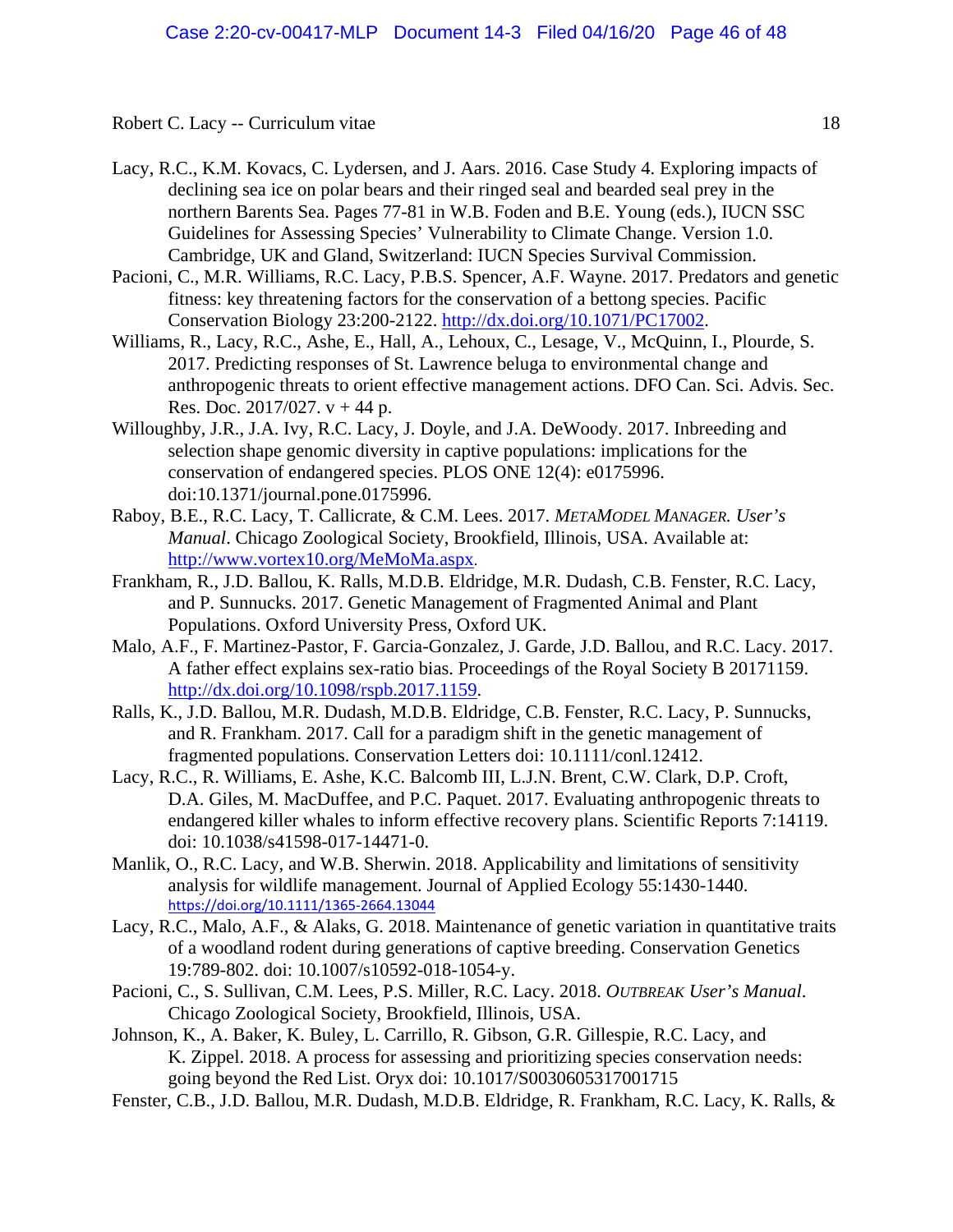P. Sunnucks. 2018. Conservation and genetics. Yale Journal of Biology and Medicine 91:491-501.

- Lacy, R.C. 2019. Lessons from 30 years of population viability analysis of wildlife populations. Zoo Biology 38:67-77. doi: 10.1002/zoo.21468.
- Murray, C.C., L.C. Hannah, T. Doniol-Valcroze, B. Wright, E. Stredulinsky, A. Locke & R. Lacy. 2019. Cumulative Effects Assessment for Northern and Southern Resident Killer Whale Populations in the Northeast Pacific. DFO Can. Sci. Advis. Sec. Res. Doc.  $2019/056$ . x. + 88 p.
- Frankham, R., J.D. Ballou, K. Ralls, M.D.B. Eldridge, M.R. Dudash, C.B. Fenster, R.C. Lacy, and P. Sunnucks. 2019. Practical Guide to Genetic Management of Fragmented Animal and Plant Populations. Oxford University Press, Oxford UK.
- Carroll, C., R.C. Lacy, R.J. Frederickson, D.J. Rohlf, S.A. Hendricks, & M.K. Phillips. 2019. Biological and sociopolitical sources of uncertainty in population viability analysis for endangered species recovery planning. Scientific Reports 9:10130, doi.org/10.1038/s41598-019-45032-2.
- Griffith,M.P., E. Beckman, T. Callicrate, J. Clark, T. Clase, S. Deans, M. Dosmann, J. Fant, X. Gratacos, K. Havens, S. Hoban, M. Lobdell, F. Jiménez-Rodriguez, A. Kramer, R. Lacy, T. Magellan, J. Maschinski, A. W. Meerow, A. Meyer, V. Sanchez, E. Spence, P. Toribio, S. Walsh, M. Westwood, J. Wood. 2019. TOWARD THE METACOLLECTION: Safeguarding plant diversity and coordinating conservation collections. Botanic Gardens Conservation International-US (San Marino, USA).
- Thomas, J.E., G.R. Carvalho, J. Haile, N.J. Rawlence, M. D. M. Simon, Y.W. Ho, A. Sigfússon, V.A. Jósefsson, M. Frederiksen, J.F. Linnebjerg, J.A. Samaniego Castruita, J. Niemann, M.-H. S. Sinding, M. Sandoval-Velasco, A.E. R. Soares, R. Lacy, C. Barilaro, J. Best, D. Brandis, C. Cavallo, M. Elorza, K. L. Garrett, M. Groot, F. Johansson, J.T. Lifjeld, G. Nilson, D. Serjeanston, P. Sweet, E. Fuller, A.K. Hufthammer, M. Meldgaard, J. Fjeldså, B. Shapiro, M. Hofreiter, J.R. Stewart, M.T.P. Gilbert, & M. Knapp. 2019. Demographic reconstruction from ancient DNA supports rapid extinction of the great auk. eLife 8:e47509. doi.org/10.7554/eLife.47509.
- Wood, J., J.D. Ballou, T. Callicrate, J.B. Fant, M.P. Griffith, A.T. Kramer, R.C. Lacy, A. Meyer, S. Sullivan, K. Traylor-Holzer, S.K. Walsh, & K. Havens. 2020. Applying the zoo model to conservation of threatened exceptional plant species. Conservation Biology (in press).

# Software developed and distributed for professional use

- PMx: Software for demographic and genetic analysis and management of populations. (Developed jointly with J. Ballou and J.P. Pollak). Used to guide management of captive populations of more than 1000 species globally.
- Vortex: Simulation of interacting genetic, demographic, and environmental causes of extinction in small, isolated populations interconnected by occasional migration. Used by conservation and wildlife biologists to assist in the analysis and management of wild populations of 100s of species in more than 70 countries.

Vortex Adaptive Manager. Software for guiding adaptive management of wildlife populations. Outbreak: Epidemiological simulation for modeling infectious disease. (Developed with J.P.

Pollak, P.S. Miller, et al.)